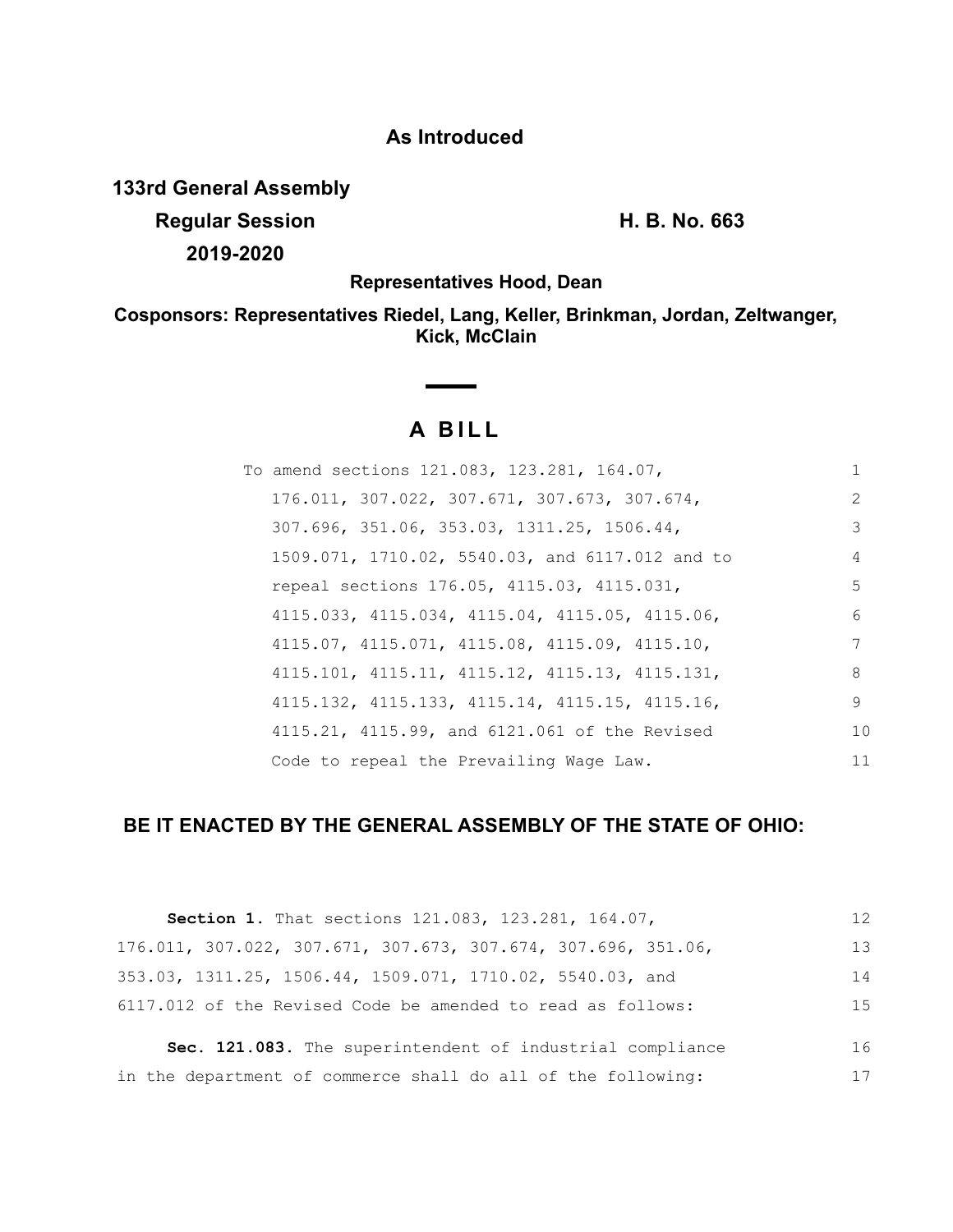#### **H. B. No. 663 Page 2 As Introduced**

(A) Administer and enforce the general laws of this state pertaining to buildings, pressure piping, boilers, bedding, upholstered furniture, and stuffed toys, steam engineering, elevators, plumbing, licensed occupations regulated by the department, and travel agents, as they apply to plans review, inspection, code enforcement, testing, licensing, registration, and certification. 18 19 20 21 22 23  $24$ 

(B) Exercise the powers and perform the duties delegated to the superintendent by the director of commerce under Chapters  $4109.7$  and  $4111.7$  and  $4115.$  of the Revised Code.

(C) Collect and collate statistics as are necessary. 28

(D) Examine and license persons who desire to act as steam engineers, to operate steam boilers, and to act as inspectors of steam boilers, provide for the scope, conduct, and time of such examinations, provide for, regulate, and enforce the renewal and revocation of such licenses, inspect and examine steam boilers and make, publish, and enforce rules and orders for the construction, installation, inspection, and operation of steam boilers, and do, require, and enforce all things necessary to make such examination, inspection, and requirement efficient.

(E) Rent and furnish offices as needed in cities in this state for the conduct of its affairs. 38 39

(F) Oversee a chief of construction and compliance, a chief of operations and maintenance, a chief of licensing and certification, a chief of worker protection, and other designees appointed by the director to perform the duties described in this section. 40 41 42 43 44

(G) Enforce the rules the board of building standards adopts pursuant to division (A)(2) of section 4104.43 of the 45 46

25 26 27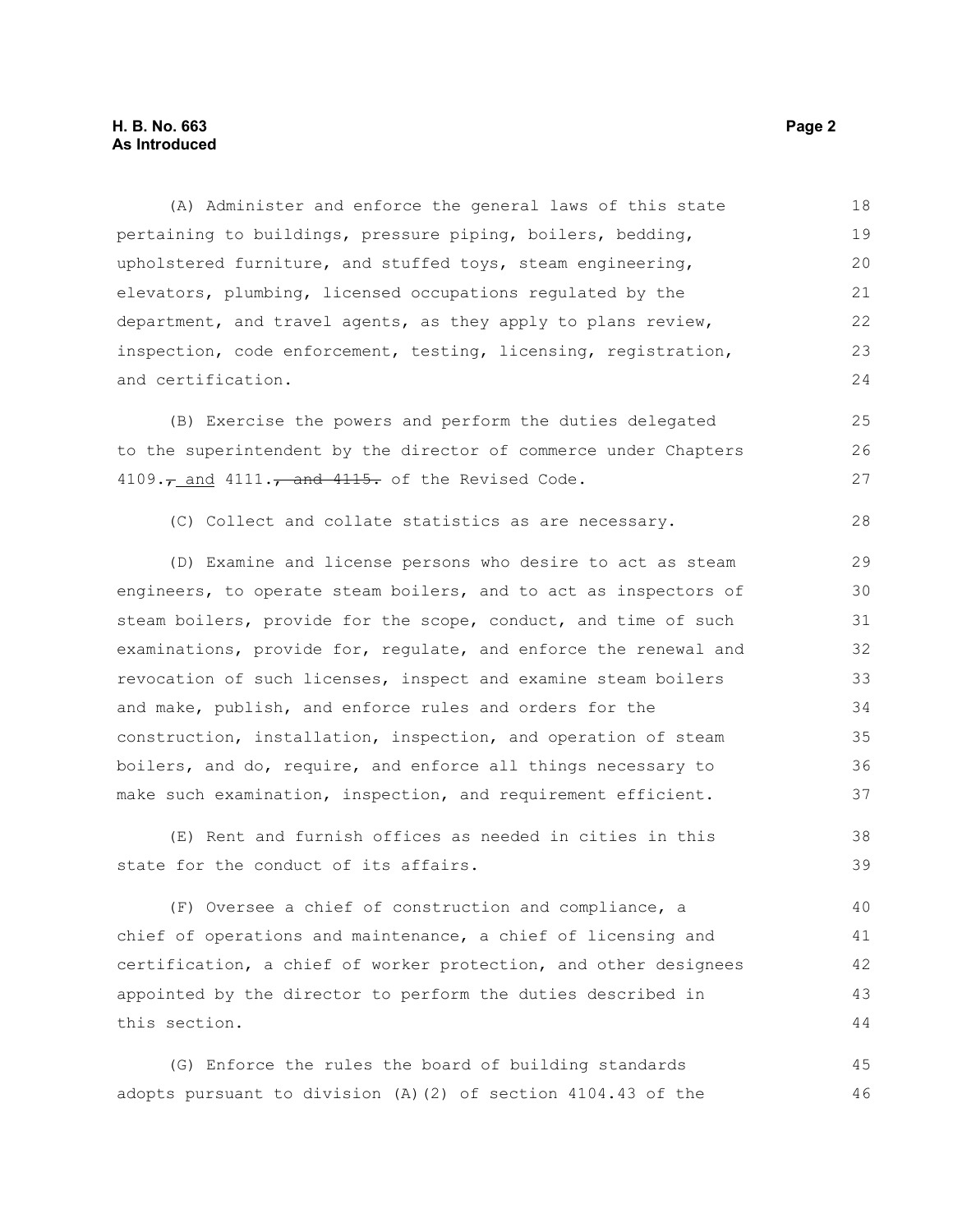Revised Code under the circumstances described in division (D) of that section. (H) Accept submissions, establish a fee for submissions, and review submissions of certified welding and brazing procedure specifications, procedure qualification records, and performance qualification records for building services piping as required by section 4104.44 of the Revised Code. **Sec. 123.281.** (A) The Ohio facilities construction commission shall provide for the construction of a cultural project in conformity with Chapter 153. of the Revised Code, except for construction services provided on behalf of the state by a governmental agency or a cultural organization in accordance with divisions (B) and (C) of this section. (B) In order for a governmental agency or a cultural organization to provide construction services on behalf of the state for a cultural project, other than a state historical facility, for which the general assembly has made an appropriation or specifically authorized the spending of money or the making of rental payments relating to the financing of the construction, the governmental agency or cultural organization shall submit to the Ohio facilities construction commission a cooperative use agreement that includes, but is not limited to, provisions that: (1) Specify how the proposed project will support culture; 47 48 49 50 51 52 53 54 55 56 57 58 59 60 61 62 63 64 65 66 67 68 69 70

(2) Specify that the governmental agency or cultural organization has local contributions amounting to not less than fifty per cent of the total state funding for the cultural project; 71 72 73 74

(3) Specify that the funds shall be used only for 75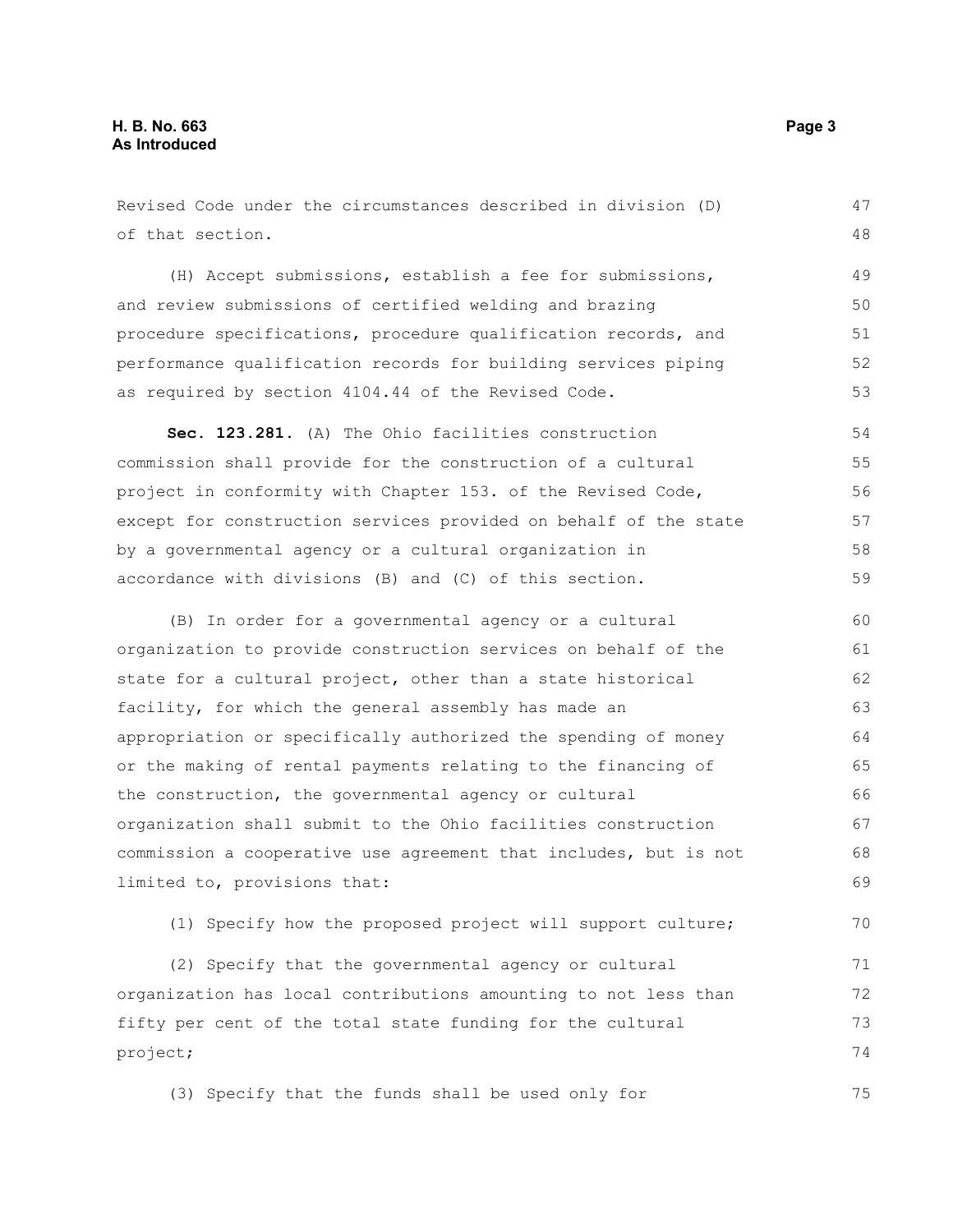construction; (4) Identify the facility to be constructed, renovated, remodeled, or improved; (5) Specify that the project scope meets the intent and purpose of the project appropriation and that the project can be completed and ready to support culture without exceeding appropriated funds; (6) Specify that the governmental agency or cultural organization shall hold the Ohio facilities construction commission harmless from all liability for the operation and maintenance costs of the facility; (7) Specify that the agreement or any actions taken under it are not subject to Chapter 123. or 153. of the Revised Code, except for sections 123.20, 123.201, 123.21, 123.28, 123.281, and 153.011 of the Revised Code, and are subject to Chapter 4115. of the Revised Code: and (8) Provide that amendments to the agreement shall require the approval of the Ohio facilities construction commission. (C) In order for a cultural organization to provide construction services on behalf of the state for a state historical facility for which the general assembly has made an appropriation or specifically authorized the spending of money or the making of rental payments relating to the financing of the construction, the cultural organization shall submit to the Ohio facilities construction commission a cooperative use agreement that includes, but is not limited to, provisions that: (1) Specify how the proposed project will support culture; 76 77 78 79 80 81 82 83 84 85 86 87 88 89 90 91 92 93 94 95 96 97 98 99 100 101 102

(2) Specify that the funds shall be used only for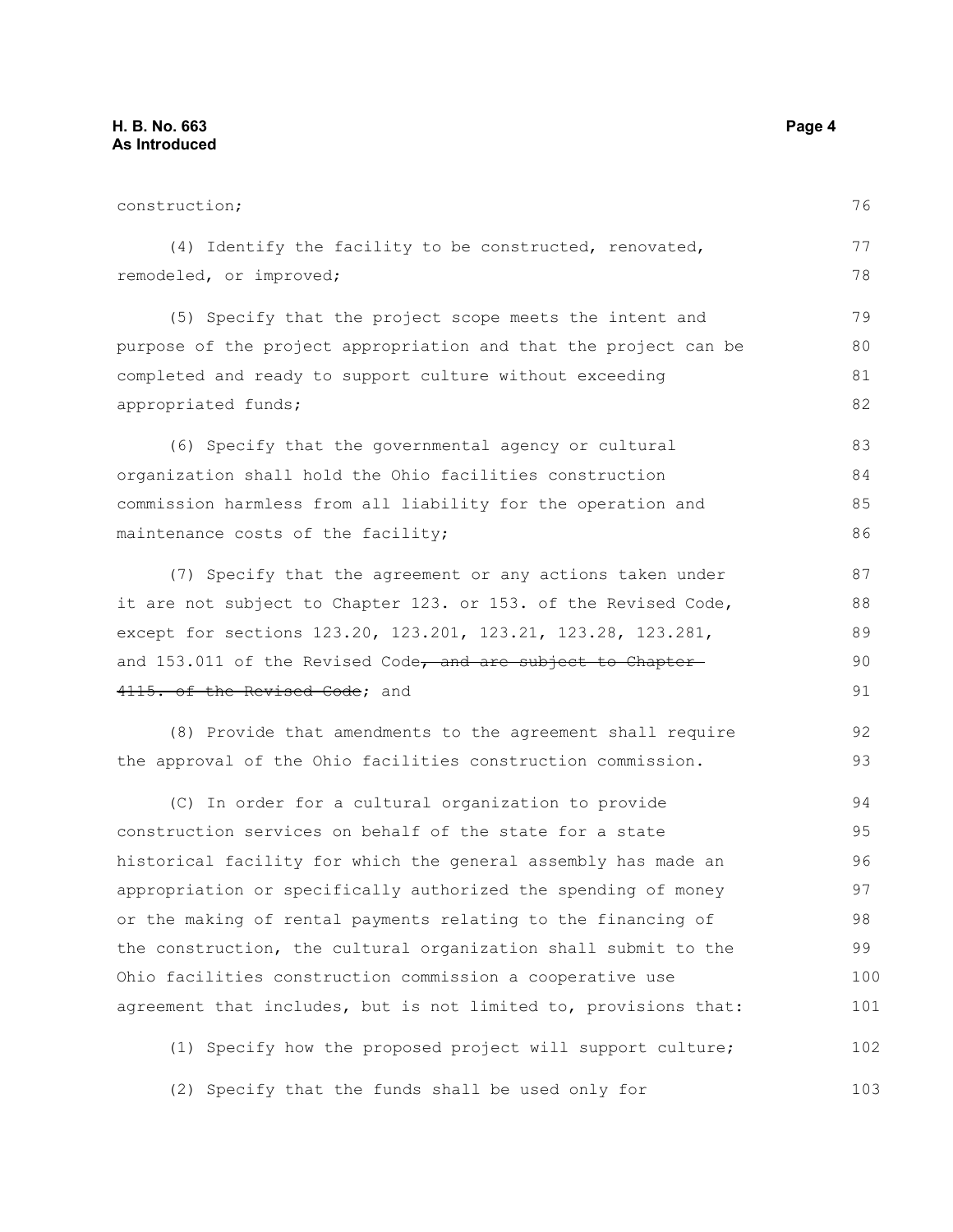| construction;                                                             | 104 |
|---------------------------------------------------------------------------|-----|
| (3) Specify that not more than three per cent of the funds                | 105 |
| may be used by the cultural organization to administer the                | 106 |
| project;                                                                  | 107 |
| (4) Identify the facility to be constructed, renovated,                   | 108 |
| remodeled, or improved;                                                   | 109 |
| (5) Specify that the project scope meets the intent and                   | 110 |
| purpose of the project appropriation and that the project can be          | 111 |
| completed and ready to support culture without exceeding                  | 112 |
| appropriated funds;                                                       | 113 |
| (6) Specify that the cultural organization shall hold the                 | 114 |
| Ohio facilities construction commission harmless from all                 | 115 |
| liability for the operation and maintenance costs of the                  | 116 |
| facility;                                                                 | 117 |
| (7) Specify that the agreement or any actions taken under                 | 118 |
| it are not subject to Chapter $123.\tau$ or $153.\tau$ or $4115$ . of the | 119 |
| Revised Code, except for sections 123.20, 123.201, 123.21,                | 120 |
| 123.28, and 123.281 of the Revised Code; and                              | 121 |
| (8) Provide that amendments to the agreement shall require                | 122 |
| the approval of the Ohio facilities construction commission.              | 123 |
| (D) For an Ohio sports facility that is financed in part                  | 124 |
| by obligations issued under Chapter 154. of the Revised Code,             | 125 |
| construction services shall be provided on behalf of the state            | 126 |
| by or at the direction of the governmental agency or nonprofit            | 127 |
| corporation that will own or be responsible for the management            | 128 |
| of the facility. Any construction services to be provided by a            | 129 |
| governmental agency or nonprofit corporation shall be specified           | 130 |
| in a cooperative use agreement between the Ohio facilities                | 131 |
| construction commission and the governmental agency or nonprofit          | 132 |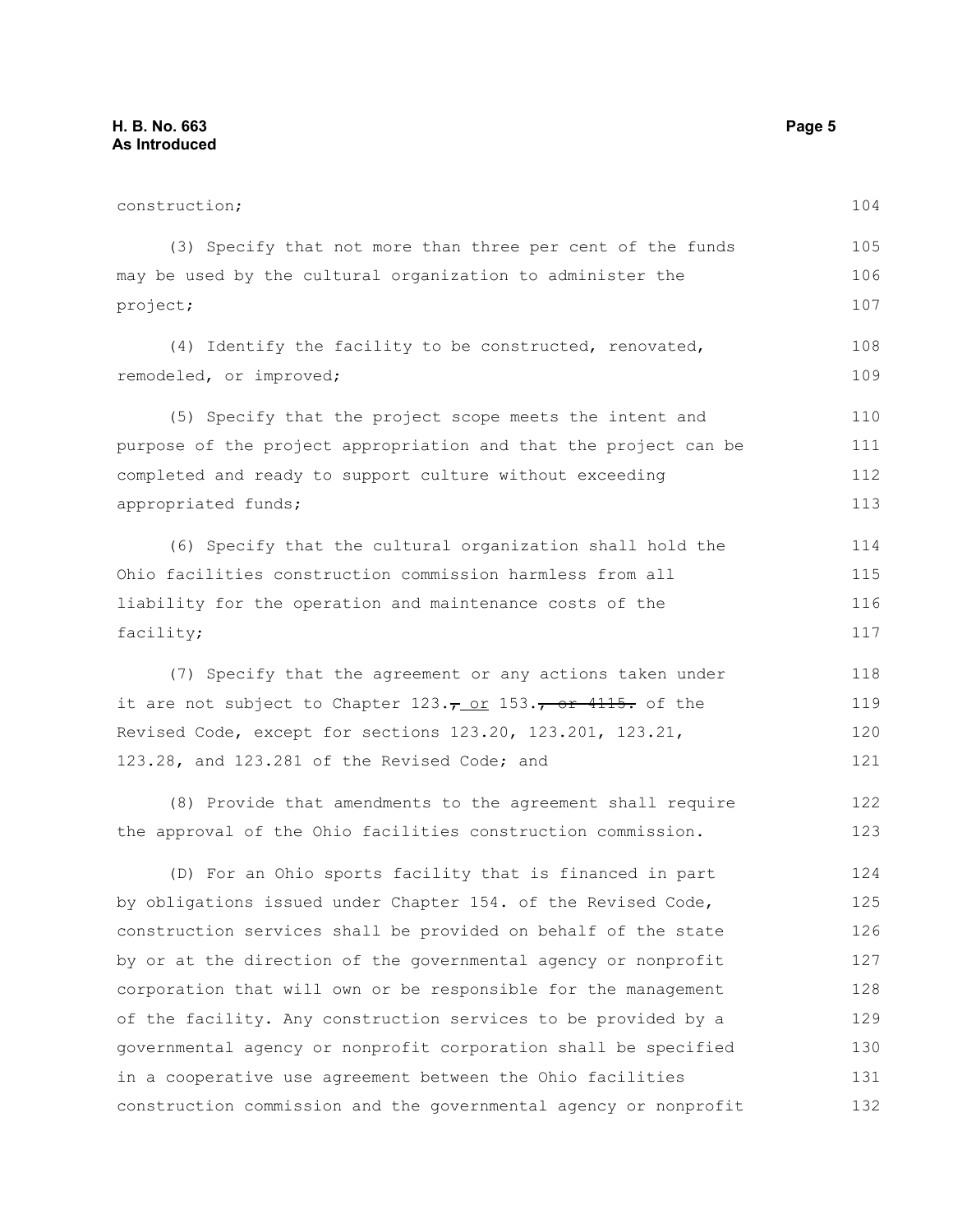corporation. The agreement and any actions taken under it are not subject to Chapter 123. or 153. of the Revised Code, except for sections 123.20, 123.201, 123.21, 123.28, 123.281, and 153.011 of the Revised Code, and are subject to Chapter 4115. of the Revised Code. 133 134 135 136 137

(E) State funds shall not be used to pay or reimburse more than fifteen per cent of the initial estimated construction cost of an Ohio sports facility, excluding any site acquisition cost, and no state funds, including any state bond proceeds, shall be spent on any Ohio sports facility under this chapter unless, with respect to that facility, all of the following apply: 138 139 140 141 142 143

(1) The Ohio facilities construction commission has received a financial and development plan satisfactory to it, and provision has been made, by agreement or otherwise, satisfactory to the commission, for a contribution amounting to not less than eighty-five per cent of the total estimated construction cost of the facility, excluding any site acquisition cost, from sources other than the state. 144 145 146 147 148 149 150

(2) The general assembly has specifically authorized the spending of money on, or made an appropriation for, the construction of the facility, or for rental payments relating to state financing of all or a portion of the costs of constructing the facility. Authorization to spend money, or an appropriation, for planning or determining the feasibility of or need for the facility does not constitute authorization to spend money on, or an appropriation for, costs of constructing the facility. 151 152 153 154 155 156 157 158

(3) If state bond proceeds are being used for the Ohio sports facility, the state or a governmental agency owns or has sufficient property interests in the facility or in the site of the facility or in the portion or portions of the facility 159 160 161 162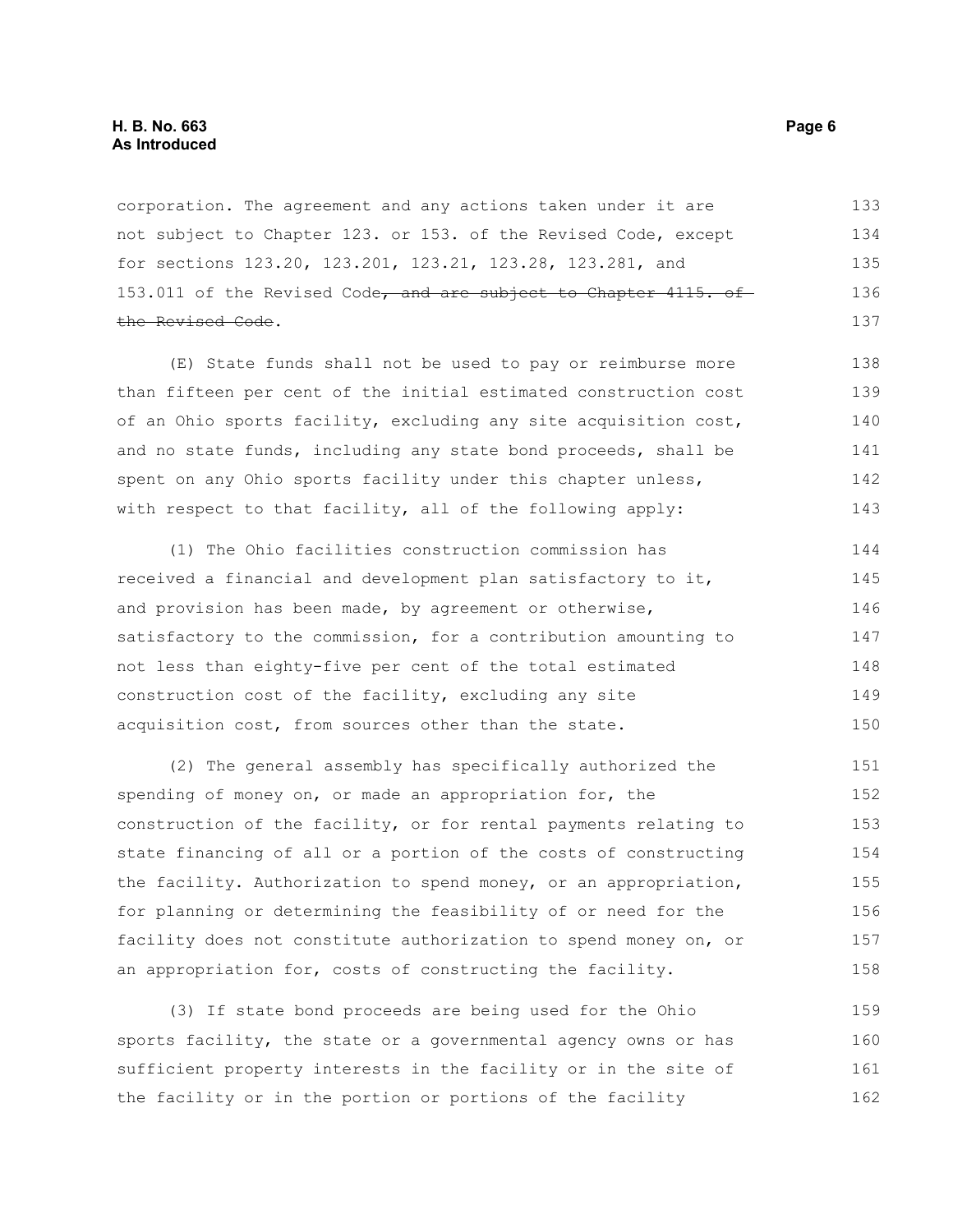financed from proceeds of state bonds, which may include, but is not limited to, the right to use or to require the use of the facility for the presentation of sport and athletic events to the public at the facility. 163 164 165 166

(F) In addition to the requirements of division (E) of this section, no state funds, including any state bond proceeds, shall be spent on any Ohio sports facility that is a motorsports complex, unless, with respect to that facility, both of the following apply:

(1) Motorsports events shall be presented at the facility pursuant to a lease entered into with the owner of the facility. The term of the lease shall be for a period of not less than the greater of the useful life of the portion of the facility financed from proceeds of state bonds as determined using the guidelines for maximum maturities as provided under divisions (B) and (C) of section 133.20 of the Revised Code, or the period of time remaining to the date of payment or provision for payment of outstanding state bonds allocable to costs of the facility, all as determined by the director of budget and management and certified by the executive director of the Ohio facilities construction commission and to the treasurer of state. 172 173 174 175 176 177 178 179 180 181 182 183 184

(2) Any motorsports organization that commits to using the facility for an established period of time shall give the political subdivision in which the facility is located not less than six months' advance notice if the organization intends to cease utilizing the facility prior to the expiration of that established period. Such a motorsports organization shall be liable to the state for any state funds used on the construction costs of the facility. 185 186 187 188 189 190 191 192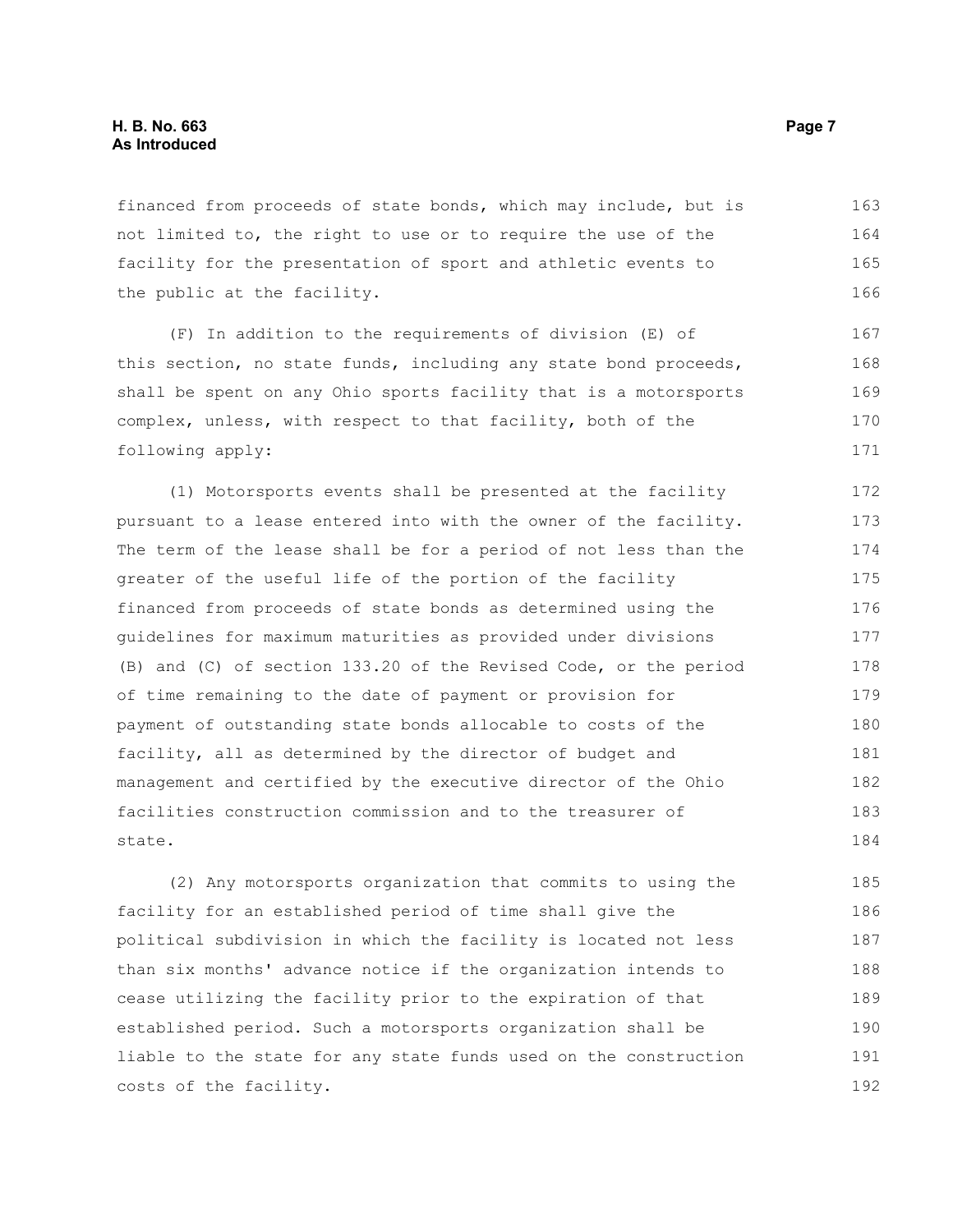(G) In addition to the requirements of division (E) of this section, no state bond proceeds shall be spent on any Ohio sports facility that is a tennis facility, unless the owner or manager of the facility provides contractual commitments from a national or international professional tennis organization in a form acceptable to the Ohio facilities construction commission that assures that one or more sanctioned professional tennis events will be presented at the facility during each year that the bonds remain outstanding. 193 194 195 196 197 198 199 200 201

Sec. 164.07.  $+A$ ) In awarding contracts for capital improvement projects to be financed in whole or in part under this chapter, a local subdivision shall comply with the percentage requirements of section 125.081 of the Revised Code. 202 203 204 205

(B) A capital improvement that is financed in whole or in part under this chapter is a public improvement, and a subdivision undertaking a capital improvement is a publicauthority, for purposes of section 4115.03 of the Revised Code. All contractors and subcontractors working on a capital improvement financed in whole or in part under this chaptershall comply with sections 4115.03 to 4115.16 of the Revised Code. 206 207 208 209 210 211 212 213

**Sec. 176.011.** This section does not apply to any county having a population exceeding one million persons, according to the United States bureau of the census, on-the effective date ofthis section May 15, 1992, or to any township or municipal corporation located within such a county. 214 215 216 217 218

(A) A board of county commissioners, a board of township trustees, the chief executive officer of a municipal corporation with the consent of the legislative authority of the municipal corporation, or any combination of these, may do one or both of 219 220 221 222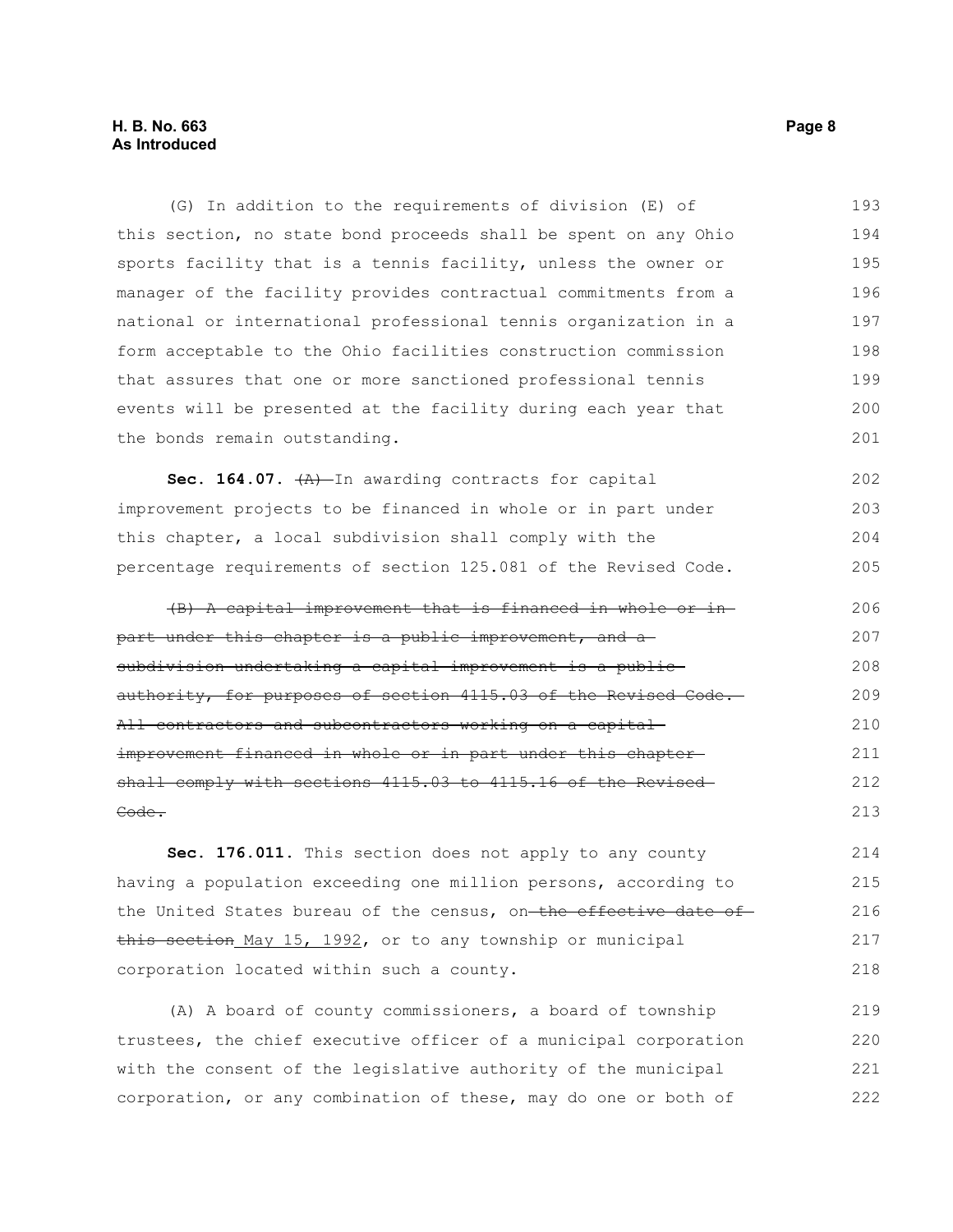the following:

(1) Create and participate in a nonprofit corporation incorporated under Chapter 1702. of the Revised Code for the purpose of receiving funds from any person to be expended, granted, loaned, or invested for housing purposes, to ensure the efficient use of these funds, and for the coordination of the use of the funds with other local governments. A nonprofit corporation created under division (A)(1) of this section shall not have among its purposes the acquisition, construction, or rehabilitation of housing. All funds received by the nonprofit corporation shall be expended for housing purposes under Section 16 of Article VIII, Ohio Constitution, and section 176.04 of the Revised Code. 224 225 226 227 228 229 230 231 232 233 234 235

(2) Create and participate in a nonprofit corporation incorporated under Chapter 1702. of the Revised Code for the purpose of acquiring, constructing, or rehabilitating housing under Section 16 of Article VIII, Ohio Constitution, and section 176.04 of the Revised Code, or participate in an existing nonprofit corporation whose purpose includes the acquisition, construction, or rehabilitation of housing. A nonprofit corporation created under division (A)(2) of this section shall not have among its purposes any of the purposes for which a nonprofit corporation created under division (A)(1) of this section may be created. The governing board of a nonprofit corporation created under division (A)(2) of this section or in which a county, township, or municipal corporation participates under division (A)(2) of this section shall consist of not more than one-third elected officials or appointees thereof of the county, township, or municipal corporation, or combination thereof, that through the governing boards or chief executive officers create or participate in such corporation. 236 237 238 239 240 241 242 243 244 245 246 247 248 249 250 251 252 253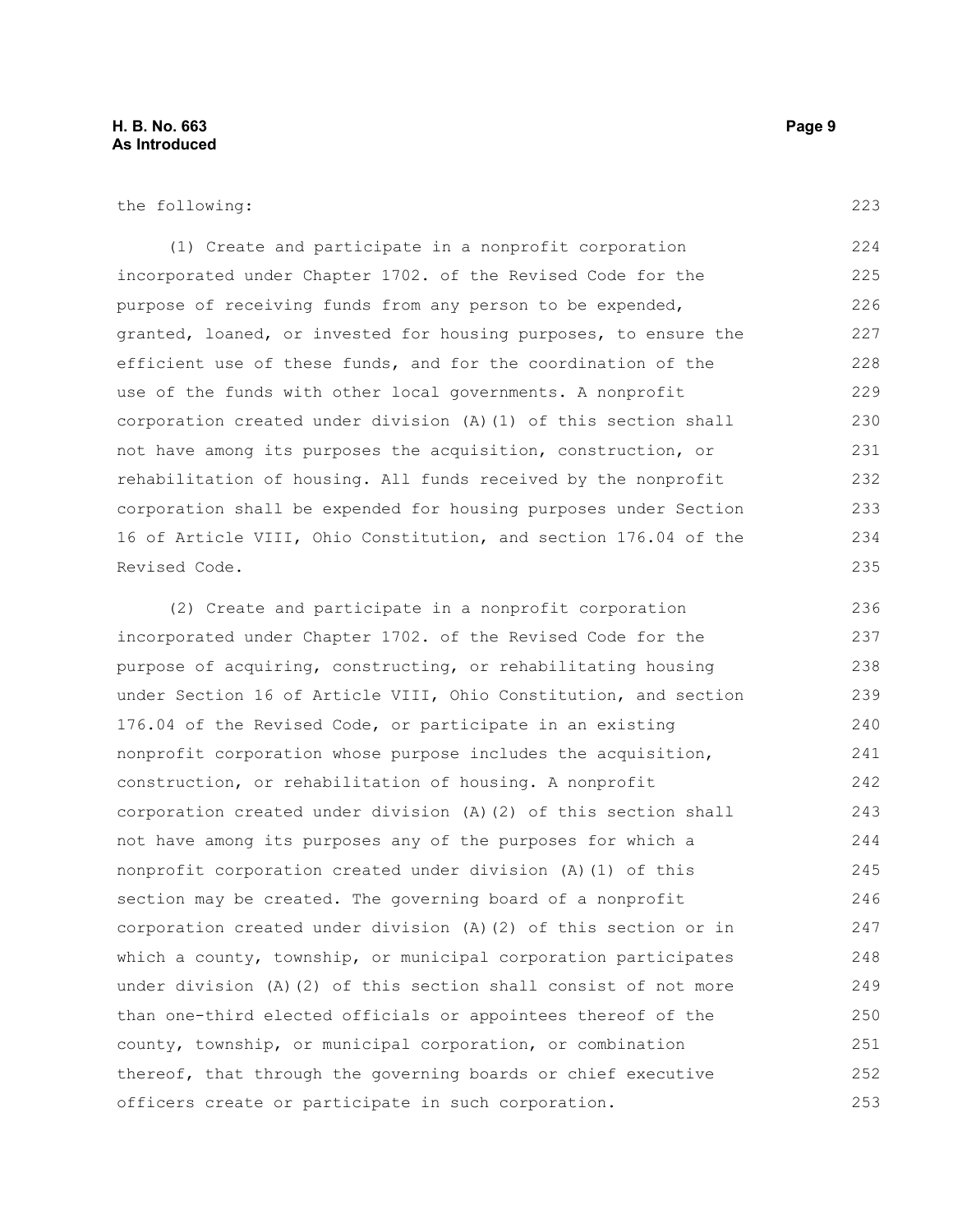#### **H. B. No. 663 Page 10 As Introduced**

| Housing acquired, constructed, or rehabilitated by a           | 2.54 |
|----------------------------------------------------------------|------|
| nonprofit corporation created under division (A) (2) of this   | 255  |
| section is a project for purposes of section 176.05 of the     | 256  |
| Revised Code and shall be considered a project undertaken by a | 2.57 |
| county, township, or municipal corporation for purposes of     | 258  |
| section 176.05 of the Revised Code.                            | 259  |

Not more than fifteen per cent of the funds received by a nonprofit corporation created under division (A)(1) or (2) of this section from any county, township, or municipal corporation shall be used for administration and salaries of the nonprofit organization. Funds distributed to the nonprofit corporation from any board of county commissioners, board of township trustees, or municipal corporation shall be considered an expenditure for housing purposes under Section 16 of Article VIII, Ohio Constitution. A nonprofit corporation created under division (A)(1) or (2) of this section is a public body for purposes of section 121.22 of the Revised Code, and is subject to that section. 260 261 262 263 264 265 266 267 268 269 270 271

(B) A county, township, or municipal corporation may distribute funds to a nonprofit corporation created under division (A)(1) or (2) of this section that its board or chief executive officer created or in which the board or chief executive officer participates, and no such distribution constitutes a conflict of interest. 272 273 274 275 276 277

(C) Service as a member, trustee, officer, employee, or agent of a nonprofit corporation created under division (A) of this section does not constitute a conflict of interest with the following: 278 279 280 281

(1) Employment by or membership on a board of county commissioners or a board of township trustees from which the 282 283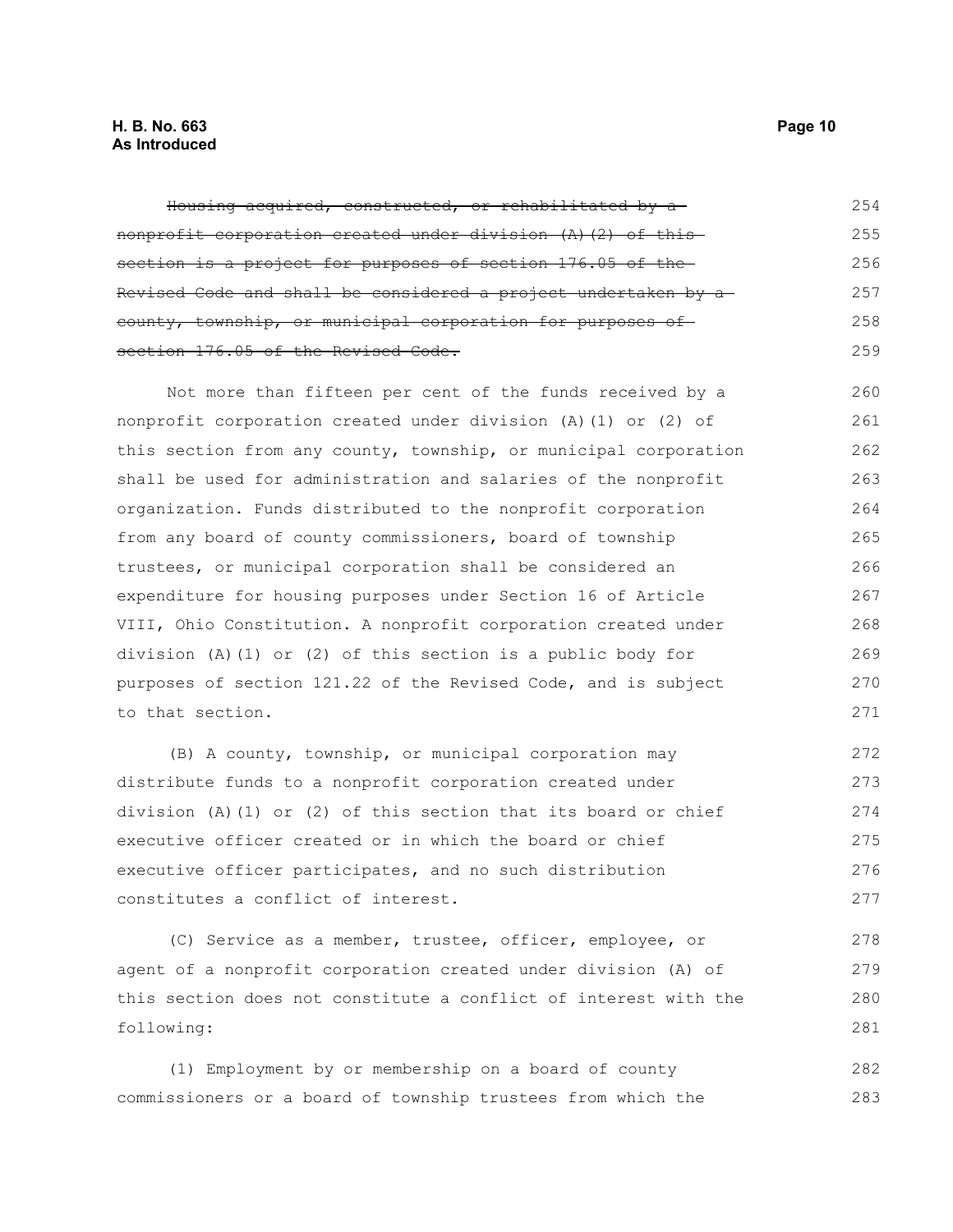nonprofit corporation receives funds;

(2) Service as the chief executive officer or as a member of the legislative authority of, or employment by, a municipal corporation from which the nonprofit corporation receives funds;

(3) Service on a housing advisory board serving any of the political subdivisions named in division (C) of this section. 288 289

(D) A housing advisory board established or designated by any municipal corporation, county, or township, alone or jointly, shall advise the nonprofit corporation created under division (A)(1) or (2) or both of this section in accordance with sections 176.01 and 176.04 of the Revised Code. 290 291 292 293 294

**Sec. 307.022.** (A) The board of county commissioners of any county may do both of the following without following the competitive bidding requirements of section 307.86 of the Revised Code: 295 296 298

(1) Enter into a lease, including a lease with an option to purchase, of correctional facilities for a term not in excess of forty years. Before entering into the lease, the board shall publish, once a week for three consecutive weeks in a newspaper of general circulation in the county or as provided in section 7.16 of the Revised Code, a notice that the board is accepting proposals for a lease pursuant to this division. The notice shall state the date before which the proposals are required to be submitted in order to be considered by the board. 299 300 301 302 303 304 305 306 307

(2) Subject to compliance with this section, grant leases, easements, and licenses with respect to, or sell, real property owned by the county if the real property is to be leased back by the county for use as correctional facilities. 308 309 310 311

The lease under division (A)(1) of this section shall 312

284

285 286 287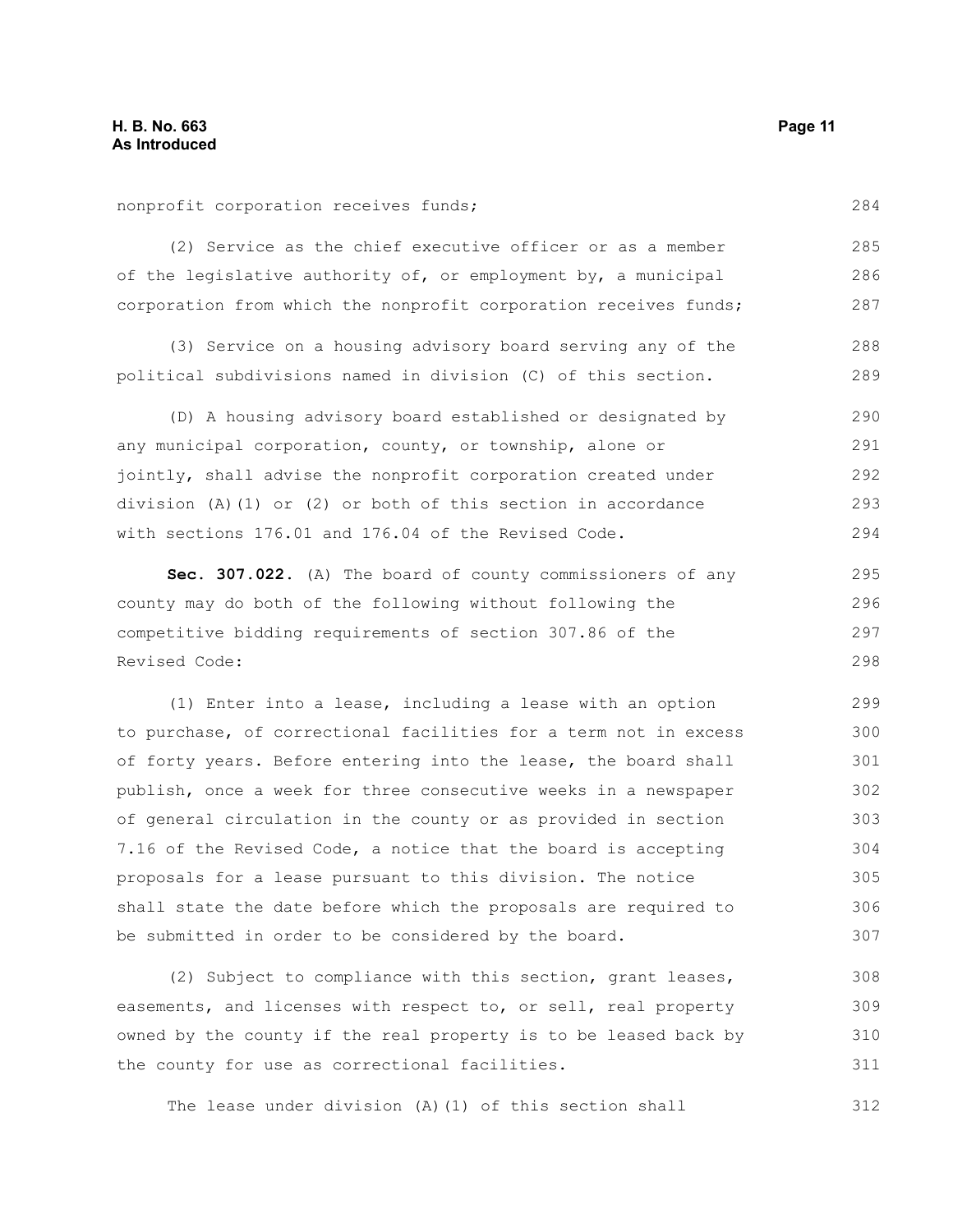require the county to contract, in accordance with Chapter  $153.\tau$ and sections 307.86 to 307.92 $\tau$  and Chapter 4115. of the Revised Code, for the construction, improvement, furnishing, and equipping of correctional facilities to be leased pursuant to this section. Prior to the board's execution of the lease, it may require the lessor under the lease to cause sufficient money to be made available to the county to enable the county to comply with the certification requirements of division (D) of section 5705.41 of the Revised Code. 313 314 315 316 317 318 319 320 321

A lease entered into pursuant to division (A)(1) of this section by a board may provide for the county to maintain and repair the correctional facility during the term of the leasehold, may provide for the county to make rental payments prior to or after occupation of the correctional facilities by the county, and may provide for the board to obtain and maintain any insurance that the lessor may require, including, but not limited to, public liability, casualty, builder's risk, and business interruption insurance. The obligations incurred under a lease entered into pursuant to division (A)(1) of this section shall not be considered to be within the debt limitations of section 133.07 of the Revised Code. 322 323 324 325 326 327 328 329 330 331 332 333

(B) The correctional facilities leased under division (A) (1) of this section may include any or all of the following:

(1) Facilities in which one or more other governmental entities are participating or in which other facilities of the county are included; 336 337 338

(2) Facilities acquired, constructed, or renovated by or on behalf of the department of rehabilitation and correction or the department of administrative services, or financed by the treasurer of state, and leased to the county pursuant to section 339 340 341 342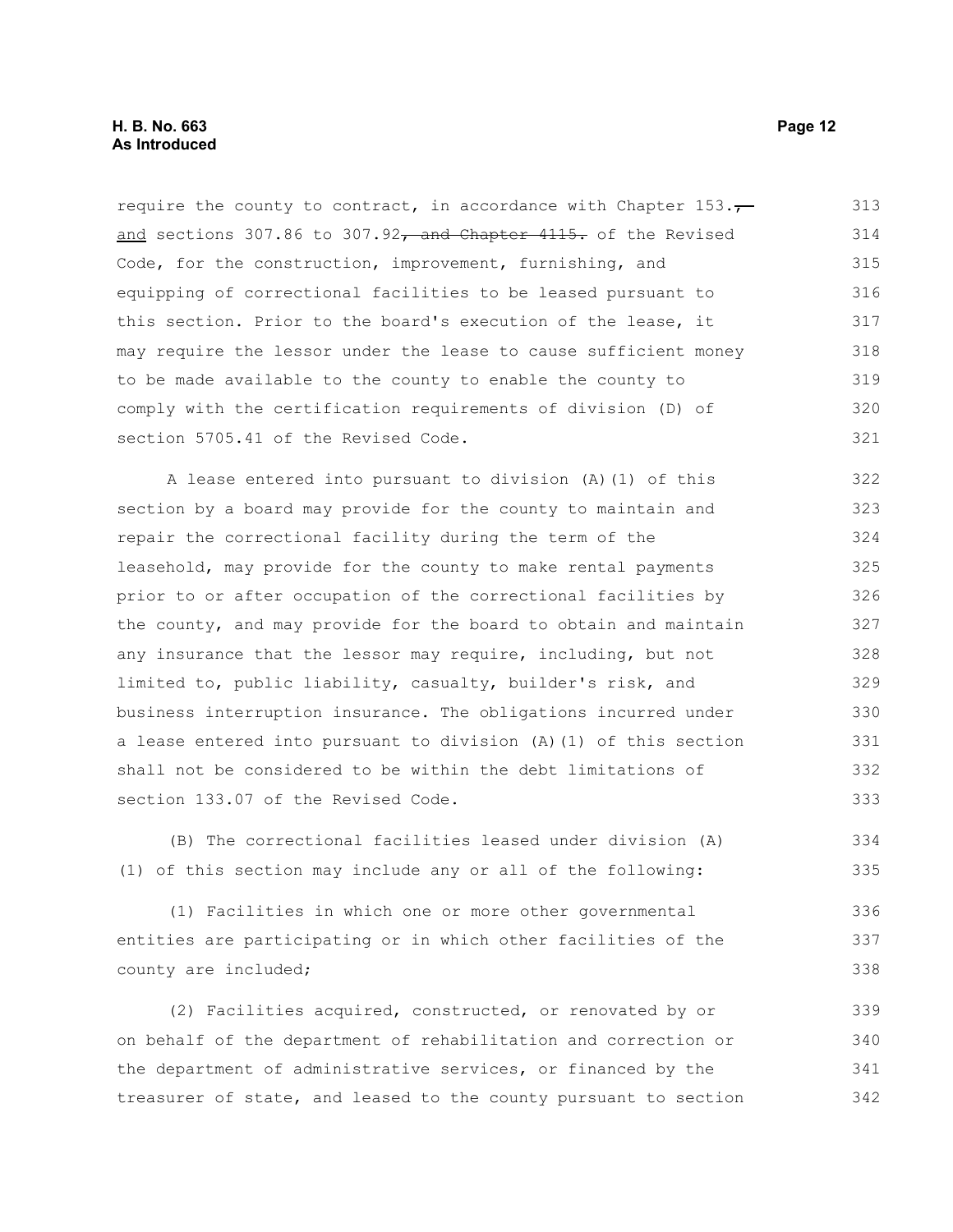| 307.021 of the Revised Code;                                     | 343 |
|------------------------------------------------------------------|-----|
| (3) Correctional facilities that are under construction or       | 344 |
| have been completed and for which no permanent financing has     | 345 |
| been arranged.                                                   | 346 |
| (C) As used in this section:                                     | 347 |
| (1) "Correctional facilities" includes, but is not limited       | 348 |
| to, jails, detention facilities, workhouses, community-based     | 349 |
| correctional facilities, and family court centers.               | 350 |
| (2) "Construction"-has the same meaning as in division $(B)$ -   | 351 |
| of section 4115.03 of the Revised Code means any construction,   | 352 |
| reconstruction, improvement, enlargement, alteration, repair,    | 353 |
| painting, or decorating of any public improvement performed by   | 354 |
| other than full-time employees who have completed their          | 355 |
| probationary periods in the classified service of a public       | 356 |
| authority.                                                       | 357 |
| As used in division (C) (2) of this section:                     | 358 |
| (a) "Public improvement" means all buildings, roads,             | 359 |
| streets, alleys, sewers, ditches, and other structures or works  | 360 |
| constructed by a public authority or by any person who, pursuant | 361 |
| to a contract with a public authority, constructs any structure  | 362 |
| or work for a public authority. When a public authority rents or | 363 |
| leases a newly constructed structure within six months after     | 364 |
| completion of its construction, any work performed on that       | 365 |
| structure to suit it for occupancy is a "public improvement."    | 366 |
| (b) "Public authority" means any officer, board, or              | 367 |
| commission of the state, or any political subdivision of the     | 368 |
| state, or any institution supported in whole or in part by       | 369 |
| public funds, authorized to enter into a contract for the        | 370 |
|                                                                  |     |

construction of a public improvement or to construct a public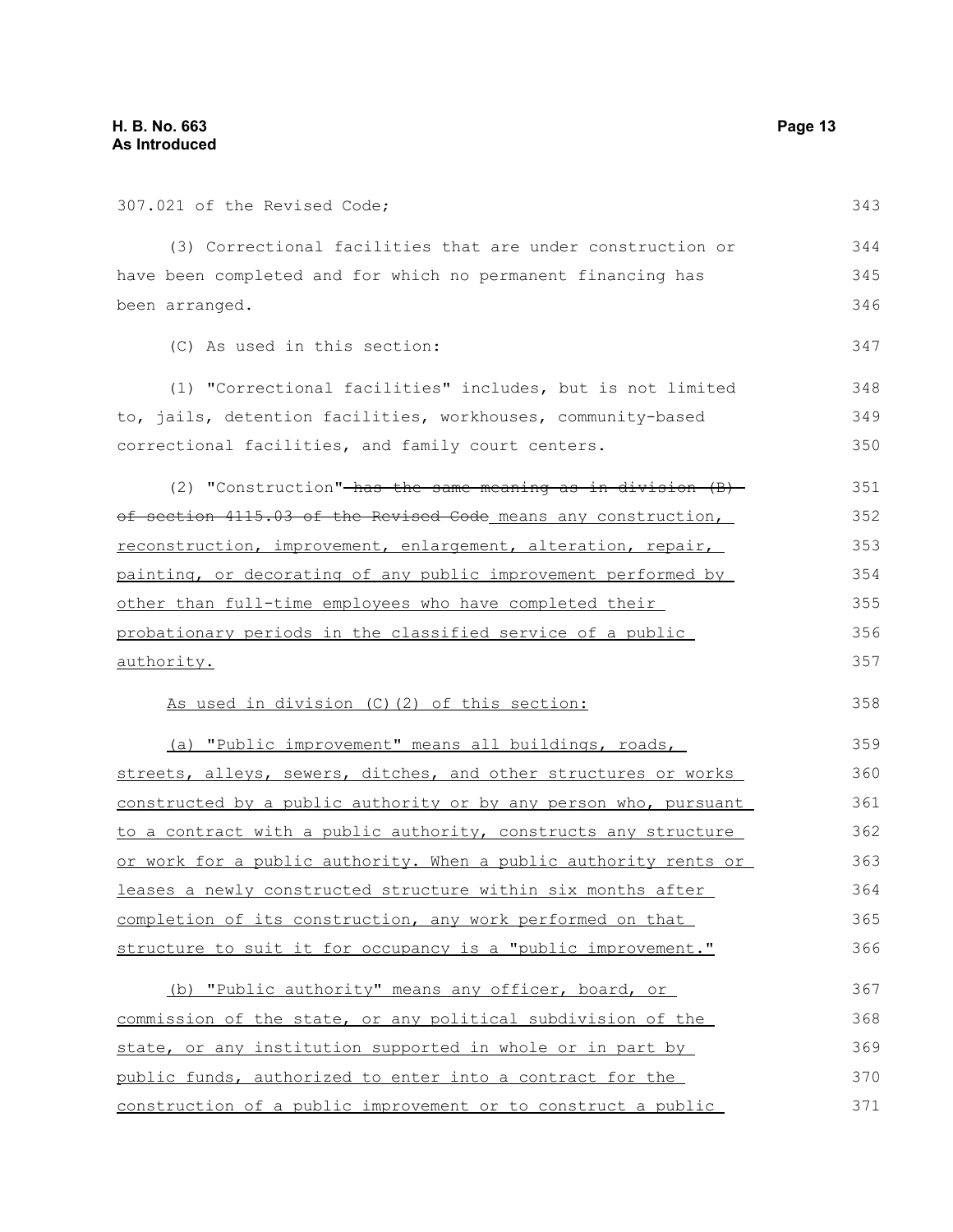improvement by the direct employment of labor. **Sec. 307.671.** (A) As used in this section: (1) "Bonds" means, as the context requires: general obligation bonds of the county, or notes in anticipation thereof, described in division (B)(1)(b) of this section; revenue bonds of the port authority described in division (B)(2) (a) of this section; and urban renewal bonds, or notes in anticipation thereof, of the host municipal corporation described in division (B)(3)(a) of this section. (2) "Corporation" means a nonprofit corporation that is organized under the laws of this state and that includes within the purposes for which it is incorporated the authorization to lease and operate facilities such as a port authority educational and cultural facility. (3) "Debt service charges" means, for any period or payable at any time, the principal of and interest and any premium due on bonds for that period or payable at that time whether due at maturity or upon mandatory redemption, together with any required deposits to reserves for the payment of principal of and interest on such bonds, and includes any payments required by the port authority to satisfy any of its obligations arising from any guaranty agreements, reimbursement agreements, or other credit enhancement agreements described in division (C) of this section. (4) "Host municipal corporation" means the municipal corporation within the boundaries of which the port authority 372 373 374 375 376 377 378 379 380 381 382 383 384 385 386 387 388 389 390 391 392 393 394 395 396 397

(5) "Port authority" means a port authority created pursuant to the authority of section 4582.02 of the Revised Code 399 400

educational and cultural facility is located.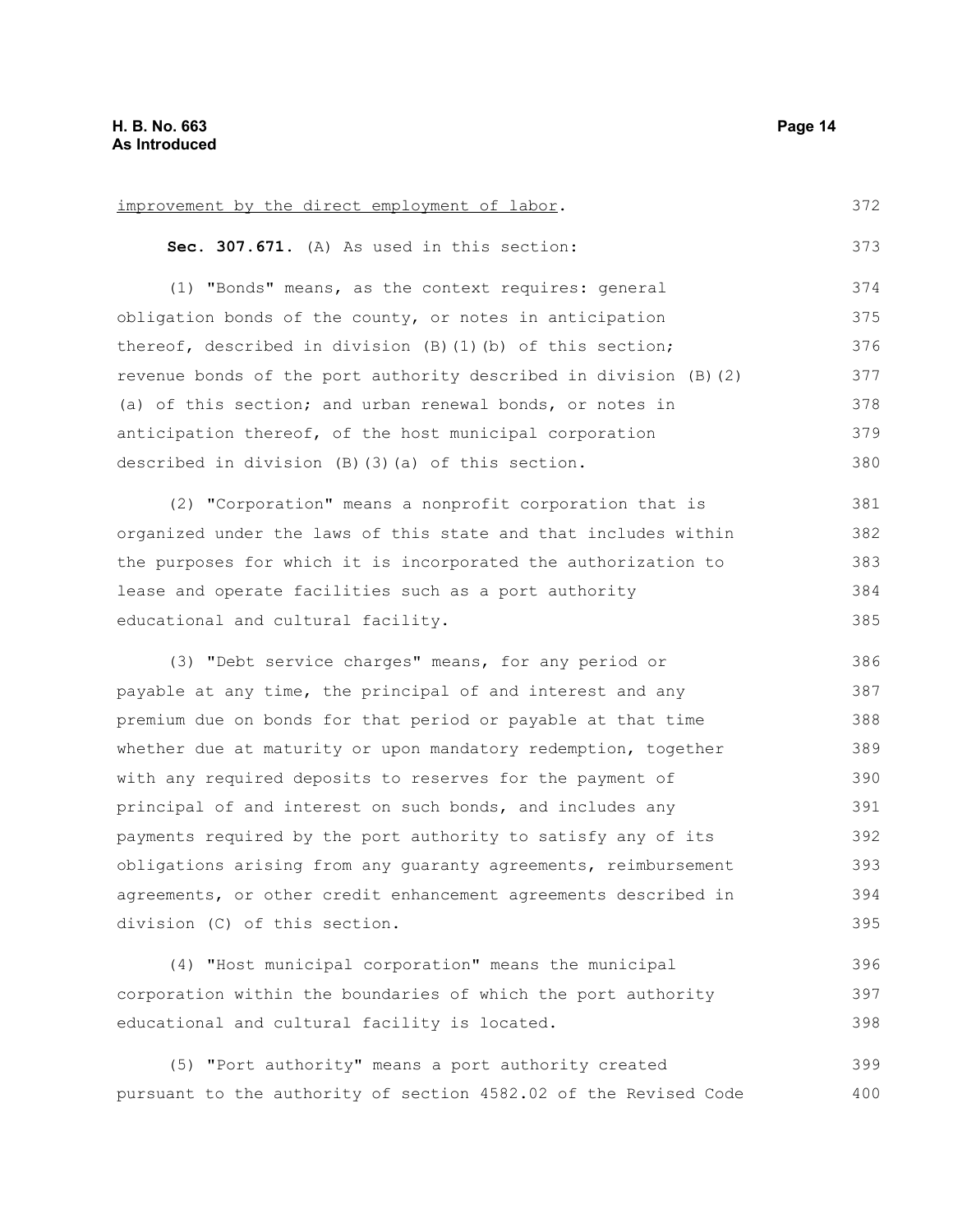401

419 420

by a county and a host municipal corporation.

(6) "Port authority educational and cultural facility" means a facility located within an urban renewal area that may consist of a museum, archives, library, hall of fame, center for contemporary music, or other facilities necessary to provide programs of an educational and cultural nature, together with all parking facilities, walkways, and other auxiliary facilities, real and personal property, property rights, easements, and interests that may be appropriate for, or used in connection with, the operation of the facility. 402 403 404 405 406 407 408 409 410

(7) "Urban renewal area" means an area of a host municipal corporation that the legislative authority of the host municipal corporation has, at any time, designated as appropriate for an urban renewal project pursuant to Chapter 725. of the Revised Code. 411 412 413 414 415

(B) The board of county commissioners of a county, a port authority, and a host municipal corporation may enter into a cooperative agreement with a corporation, under which: 416 417 418

(1) The board of county commissioners agrees to do all of the following:

(a) Levy a tax under division (D) of section 5739.09 of the Revised Code exclusively for the purposes described in divisions (B)(1)(c) and (d) of this section; 421 422 423

(b) Issue general obligation bonds of the county, or notes in anticipation thereof, pursuant to Chapter 133. of the Revised Code, for the purpose of acquiring, constructing, and equipping the port authority educational and cultural facility and contribute the proceeds from the issuance to the port authority for such purpose. The cooperative agreement may provide that 424 425 426 427 428 429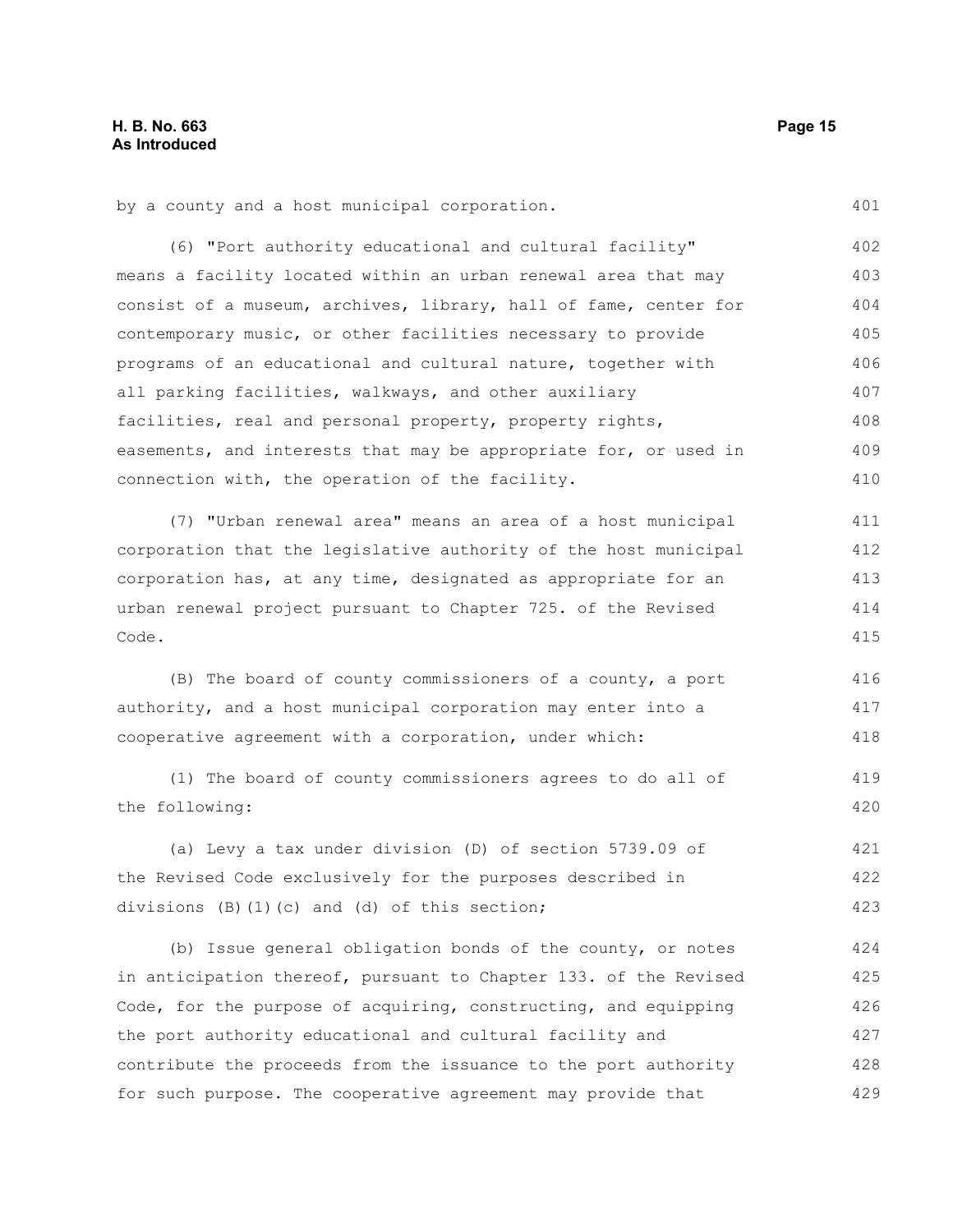such proceeds be deposited with and administered by the trustee pursuant to the trust agreement provided for in division (C) of this section. 430 431 432

(c) Following the issuance, sale, and delivery of the port authority revenue bonds provided for in division (B)(2)(a) of this section, and prior to the date certain stated in the cooperative agreement which shall be the date estimated for the completion of construction of the port authority educational and cultural facility, pledge and contribute to the port authority revenue from the tax levied pursuant to division (B)(1)(a) of this section, together with any investment earnings on that revenue, to pay a portion of the costs of acquiring, constructing, and equipping the port authority educational and cultural facility; 433 434 435 436 437 438 439 440 441 442 443

(d) Following such date certain, pledge and contribute to the corporation all or such portion as provided for in the cooperative agreement of the revenue from the tax, together with any investment earnings on that revenue, to pay a portion of the costs of the corporation of leasing the port authority educational and cultural facility from the port authority. 444 445 446 447 448 449

(2) The port authority agrees to do all of the following: 450

(a) Issue revenue bonds of the port authority pursuant to Chapter 4582. of the Revised Code for the purpose of acquiring, constructing, and equipping the port authority educational and cultural facility; 451 452 453 454

(b) Construct the port authority educational and cultural facility; 455 456

(c) Lease the port authority educational and cultural facility to the corporation; 457 458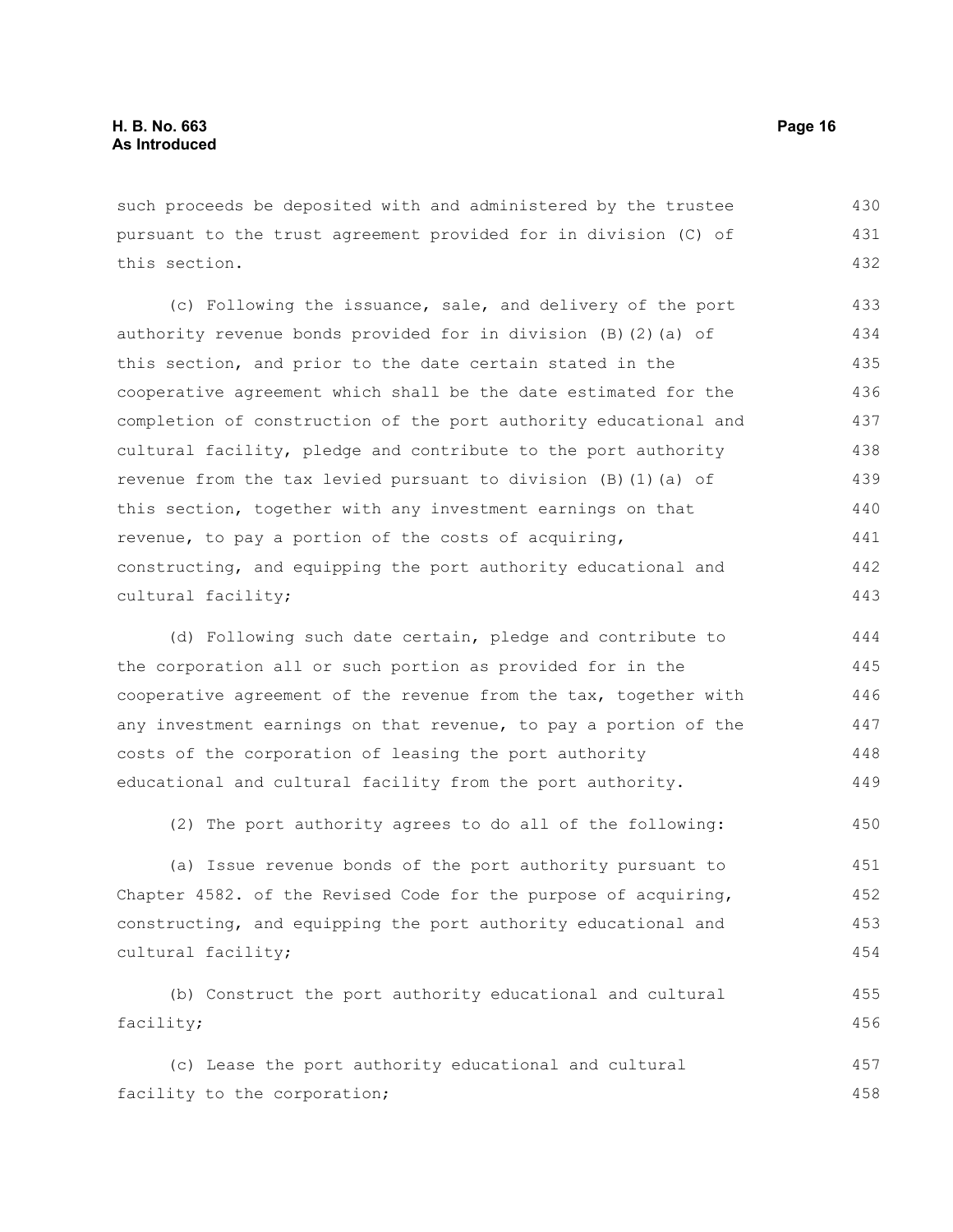#### **H. B. No. 663 Page 17 As Introduced**

(d) To the extent provided for in the cooperative agreement or the lease to the corporation, authorize the corporation to administer on behalf of the port authority the contracts for acquiring, constructing, or equipping a port authority educational and cultural facility; 459 460 461 462 463

(e) Use the revenue derived from the lease of the port authority educational and cultural facility to the corporation solely to pay debt service charges on the revenue bonds of the port authority described in division (B)(2)(a) of this section. 464 465 466 467

(3) The host municipal corporation agrees to do both of the following:

(a) Issue urban renewal bonds of the host municipal corporation, or notes in anticipation thereof, pursuant to Chapter 725. of the Revised Code for the purpose of acquiring and constructing the port authority educational and cultural facility and contribute the proceeds from the issuance to the port authority for such purpose. The cooperative agreement may provide that such proceeds be deposited with and administered by the trustee pursuant to the trust agreement provided for in division (C) of this section. 470 471 472 473 474 475 476 477 478

(b) To the extent provided for in the cooperative agreement, contribute to the county, for use by the county to pay debt service charges on the bonds of the county, or notes in anticipation thereof, described in division  $(B)$  (1)(b) of this section, any excess urban renewal service payments pledged by the host municipal corporation to the urban renewal bonds described in division (B)(3)(a) of this section and not required on an annual basis to pay debt service charges on the urban renewal bonds. 479 480 481 482 483 484 485 486 487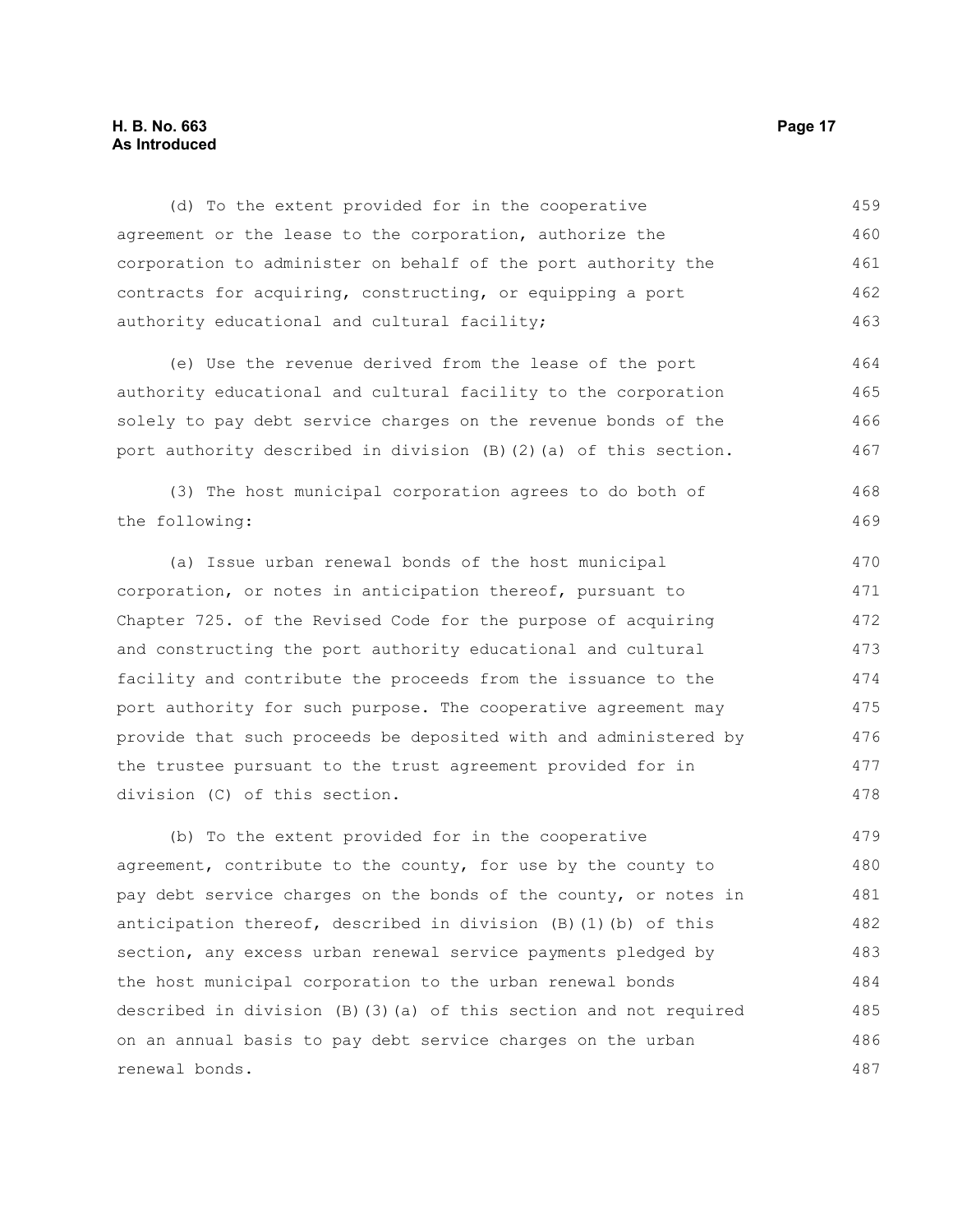(4) The corporation agrees to do all of the following: (a) Lease the port authority educational and cultural facility from the port authority; (b) Operate and maintain the port authority educational and cultural facility pursuant to the lease; (c) To the extent provided for in the cooperative agreement or the lease from the port authority, administer on behalf of the port authority the contracts for acquiring, constructing, or equipping a port authority educational and cultural facility. (C) The pledges and contributions described in divisions (B)(1)(c) and (d) of this section and provided for in the cooperative agreement shall be for the period stated in the cooperative agreement, but shall not be in excess of the period necessary to provide for the final retirement of the port authority revenue bonds provided for in division (B)(2)(a) of this section and any bonds issued by the port authority to refund such bonds, and for the satisfaction by the port authority of any of its obligations arising from any guaranty agreements, reimbursement agreements, or other credit enhancement agreements relating to such bonds or to the revenues pledged to such bonds. The cooperative agreement shall provide for the termination of the cooperative agreement including the pledges and contributions described in divisions (B)(1)(c) and (d) of this section if the port authority revenue bonds provided for in division  $(B)$   $(2)$   $(a)$  of this section have not been issued, sold, and delivered within two years of the effective date of the cooperative agreement. 488 489 490 491 492 493 494 495 496 497 498 499 500 501 502 503 504 505 506 507 508 509 510 511 512 513 514 515

The cooperative agreement shall provide that any revenue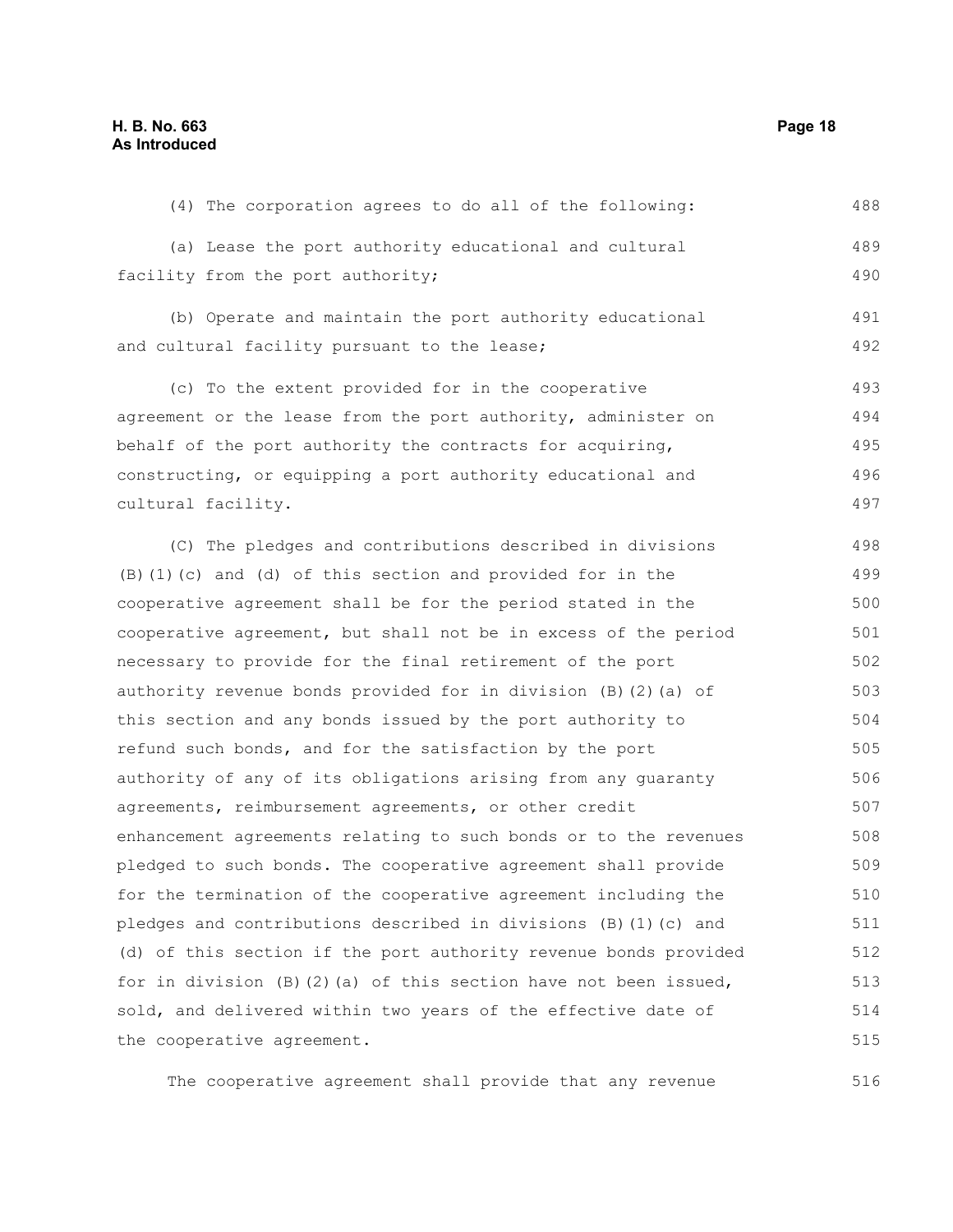bonds of the port authority shall be secured by a trust agreement between the port authority and a corporate trustee that is a trust company or bank having the powers of a trust company within or outside the state. The county may be a party to such trust agreement for the purpose of securing the pledge by the county of its contribution to the corporation pursuant to division (B)(1)(d) of this section. A tax levied pursuant to division (B)(1)(a) of this section is not subject to diminution by initiative or referendum or diminution by statute, unless provision is made therein for an adequate substitute therefor reasonably satisfactory to the trustee under the trust agreement that secures the revenue bonds of the port authority. 517 518 519 520 521 522 523 524 525 526 527 528

(D) A pledge of money by a county under this section shall not be net indebtedness of the county for purposes of section 133.07 of the Revised Code.

(E) If the terms of the cooperative agreement so provide, any contract for the acquisition, construction, or equipping of a port authority educational and cultural facility shall be made in such manner as is determined by the board of directors of the port authority, and unless the cooperative agreement provides otherwise, such a contract is not subject to division (A) of section 4582.12 of the Revised Code. The port authority may take the assignment of and assume any contracts for the acquisition, construction, and equipping of a port authority educational and cultural facility that previously have been authorized by either or both the host municipal corporation or the corporation. Such contracts likewise are not subject to division (A) of section 4582.12 of the Revised Code. 532 533 534 535 536 537 538 539 540 541 542 543 544

Any contract for the acquisition, construction, or equipping of a port authority educational and cultural facility 545 546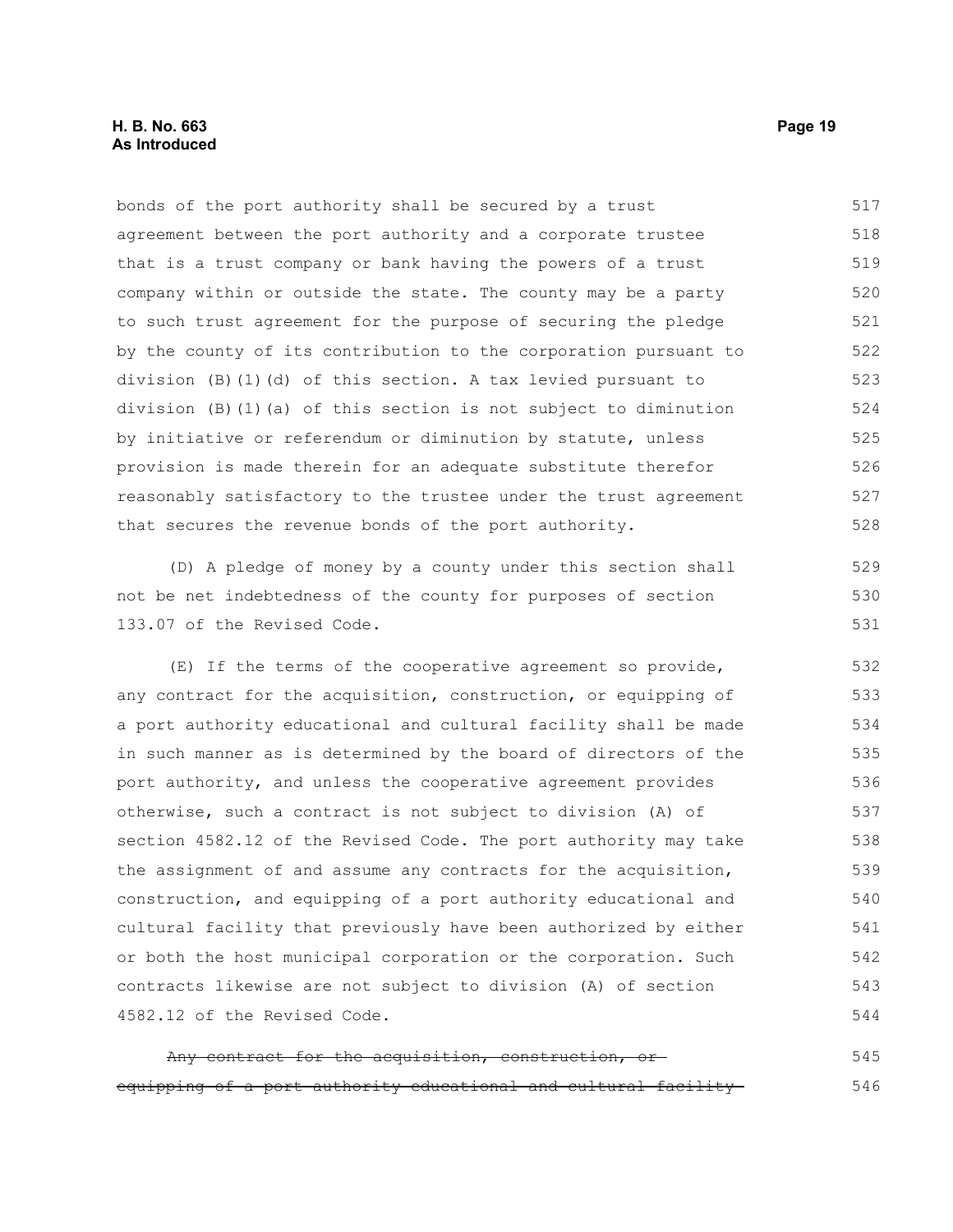entered into, assigned, or assumed pursuant to this division shall provide that all laborers and mechanics employed for the acquisition, construction, or equipping of the port authority educational and cultural facility shall be paid at the prevailing rates of wages of laborers and mechanics for the class of work called for by the port authority educational and cultural facility, which wages shall be determined in accordance with the requirements of Chapter 4115. of the Revised Code forthe determination of prevailing wage rates. **Sec. 307.673.** This section applies only in a county in which a tax is levied under section 307.697, 4301.421, 5743.024, or 5743.323 of the Revised Code on July 19, 1995. (A) As used in this section: (1) "County taxes" means taxes levied by a board of county 547 548 549 550 551 552 553 554 555 556 557 558 559 560

commissioners under division (D) of section 307.697, division (B) of section 4301.421, division (C) of section 5743.024, and section 5743.323 of the Revised Code. 561 562 563

(2) "Corporation" means a nonprofit corporation organized under the laws of this state and that includes among the purposes for which it is incorporated the authority to acquire, construct, renovate, repair, equip, lease, manage, or operate a sports facility. 564 565 566 567 568

(3) "Cooperative agreement" means an agreement entered into pursuant to this section. 569 570

(4) "Cost of a sports facility" means the cost of acquiring, constructing, renovating, repairing, equipping, or improving one or more sports facilities, including reconstructing, rehabilitating, remodeling, and enlarging; the cost of equipping and furnishing such a facility; and all 571 572 573 574 575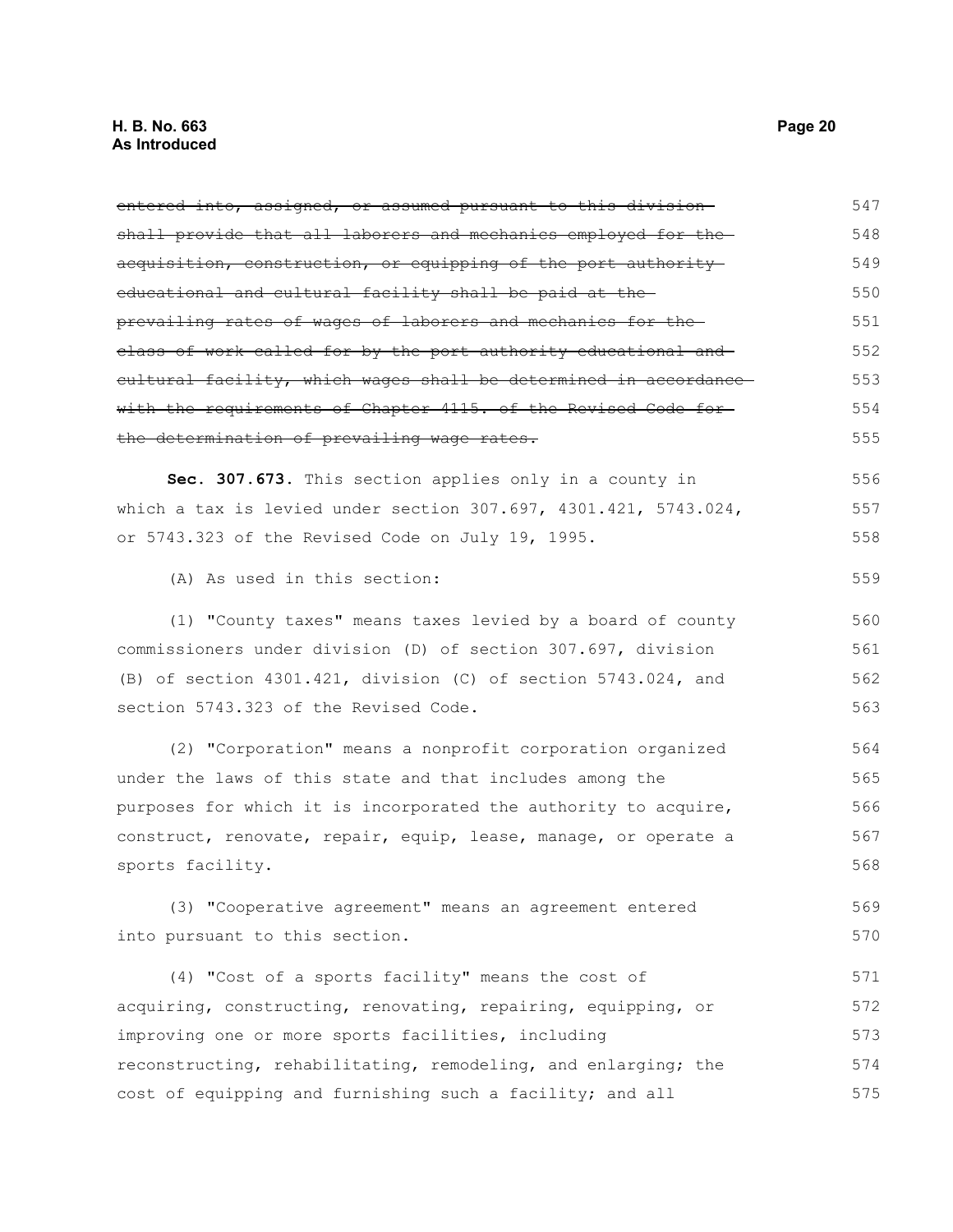#### **H. B. No. 663 Page 21 As Introduced**

133.01 of the Revised Code.

financing costs pertaining thereto, including the cost of engineering, architectural, and other professional services, designs, plans, specifications and surveys, and estimates of costs; the costs of refinancing obligations issued by, or reimbursement of money advanced by, the parties to the cooperative agreement or other persons, the proceeds of which obligations were used to pay the costs of the sports facility; the cost of tests and inspections; the cost of any indemnity or surety bonds and premiums on insurance, all related direct and administrative costs pertaining thereto, fees and expenses of trustees, depositories, and paying agents for the obligations, capitalized interest on the obligations, amounts necessary to establish reserves as required by the obligation proceedings, the reimbursement of money advanced or applied by the parties to the cooperative agreement or other persons for the payment of any item of costs of the sports facility, and all other expenses necessary or incident to planning or determining the feasibility or practicability with respect to the sports facility; and any other such expenses as may be necessary or incident to the acquisition, construction, reconstruction, rehabilitation, remodeling, renovation, repair, enlargement, improvement, equipping, and furnishing of the sports facility, the financing of the sports facility, placing the sports facility in use and operation, including any one, part of, or combination of such classes of costs and expenses. (5) "Financing costs" has the same meaning as in section 576 577 578 579 580 581 582 583 584 585 586 587 588 589 590 591 592 593 594 595 596 597 598 599 600 601

(6) "Obligations" means obligations issued or incurred to pay the cost of a sports facility, including bonds, notes, certificates of indebtedness, commercial paper, and other instruments in writing, anticipatory securities as defined in 603 604 605 606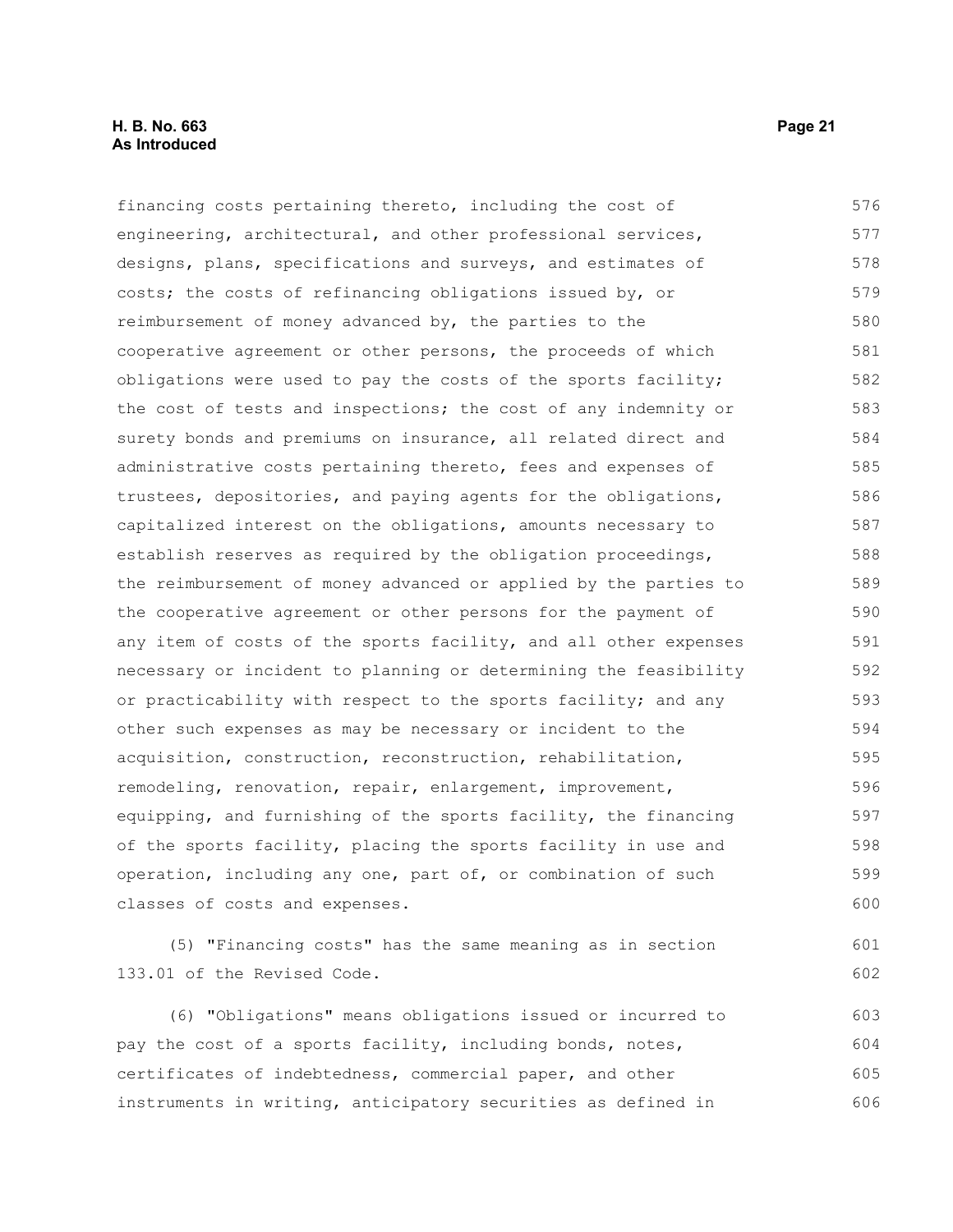section 133.01 of the Revised Code, issued or incurred by an issuer pursuant to Chapter 133. or 4582. of the Revised Code or this section, or otherwise, to evidence the issuer's obligation to repay borrowed money, or to pay interest, by, or to pay at any future time other money obligations of, the issuer of the obligations, including obligations of an issuer or lessee to make payments under an installment sale, lease, lease-purchase, or similar agreement. 607 608 609 610 611 612 613 614

(7) "Owner" means any person that owns or operates a professional athletic or sports team, that is party to a cooperative agreement, or that has a lease or other agreement with a party to a cooperative agreement, and that commits to use the sports facility that is the subject of the cooperative agreement for all of the team's home games for the period specified in that agreement. 615 616 617 618 619 620 621

(8) "Payments," when used with reference to obligations, means payments of the principal, including any mandatory sinking fund deposits and mandatory redemption payments, interest and any redemption premium, and lease rentals, lease-purchase payments and other amounts payable under obligations in the form of installment sale, lease, lease-purchase, or similar agreements. 622 623 624 625 626 627 628

(9) "Person" has the same meaning as defined in section 133.01 of the Revised Code. 629 630

(10) "Port authority" means a port authority created under Chapter 4582. of the Revised Code. 631 632

(11) "Sports facility" means a facility, including a stadium, that is intended to house or provide a site for one or more major league professional athletic or sports teams or 633 634 635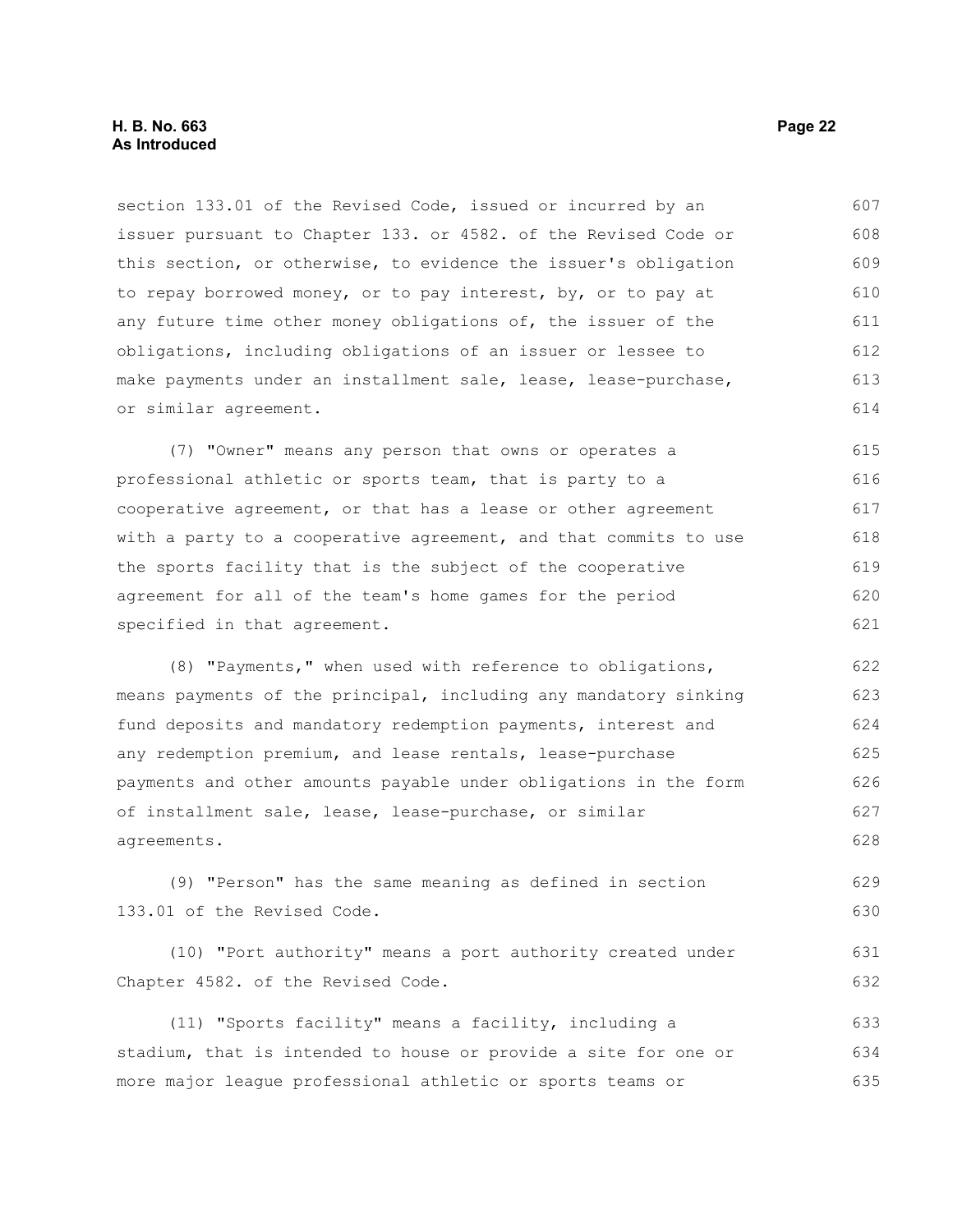#### **H. B. No. 663 Page 23 As Introduced**

activities, together with all spectator facilities, parking facilities, walkways, and auxiliary facilities, real and personal property, property rights, easements, leasehold estates, and interests that may be appropriate for, or used in connection with, the operation of the sports facility. 636 637 638 639 640

(B) The board of county commissioners of a county, the legislative authority of a municipal corporation, a port authority, a corporation, and an owner, or any combination thereof, may enter into one or more cooperative agreements under which the parties enter into one or more of the agreements described in divisions (B)(1) to (5) of this section. 641 642 643 644 645 646

(1) The board of county commissioners agrees to do one or more of the following: 647 648

(a) Levy a tax under division (D) of section 307.697, division (B) of section 4301.421, division (C) of section 5743.024, and section 5743.323 of the Revised Code and make available all or a portion of the revenue from those taxes for the payment of the cost of the sports facility or to make payments on obligations; 649 650 651 652 653 654

(b) Issue or incur obligations of the county pursuant to Chapter 133. of the Revised Code or this section; 655 656

(c) Make available all or a portion of the revenue from those taxes or of the proceeds from the issuance of those obligations to the municipal corporation, port authority, corporation, or otherwise for the payment of the cost of a sports facility or the payment of obligations; 657 658 659 660 661

(d) Acquire, construct, renovate, repair, equip, lease to or from another person, and operate, directly or by a lease or management contract with another person, one or more sports 662 663 664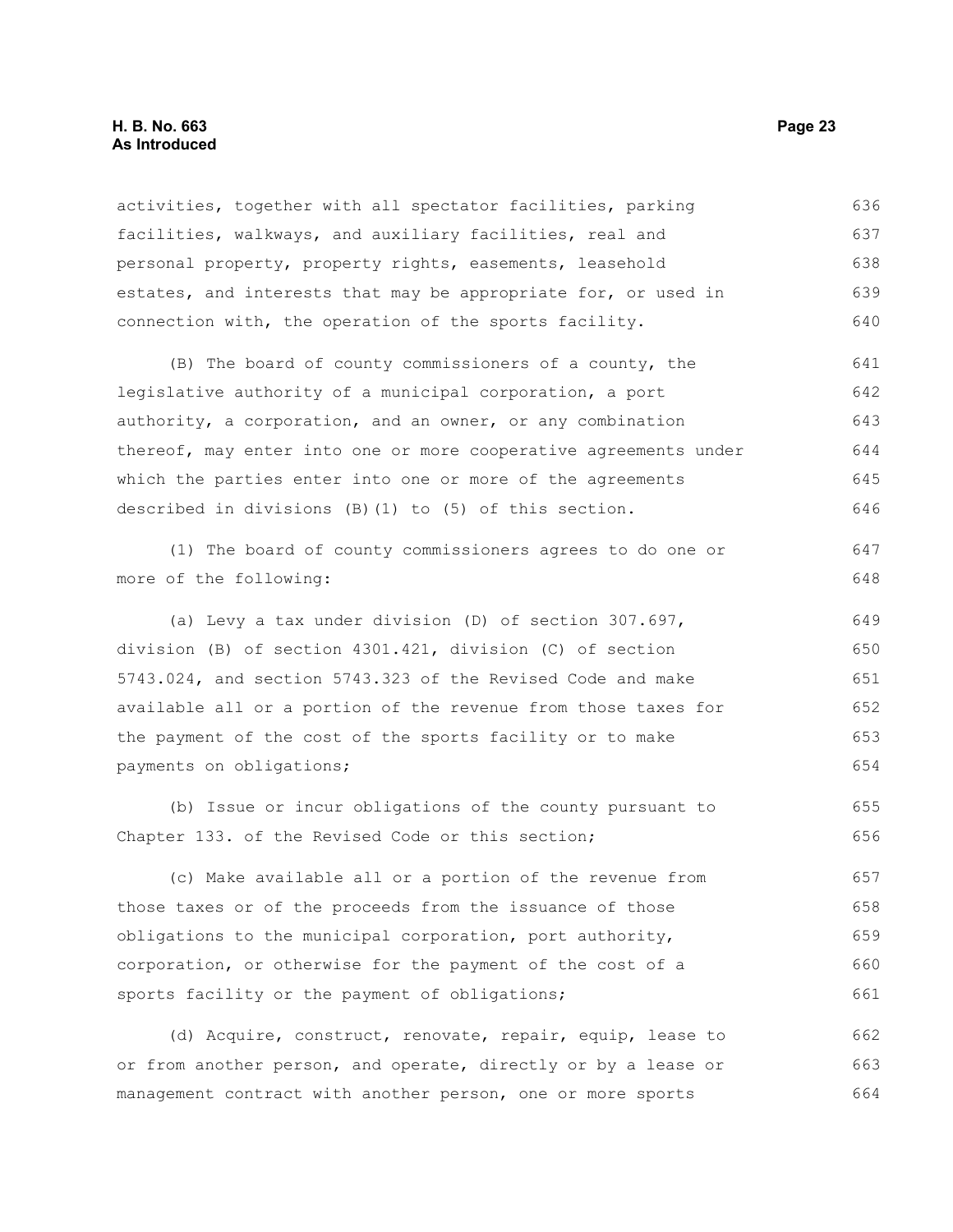| facilities;                                                     | 665 |
|-----------------------------------------------------------------|-----|
| (e) To the extent provided in the cooperative agreement or      | 666 |
| a lease with respect to a sports facility, authorize the        | 667 |
| municipal corporation, port authority, corporation, or owner to | 668 |
| administer contracts for designing, planning, acquiring,        | 669 |
| constructing, renovating, repairing, or equipping a sports      | 670 |
| facility.                                                       | 671 |
| (2) The port authority agrees to do one or more of the          | 672 |
| following:                                                      | 673 |
| (a) Issue or incur obligations of the port authority            | 674 |
| pursuant to Chapter 133. or 4582. of the Revised Code or this   | 675 |
| section;                                                        | 676 |
| (b) Make available all or a portion of the proceeds from        | 677 |
| the issuance of those obligations to the municipal corporation, | 678 |
| county, or corporation for the payment of the cost of a sports  | 679 |
| facility or the payment of obligations;                         | 680 |
| (c) Acquire, construct, renovate, repair, equip, lease to       | 681 |
| or from another person, and operate, directly or by a lease or  | 682 |
| management contract with another person, one or more sports     | 683 |
| facilities;                                                     | 684 |
| (d) To the extent provided in the cooperative agreement or      | 685 |
| a lease with respect to a sports facility, authorize the        | 686 |
| municipal corporation, county, corporation, or owner to         | 687 |
| administer contracts for designing, planning, acquiring,        | 688 |
| constructing, renovating, repairing, or equipping a sports      | 689 |
| facility.                                                       | 690 |
| (3) The legislative authority of the municipal corporation      | 691 |
| agrees to do one or more of the following:                      | 692 |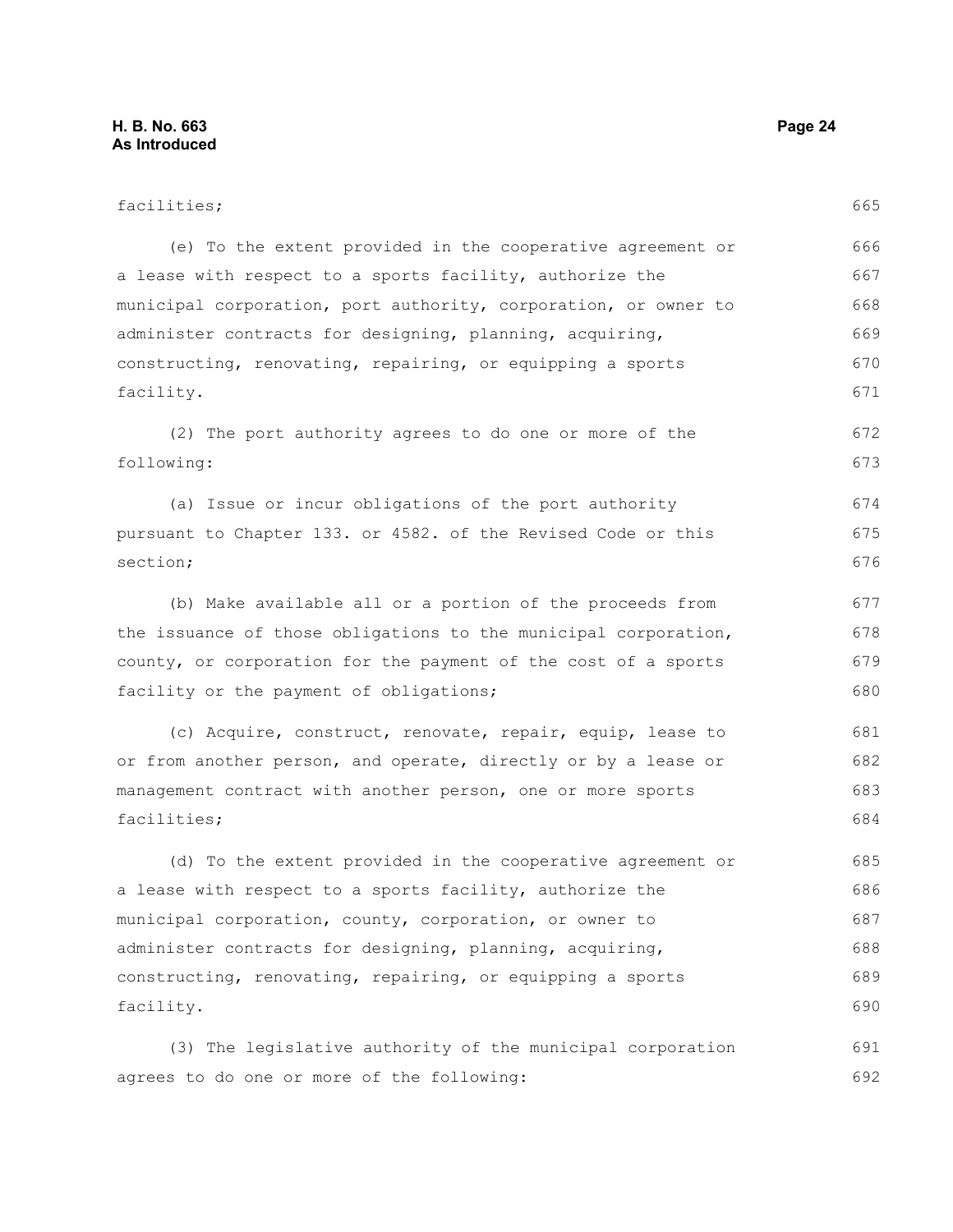#### **H. B. No. 663 Page 25 As Introduced**

(a) Make available the revenue from taxes levied by the legislative authority for the payment of the cost of a sports facility or to make payments on obligations; (b) Issue or incur obligations of the municipal corporation pursuant to Chapter 133. of the Revised Code or otherwise; (c) Make available all or a portion of the proceeds from the issuance of those obligations to the county, port authority, corporation, or otherwise for the payment of the cost of a sports facility or the payment of obligations; (d) Acquire, construct, renovate, repair, equip, lease to or from another person, and operate, directly or by a lease or management contract with another person, one or more sports facilities; (e) To the extent provided in the cooperative agreement or a lease with respect to a sports facility, authorize the county, port authority, corporation, or owner to administer contracts for designing, planning, acquiring, constructing, renovating, repairing, or equipping a sports facility. (4) The corporation agrees to do one or more of the following: (a) Issue or incur obligations; (b) Make available all or a portion of the proceeds from the issuance of those obligations to the county, port authority, municipal corporation, or otherwise for the payment of the cost of a sports facility or the payment of obligations; (c) Acquire, construct, renovate, repair, equip, lease to or from another person, and operate, directly or by a lease or 693 694 695 696 697 698 699 700 701 702 703 704 705 706 707 708 709 710 711 712 713 714 715 716 717 718 719 720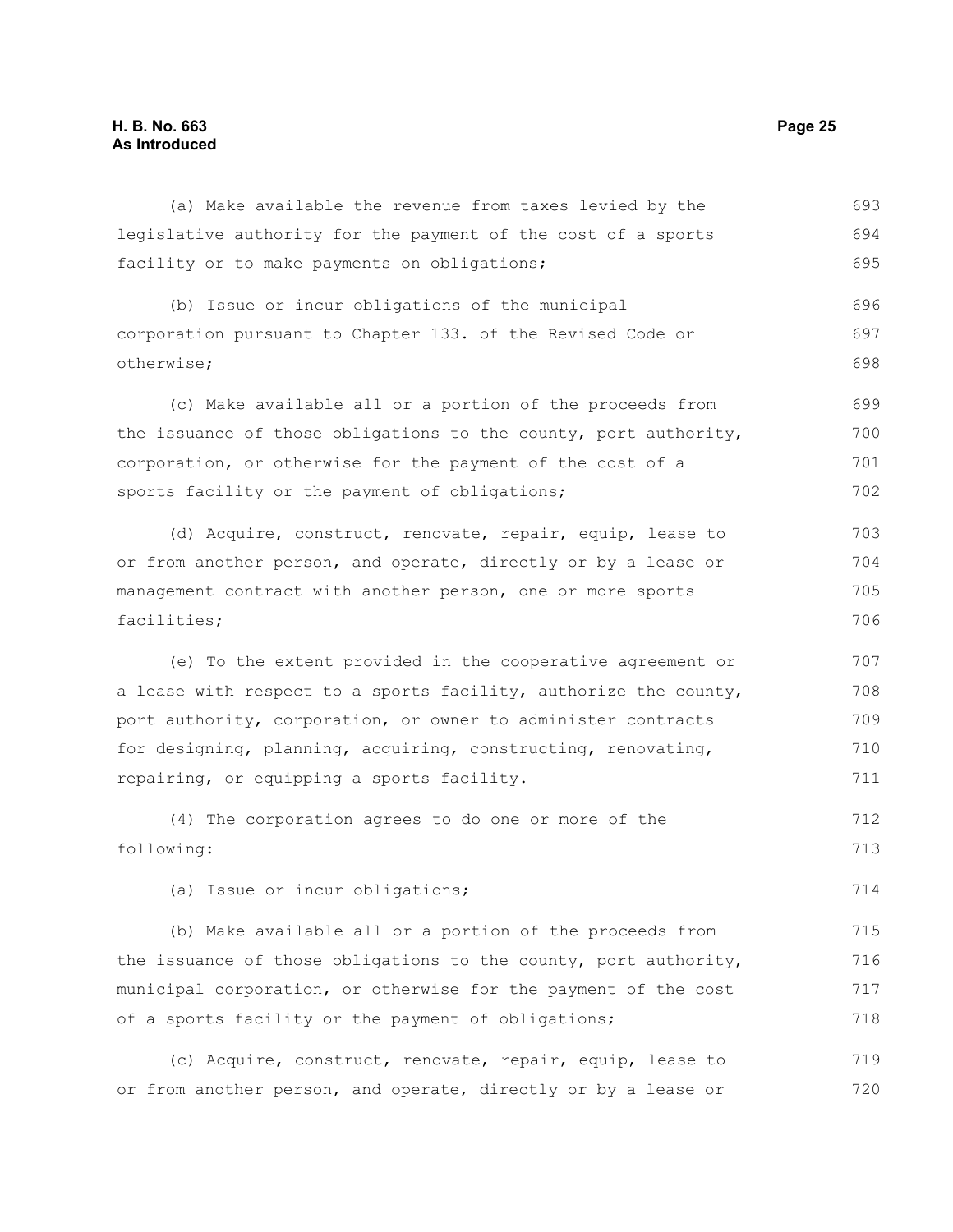facilities;

(d) To the extent provided in the cooperative agreement or a lease with respect to a sports facility, agree that the corporation will administer contracts for designing, planning, acquiring, constructing, renovating, repairing, or equipping a sports facility. (5) The owner agrees to do one or more of the following: (a) Use the sports facility that is the subject of the cooperative agreement for all of the home games of the owner's professional athletic or sports team for a specified period; (b) Administer contracts for designing, planning, acquiring, constructing, renovating, repairing, or equipping a sports facility. (C) Any obligations may be secured by a trust agreement between the issuer of obligations and a corporate trustee that is a trust company or bank having the powers of a trust company in or outside this state and authorized to exercise corporate trust powers in this state. Proceeds from the issuance of any obligations or the taxes levied and collected by any party to the cooperative agreement may be deposited with and administered by a trustee pursuant to the trust agreement. (D) Any contract for the acquisition, construction, renovation, repair, or equipping of a sports facility entered into, assigned, or assumed under this section shall provide that 723 724 725 726 727 728 729 730 731 732 733 734 735 736 737 738 739 740 741 742 743 744 745

management contract with another person, one or more sports

all laborers and mechanics employed in the acquisition, construction, renovation, repair, or equipping of the sports facility shall be paid at the prevailing rates of wages of laborers and mechanics for the class of work called for, as 746 747 748 749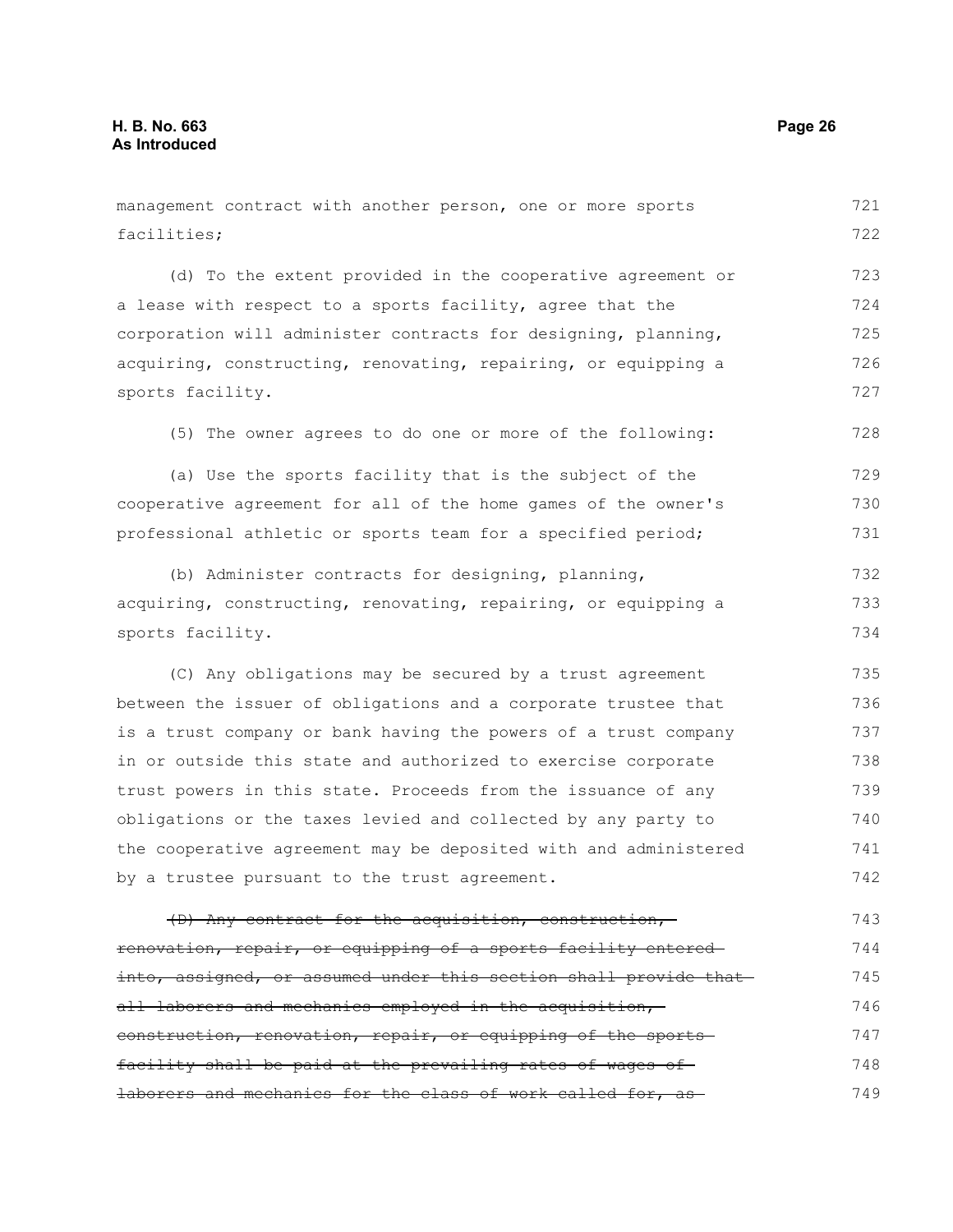| those wages are determined in accordance with Chapter 4115. of   | 750 |
|------------------------------------------------------------------|-----|
| the Revised Code.                                                | 751 |
| Sec. 307.674. (A) As used in this section:                       | 752 |
| (1) "Bonds" means:                                               | 753 |
| (a) Revenue bonds of the port authority described in             | 754 |
| division $(B)$ $(2)$ $(a)$ of this section;                      | 755 |
| (b) Securities as defined in division (KK) of section            | 756 |
| 133.01 of the Revised Code issued by the host municipal          | 757 |
| corporation, described in division (B) (3) (a) of this section;  | 758 |
| (c) Any bonds issued to refund any of those revenue bonds        | 759 |
| or securities.                                                   | 760 |
| (2) "Corporation" means a nonprofit corporation that is          | 761 |
| organized under the laws of this state and that includes within  | 762 |
| the purposes for which it is incorporated the authorization to   | 763 |
| lease and operate facilities such as a port authority            | 764 |
| educational and cultural performing arts facility.               | 765 |
| (3) "Cost," as applied to a port authority educational and       | 766 |
| cultural performing arts facility, means the cost of acquiring,  | 767 |
| constructing, renovating, rehabilitating, equipping, or          | 768 |
| improving the facility, or any combination of those purposes,    | 769 |
| collectively referred to in this section as "construction," and  | 770 |
| the cost of acquisition of all land, rights of way, property     | 771 |
| rights, easements, franchise rights, and interests required for  | 772 |
| those purposes, the cost of demolishing or removing any          | 773 |
| buildings or structures on land so acquired, including the cost  | 774 |
| of acquiring any land to which those buildings or structures may | 775 |
| be moved, the cost of public utility and common carrier          | 776 |
| relocation or duplication, the cost of all machinery,            | 777 |
| furnishings, and equipment, financing charges, interest prior to | 778 |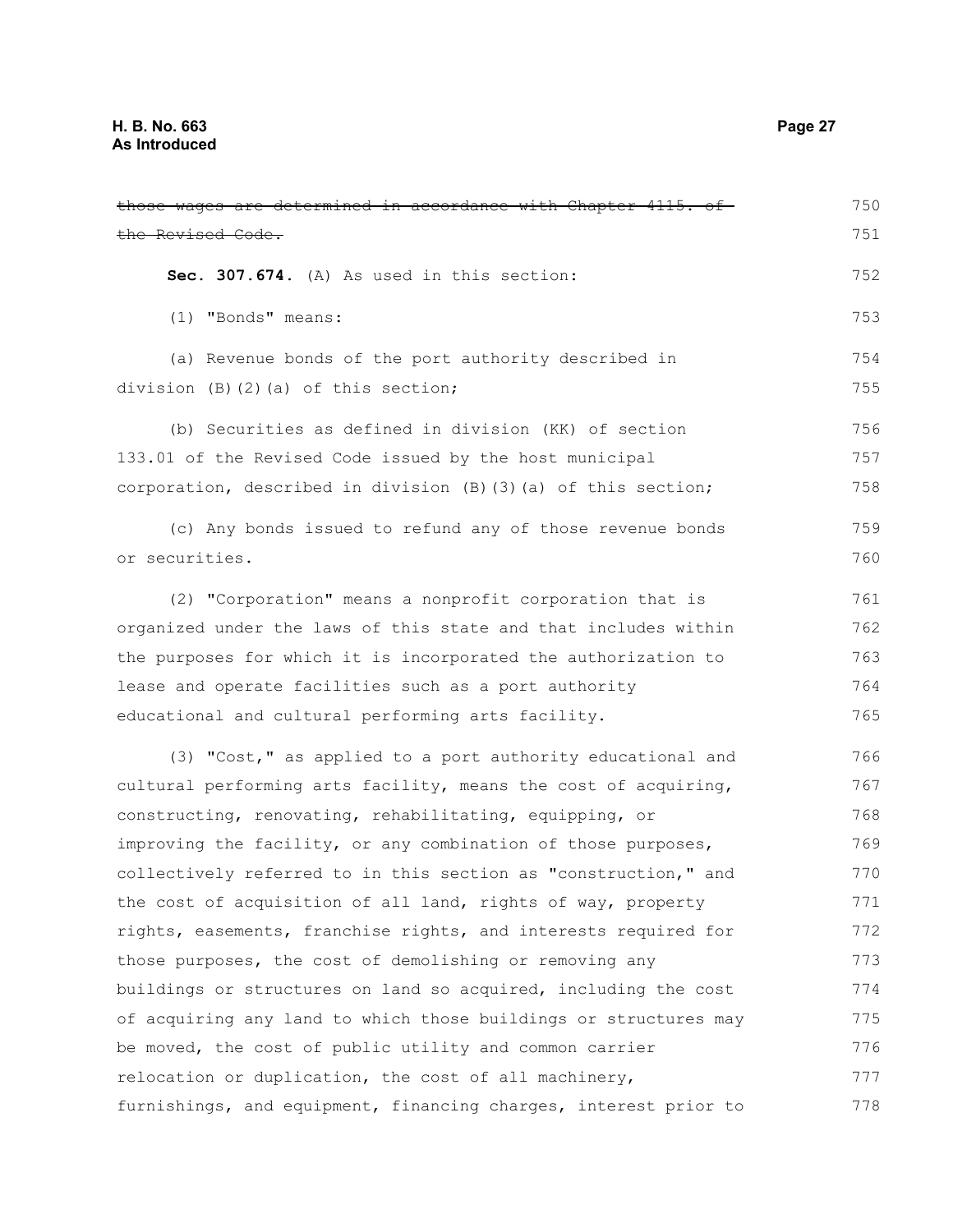and during construction and for not more than three years after completion of construction, costs arising under guaranty agreements, reimbursement agreements, or other credit enhancement agreements relating to bonds, engineering, expenses of research and development with respect to such facility, legal expenses, plans, specifications, surveys, studies, estimates of costs and revenues, other expenses necessary or incident to determining the feasibility or practicability of acquiring or constructing the facility, administrative expense, and other expenses as may be necessary or incident to that acquisition or construction and the financing of such acquisition or construction, including, with respect to the revenue bonds of a port authority, amounts to be paid into any special funds from the proceeds of those bonds, and repayments to the port authority, host county, host municipal corporation, or corporation of any amounts advanced for the foregoing purposes. 779 780 781 782 783 784 785 786 787 788 789 790 791 792 793 794

(4) "Debt service charges" means, for any period or payable at any time, the principal of and interest and any premium due on bonds for that period or payable at that time whether due at maturity or upon mandatory redemption, together with any required deposits to reserves for the payment of principal of and interest on those bonds, and includes any payments required by the port authority to satisfy any of its obligations under or arising from any guaranty agreements, reimbursement agreements, or other credit enhancement agreements described in division (C) of this section. 795 796 797 798 799 800 801 802 803 804

(5) "Host county" means the county within the boundaries of which the port authority educational and cultural performing arts facility is or will be located. 805 806 807

(6) "Host municipal corporation" means the municipal 808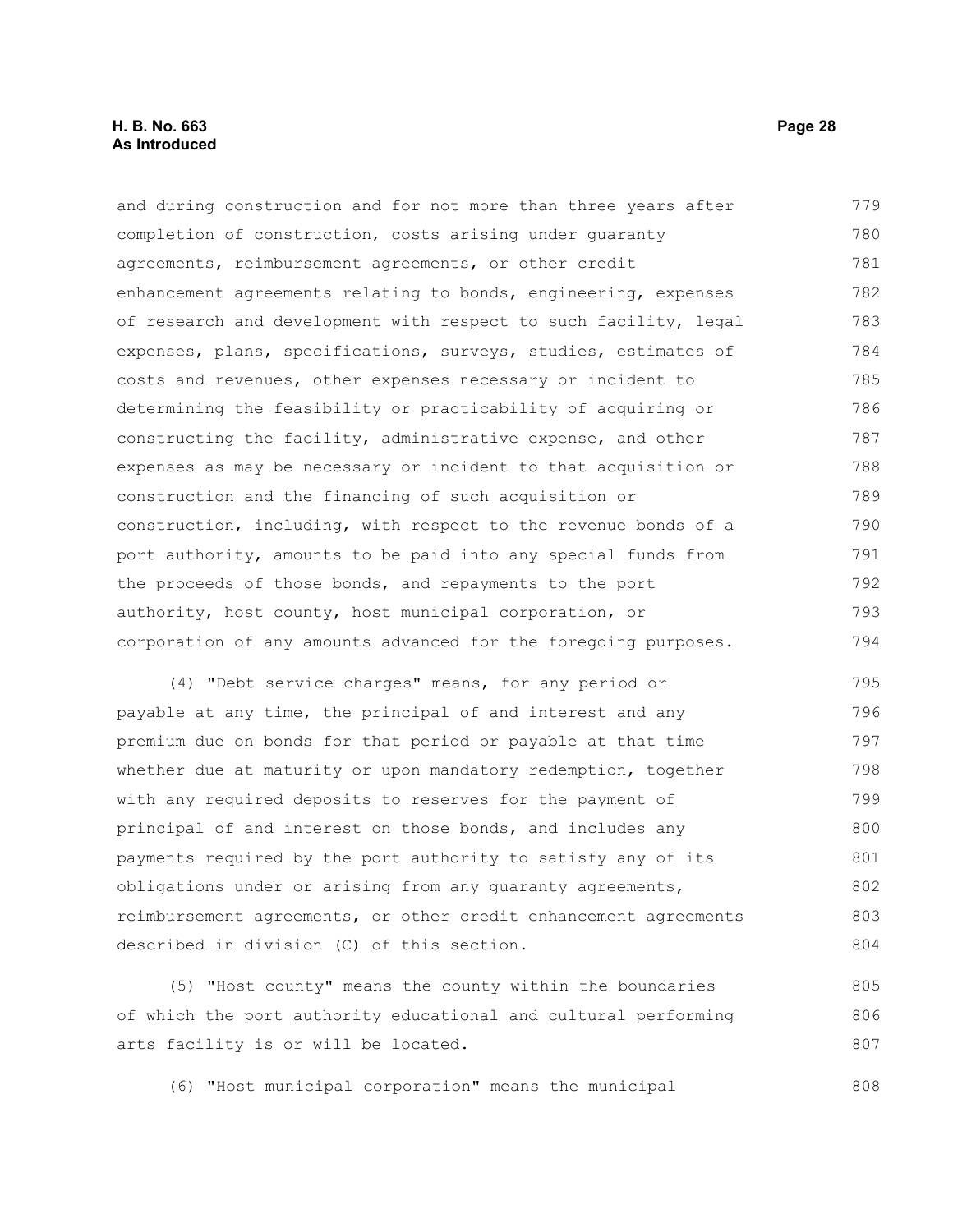corporation within the boundaries of which the port authority educational and cultural performing arts facility is or will be located. 809 810 811

(7) "Port authority" means a port authority created pursuant to section 4582.22 of the Revised Code. 812 813

(8) "Port authority educational and cultural performing arts facility" means a facility that consists of a center for music or other performing arts, a theater or other facilities to provide programs of an educational, recreational, or cultural nature, or any combination of those purposes as determined by the parties to the cooperative agreement for which provision is made in division (B) of this section to fulfill the public educational, recreational, and cultural purposes set forth therein, together with all parking facilities, walkways, and other auxiliary facilities, real and personal property, property rights, easements, and interests that may be appropriate for, or used in connection with, the operation of the facility. 814 815 816 817 818 819 820 821 822 823 824 825

(B) A host county, a host municipal corporation, and a port authority may enter into a cooperative agreement with a corporation under which, as further provided for in that agreement: 826 827 828 829

(1) The host county may agree to do any or all of the following: 830 831

(a) Levy and collect a tax under division (E) and division (F) of section 5739.09 of the Revised Code for the purposes, and in an amount sufficient for those purposes, described in divisions (B)(1)(b) and (c) of this section; 832 833 834 835

(b) Pay to the port authority all or such portion as provided for in the cooperative agreement of the revenue from 836 837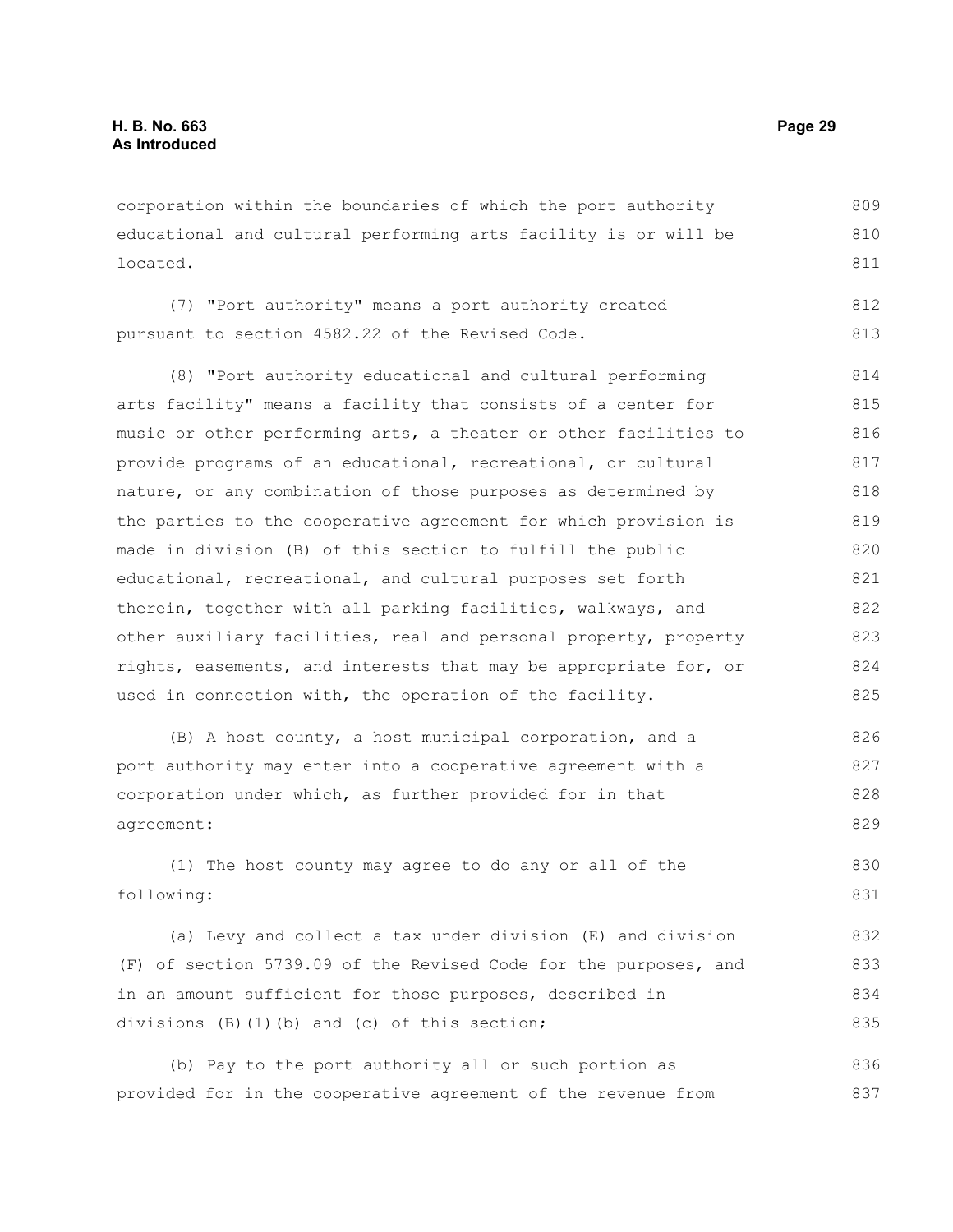the tax, together with any investment earnings on that revenue, to be used to pay a portion of the costs of acquiring, constructing, renovating, rehabilitating, equipping, or improving the port authority educational and cultural performing arts facility; 838 839 840 841 842

(c) Pledge and pay to the corporation all or such portion as provided for in the cooperative agreement of the revenue from the tax, together with any investment earnings on that revenue, to be used to pay a portion of the costs to the corporation of leasing the port authority educational and cultural performing arts facility from the port authority. 843 844 845 846 847 848

```
(2) The port authority may agree to do any or all of the
following:
                                                                           849
                                                                           850
```
(a) Issue its revenue bonds pursuant to section 4582.48 of the Revised Code for the purpose of paying all or a portion of the costs of the port authority educational and cultural performing arts facility; 851 852 853 854

(b) Acquire, construct, renovate, rehabilitate, equip, and improve the port authority educational and cultural performing arts facility; 855 856 857

(c) Lease the port authority educational and cultural performing arts facility to the corporation; 858 859

(d) To the extent provided for in the cooperative agreement or the lease to the corporation, authorize the corporation to administer on behalf of the port authority the contracts for acquiring, constructing, renovating, rehabilitating, or equipping the port authority educational and cultural performing arts facility; 860 861 862 863 864 865

(e) Use the revenue derived from the lease of the port 866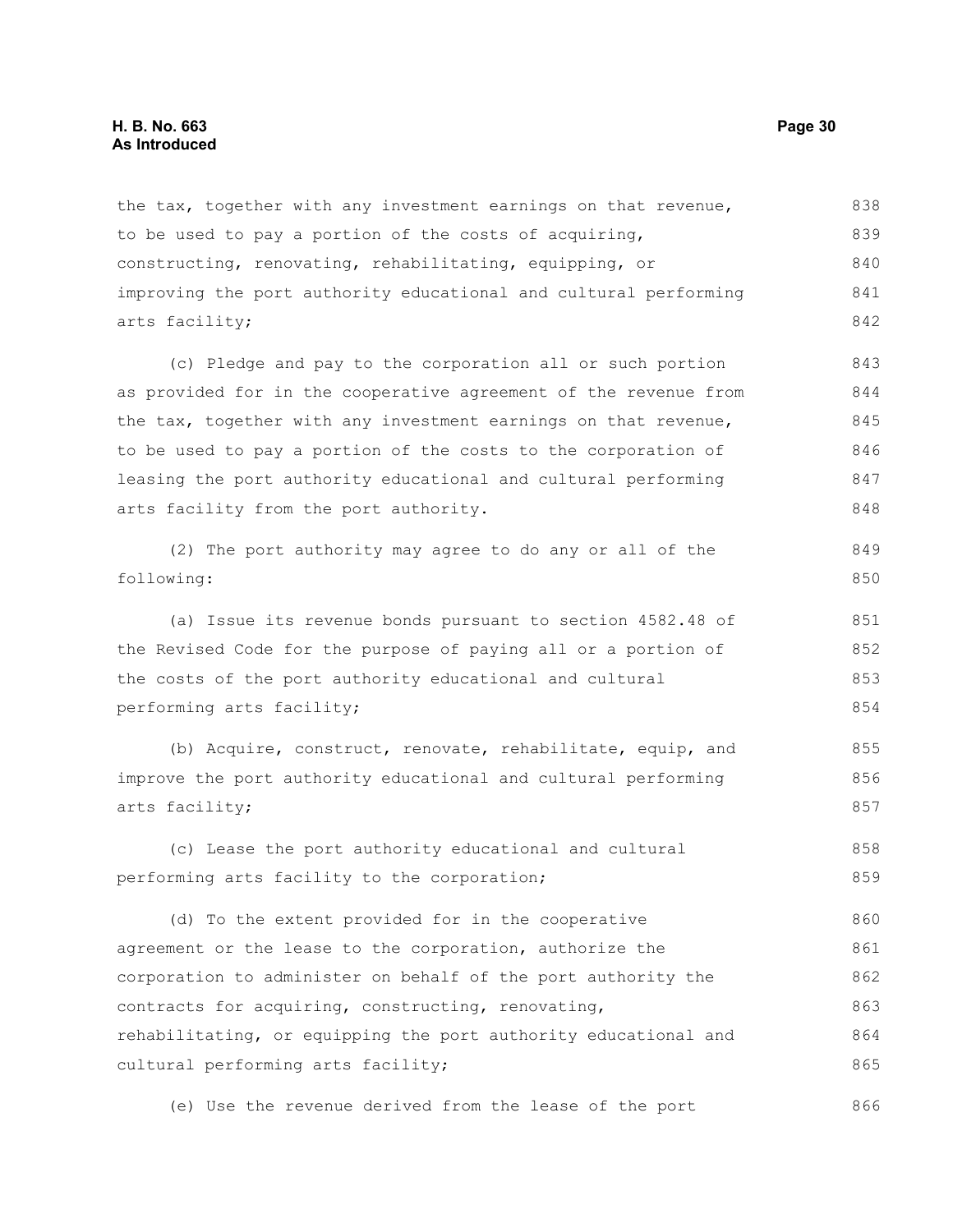authority educational and cultural performing arts facility to the corporation solely to pay debt service charges on revenue bonds of the port authority issued pursuant to division (B)(2) (a) of this section and to pay its obligations under or arising from any guaranty agreements, reimbursement agreements, or other credit enhancement agreements provided for in this section. 867 868 869 870 871 872

(3) The host municipal corporation may agree to do either or both of the following:

(a) Issue its bonds for the purpose of paying all or a portion of the costs of the port authority educational and cultural performing arts facility, and pay the proceeds from the issuance to the port authority for that purpose; 875 876 877 878

(b) Enter into a guaranty agreement, a reimbursement agreement, or other credit enhancement agreement with the port authority to provide a guaranty or other credit enhancement of the port authority revenue bonds referred to in division (B)(2) (a) of this section pledging taxes, other than ad valorem property taxes, or other revenues for the purpose of providing the funds required to satisfy the host municipal corporation's obligations under that agreement. 879 880 881 882 883 884 885 886

The cooperative agreement may provide that the proceeds of such securities or of such guaranty agreement, reimbursement agreement, or other credit enhancement agreement be deposited with and administered by the trustee pursuant to the trust agreement authorized in division (C) of this section. 887 888 889 890 891

(4) The corporation may agree to do any or all of the following: 892 893

(a) Lease the port authority educational and cultural performing arts facility from the port authority; 894 895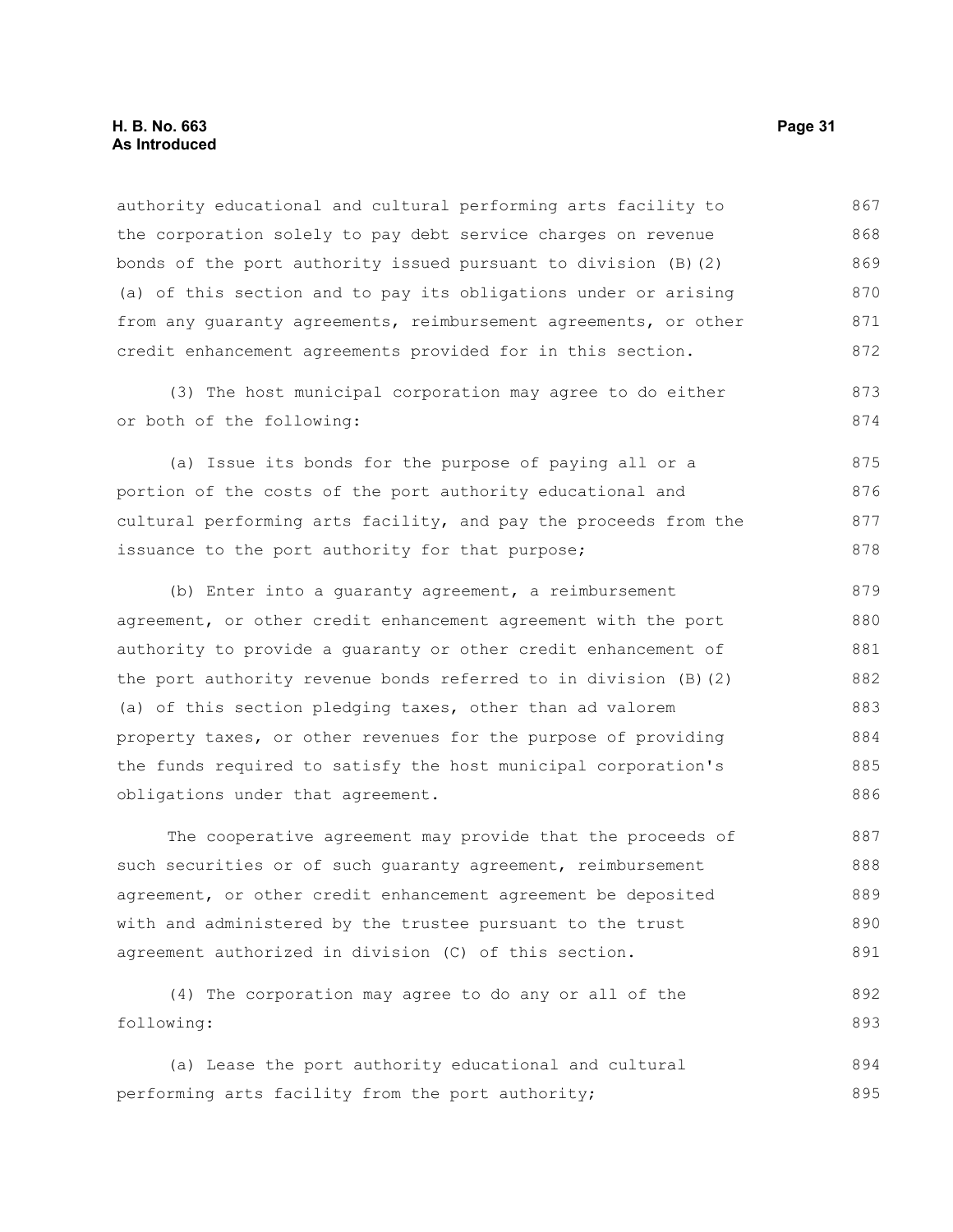#### **H. B. No. 663 Page 32 As Introduced**

(b) Operate and maintain the port authority educational and cultural performing arts facility pursuant to the lease; 896 897

(c) To the extent provided for in the cooperative agreement or the lease from the port authority, administer on behalf of the port authority the contracts for acquiring, constructing, renovating, rehabilitating, or equipping the port authority educational and cultural performing arts facility. 898 899 900 901 902

(C) The pledge and payments referred to in divisions (B) (1)(b) and (c) of this section and provided for in the cooperative agreement shall be for the period stated in the cooperative agreement but shall not extend longer than the period necessary to provide for the final retirement of the port authority revenue bonds referred to in division (B)(2)(a) of this section, and for the satisfaction by the port authority of any of its obligations under or arising from any guaranty agreements, reimbursement agreements, or other credit enhancement agreements relating to those bonds or to the revenues pledged to them. The cooperative agreement shall provide for the termination of the cooperative agreement, including the pledge and payment referred to in division (B)(1) (c) of this section, if the port authority revenue bonds referred to in division (B)(2)(a) of this section have not been issued, sold, and delivered within five years of the effective date of the cooperative agreement. 903 904 905 906 907 908 909 910 911 912 913 914 915 916 917 918 919

The cooperative agreement shall provide that any port authority revenue bonds shall be secured by a trust agreement between the port authority and a corporate trustee that is a trust company or bank having the powers of a trust company within or outside the state but authorized to exercise trust powers within the state. The host county may be a party to that 920 921 922 923 924 925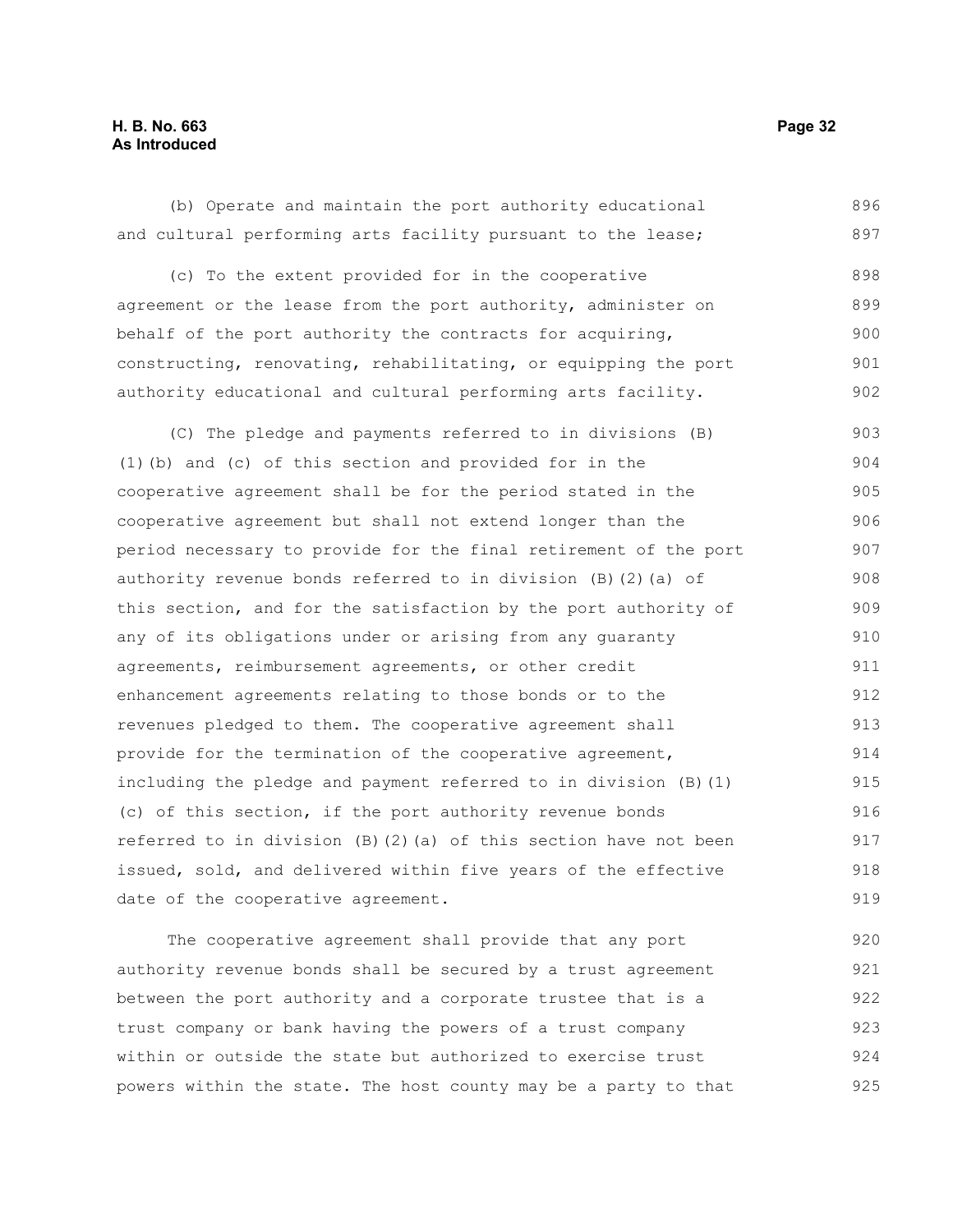trust agreement for the purpose of better securing the pledge by the host county of its payment to the corporation pursuant to division (B)(1)(c) of this section. A tax levied pursuant to section 5739.09 of the Revised Code for the purposes specified in division (B)(1)(b) or (c) of this section is not subject to diminution by initiative or referendum or diminution by statute, unless provision is made for an adequate substitute reasonably satisfactory to the trustee under the trust agreement that secures the port authority revenue bonds. 926 927 928 929 930 931 932 933 934

(D) A pledge of money by a host county under this section shall not be net indebtedness of the host county for purposes of section 133.07 of the Revised Code. A guaranty or other credit enhancement by a host municipal corporation under this section shall not be net indebtedness of the host municipal corporation for purposes of section 133.05 of the Revised Code. 935 936 937 938 939 940

(E) If the terms of the cooperative agreement so provide, any contract for the acquisition, construction, renovation, rehabilitation, equipping, or improving of a port authority educational and cultural performing arts facility shall be made in such manner as is determined by the board of directors of the port authority, and unless the cooperative agreement provides otherwise, such a contract is not subject to division  $(R)$   $(2)$   $(A)$  (18)(b) of section 4582.31 of the Revised Code. The port authority may take the assignment of and assume any contracts for the acquisition, construction, renovation, rehabilitation, equipping, or improving of a port authority educational and cultural performing arts facility that had previously been authorized by any of the host county, the host municipality, or the corporation. Such contracts are not subject to division  $(R)$  $(2)$   $(A)$   $(18)$   $(b)$  of section 4582.31 of the Revised Code. 941 942 943 944 945 946 947 948 949 950 951 952 953 954 955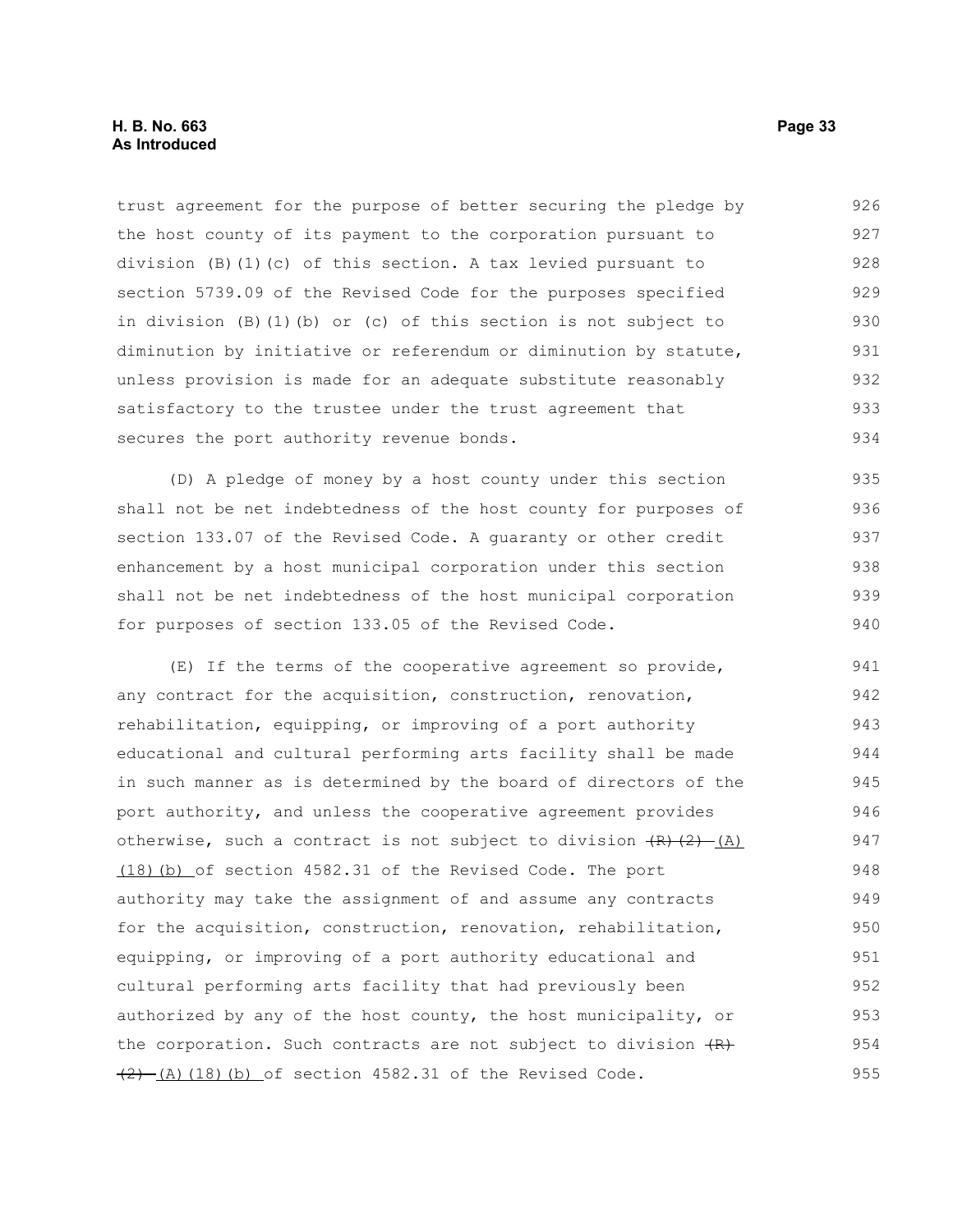Any contract for the acquisition, construction, renovation, rehabilitation, equipping, or improving of a port authority educational and cultural performing arts facility entered into, assigned, or assumed pursuant to this division shall provide that all laborers and mechanics employed for theacquisition, construction, renovation, rehabilitation, equipping, or improving of that facility shall be paid at the prevailing rates of wages of laborers and mechanics for the class of work called for by the port authority educational and cultural performing arts facility, which wages shall be determined in accordance with the requirements of Chapter 4115. of the Revised Code for the determination of prevailing wage rates. 956 957 958 959 960 961 962 963 964 965 966 967 968

Notwithstanding any provisions to the contrary in section 123.281 of the Revised Code, construction services and general building services for a port authority educational and cultural performing arts facility funded completely or in part with money appropriated by the state to the Ohio facilities construction commission may be provided by a port authority or a corporation that occupies, will occupy, or is responsible for that facility, as determined by the commission. The construction services and general building services to be provided by the port authority or the corporation shall be specified in an agreement between the commission and the port authority or corporation. That agreement, or any actions taken under it, are not subject to Chapters 123. or 153. of the Revised Code, but are subject to Chapter 4115. of the Revised Code. 969 970 971 972 973 974 975 976 977 978 979 980 981 982

**Sec. 307.696.** (A) As used in this section: 983

(1) "County taxes" means taxes levied by the county pursuant to sections 307.697, 4301.421, 5743.024, and 5743.323 984 985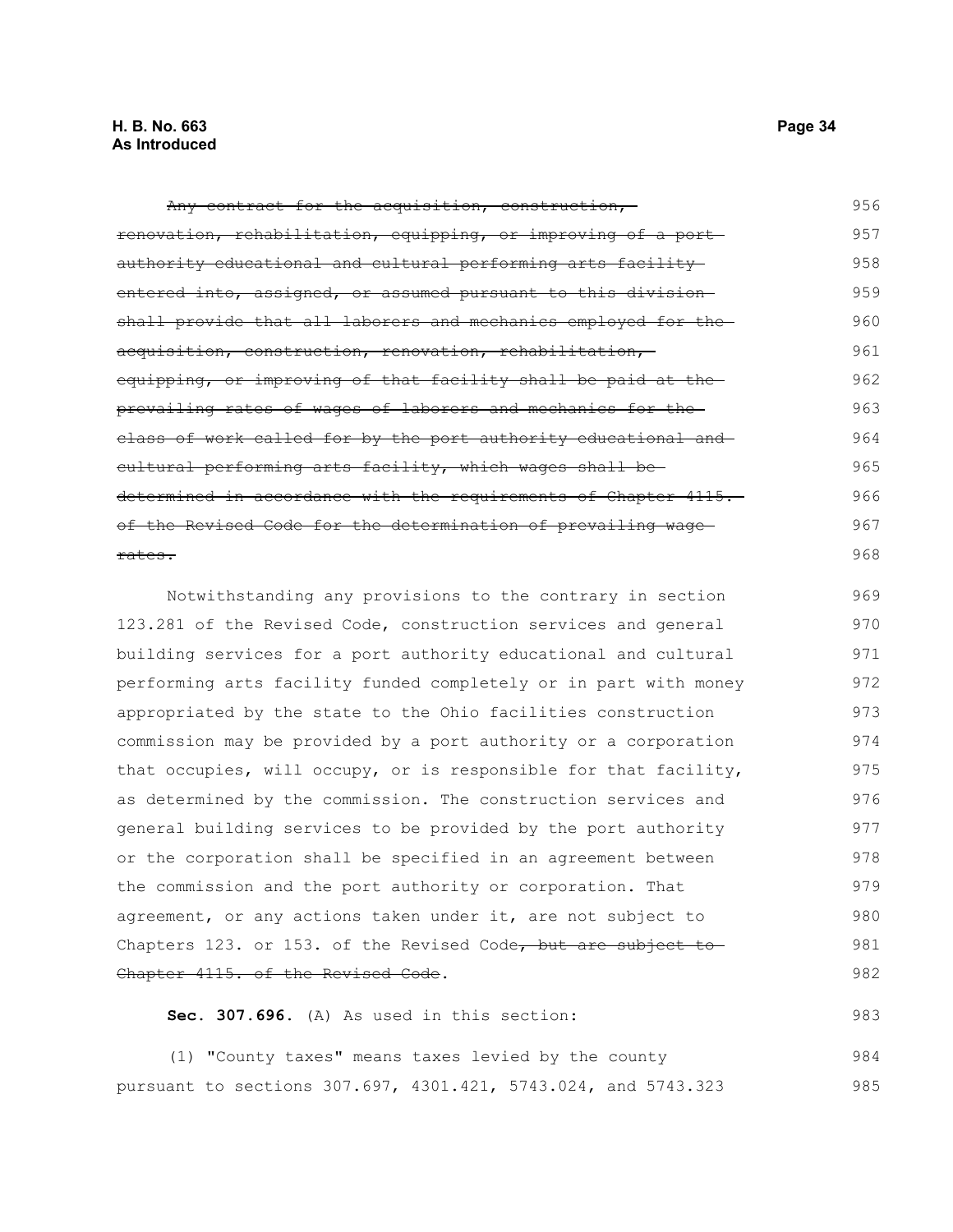| of the Revised Code.                                             | 986  |
|------------------------------------------------------------------|------|
| (2) "Corporation" means a nonprofit corporation that is          | 987  |
| organized under the laws of this state for the purposes of       | 988  |
| operating or constructing and operating a sports facility in the | 989  |
| county and that may also be organized under the laws of this     | 990  |
| state for the additional purposes of conducting redevelopment    | 991  |
| and economic development activities within the host municipal    | 992  |
| corporation.                                                     | 993  |
| (3) "Sports facility" means a sports facility that is            | 994  |
| intended to house major league professional athletic teams,      | 995  |
| including a stadium, together with all parking facilities,       | 996  |
| walkways, and other auxiliary facilities, real and personal      | 997  |
| property, property rights, easements, and interests that may be  | 998  |
| appropriate for, or used in connection with, the operation of    | 999  |
| the facility.                                                    | 1000 |
| (4) "Construction" includes, but is not limited to,              | 1001 |
| providing fixtures, furnishings, and equipment and providing for | 1002 |
| capital repairs and improvements.                                | 1003 |
| (5) "Debt service charges" means the interest, principal,        | 1004 |
| premium, if any, carrying and redemption charges, and expenses   | 1005 |
| on bonds issued by either the county or the corporation to:      | 1006 |
| (a) Construct a sports facility or provide for related           | 1007 |
| redevelopment or economic development as provided in this        | 1008 |
| section;                                                         | 1009 |
| (b) Acquire real and personal property, property rights,         | 1010 |
| easements, or interests that may be appropriate for, or used in  | 1011 |
| connection with, the operation of the facility; and              | 1012 |
| (c) Make site improvements to real property, including,          | 1013 |
| but not limited to, demolition, excavation, and installation of  | 1014 |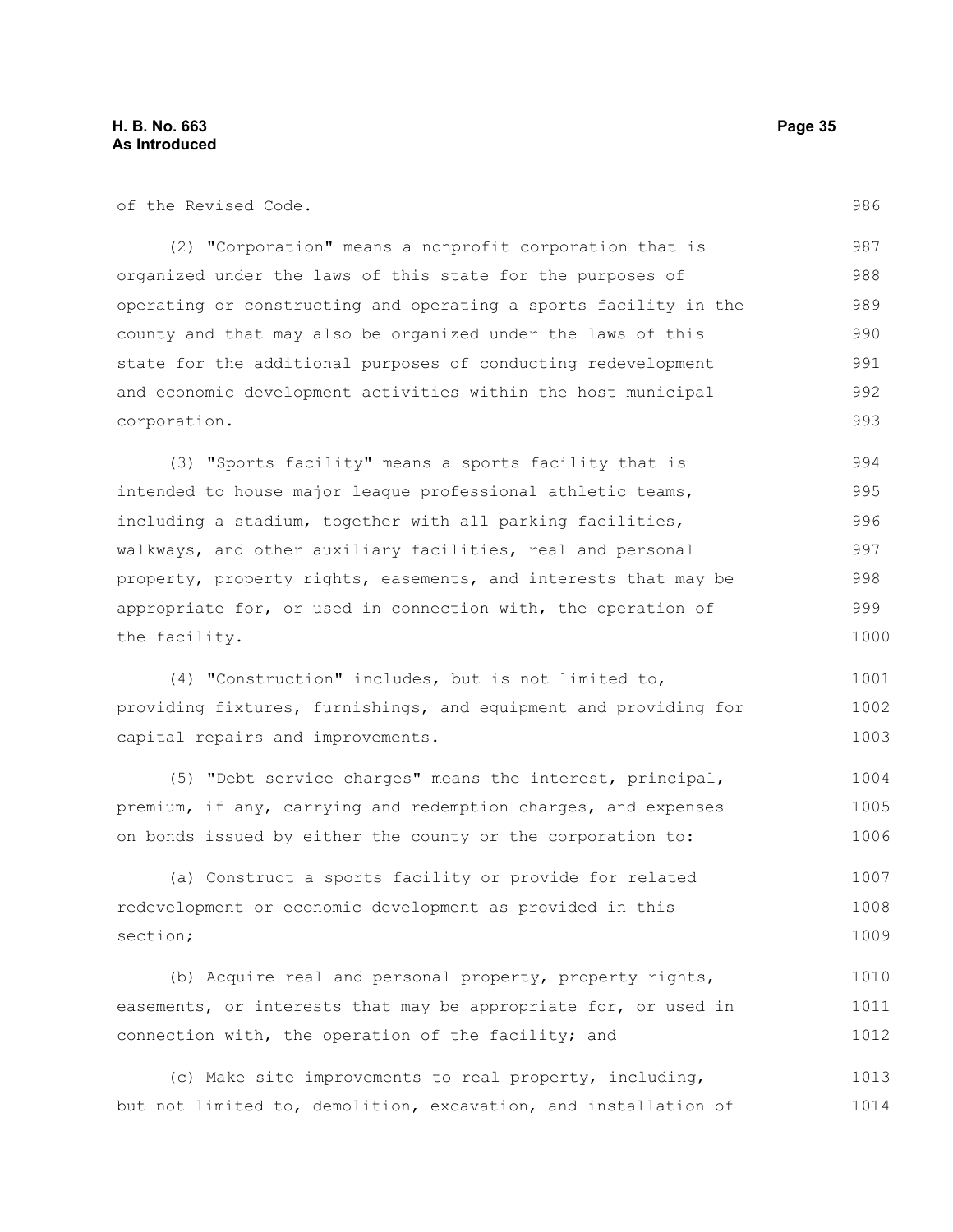footers, pilings, and foundations.

(6) "Host municipal corporation" means the municipal corporation within the boundaries of which the sports facility is located, and with which a national football league, major league baseball, or national basketball association sports franchise is associated on March 20, 1990. 1016 1017 1018 1019 1020

(B) A board of county commissioners of a county that levies a tax under section 307.697, 4301.421, or 5743.024 of the Revised Code may enter into an agreement with a corporation operating in the county, and, if there is a host municipal corporation all or a part of which is located in the county, shall enter into an agreement with a corporation operating in the county and the host municipal corporation, under which: 1021 1022 1023 1024 1025 1026 1027

(1)(a) The corporation agrees to construct and operate a sports facility in the county and to pledge and contribute all or any part of the revenues derived from its operation, as specified in the agreement, for the purposes described in division (C)(1) of this section; and 1028 1029 1030 1031 1032

(b) The board agrees to levy county taxes and pledge and contribute any part or all of the revenues therefrom, as specified in the agreement, for the purposes described in division (C)(1) of this section; or 1033 1034 1035 1036

(2)(a) The corporation agrees to operate a sports facility constructed by the county and to pledge and contribute all or any part of the revenues derived from its operation, as specified in the agreement, for the purposes described in division (C)(2) of this section; and 1037 1038 1039 1040 1041

(b) The board agrees to issue revenue bonds of the county, use the proceeds from the sale of the bonds to construct a 1042 1043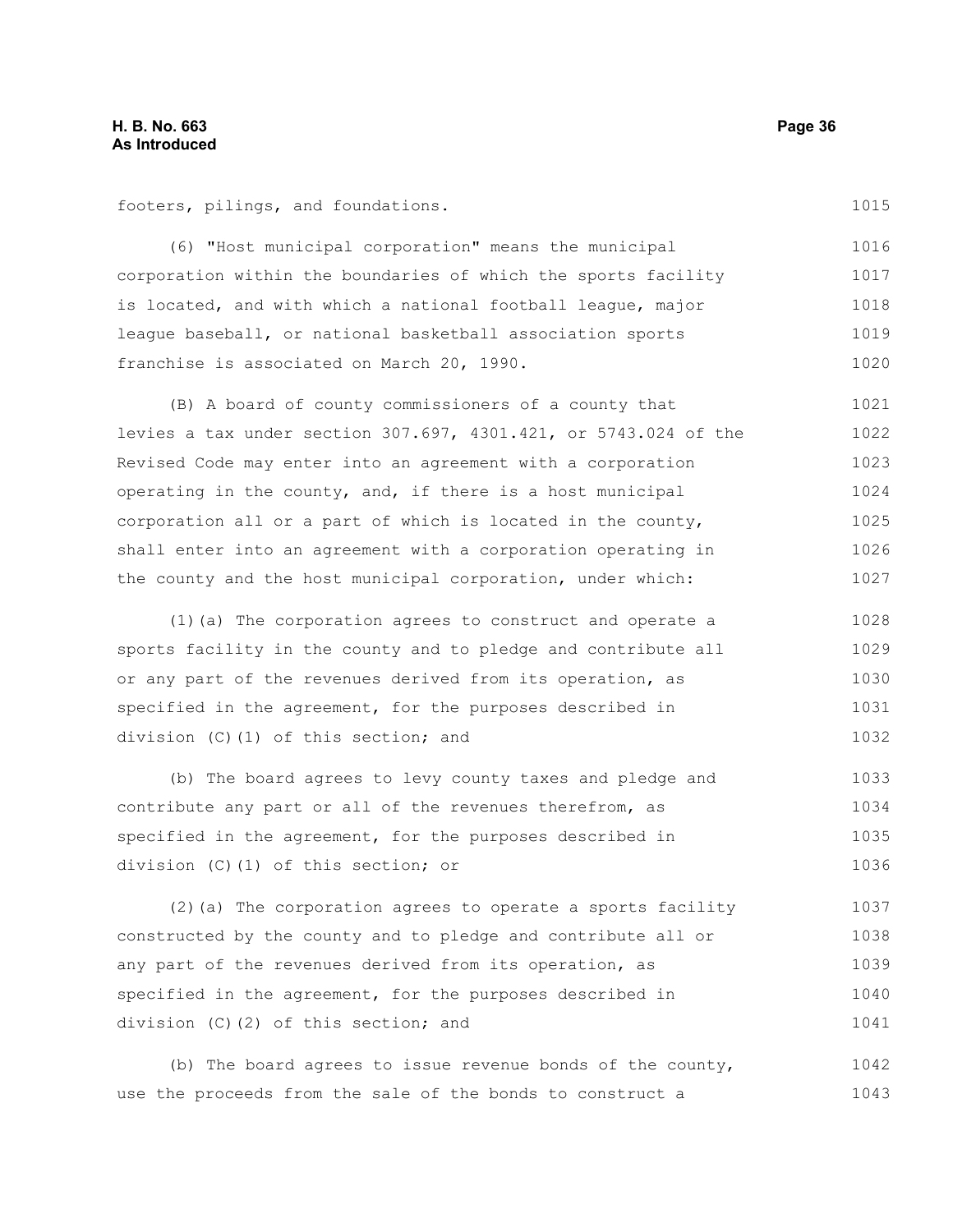# **H. B. No. 663 Page 37 As Introduced**

sports facility in the county, and to levy county taxes and pledge and contribute all or any part of the revenues therefrom, as specified in the agreement, for the purposes described in division (C)(2) of this section; and, if applicable 1044 1045 1046 1047

(3) The host municipal corporation agrees to expend the unused pledges and contributions and surplus revenues as described in divisions (C)(1) and (2) of this section for redevelopment and economic development purposes related to the sports facility. 1048 1049 1050 1051 1052

(C)(1) The primary purpose of the pledges and contributions described in division (B)(1) of this section is payment of debt service charges. To the extent the pledges and contributions are not used by the county or corporation for payment of debt service charges, the county or corporation, pursuant to the agreement provided for in division (B) of this section, shall provide the unused pledges and contributions, together with surplus revenues of the sports facility not needed for debt service charges or the operation and maintenance of the sports facility, to the host municipal corporation, or a nonprofit corporation, which may be the corporation acting on behalf of the host municipal corporation, for redevelopment and economic development purposes related to the sports facility. If the county taxes are also levied for the purpose of making permanent improvements, the agreement shall include a schedule of annual pledges and contributions by the county for the payment of debt service charges. The county's pledge and contribution provided for in the agreement shall be for the period stated in the agreement but not to exceed twenty years. The agreement shall provide that any such bonds and notes shall be secured by a trust agreement between the corporation or other bond issuer and a corporate trustee that is a trust company or 1053 1054 1055 1056 1057 1058 1059 1060 1061 1062 1063 1064 1065 1066 1067 1068 1069 1070 1071 1072 1073 1074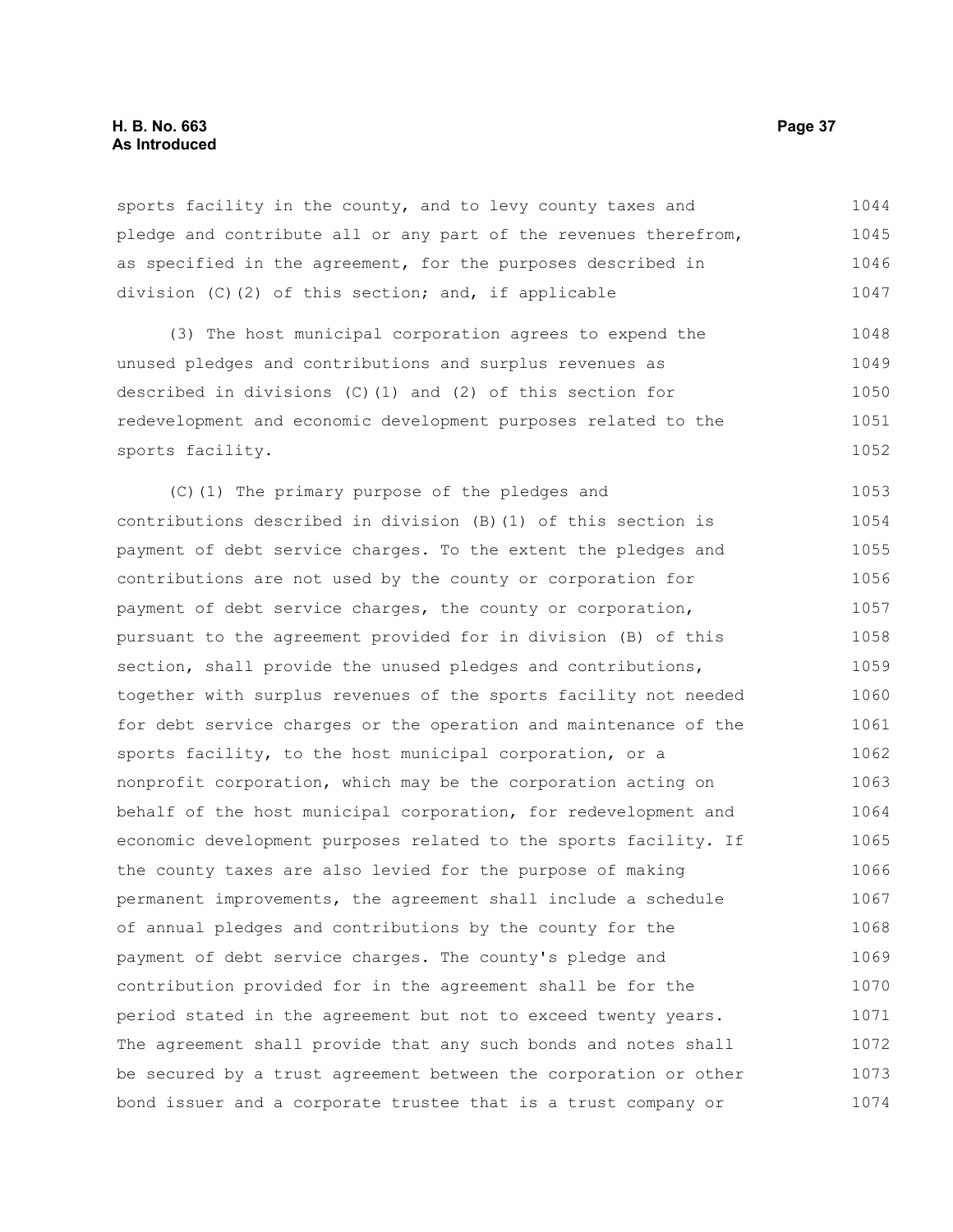# **H. B. No. 663 Page 38 As Introduced**

bank having the powers of a trust company within or without the state, and the trust agreement shall pledge or assign to the retirement of the bonds or notes, all moneys paid by the county for that purpose under this section. A county tax, all or any part of the revenues from which are pledged under an agreement entered into by a board of county commissioners under this section shall not be subject to diminution by initiative or referendum, or diminution by statute, unless provision is made therein for an adequate substitute therefor reasonably satisfactory to the trustee under the trust agreement that secures the bonds and notes. 1075 1076 1077 1078 1079 1080 1081 1082 1083 1084 1085

(2) The primary purpose of the pledges and contributions described in division (B)(2) of this section is payment of debt service charges. To the extent the pledges and contributions are not used by the county for payment of debt service charges, the county or corporation, pursuant to the agreement provided for in division (B) of this section, shall provide the unused pledges and contributions, together with surplus revenues of the sports facility not needed for debt service charges or the operation and maintenance of the sports facility, to the host municipal corporation, or a nonprofit corporation, which may be the corporation, acting on behalf of the host municipal corporation, for redevelopment and economic development purposes related to the sports facility. The corporation's pledge and contribution provided for in the agreement shall be until all of the bonds issued for the construction of the facility have been retired. 1086 1087 1088 1089 1090 1091 1092 1093 1094 1095 1096 1097 1098 1099 1100

(D) A pledge of money by a county under this section shall not be indebtedness of the county for purposes of Chapter 133. of the Revised Code. 1101 1102 1103

(E) If the terms of the agreement so provide, the board of 1104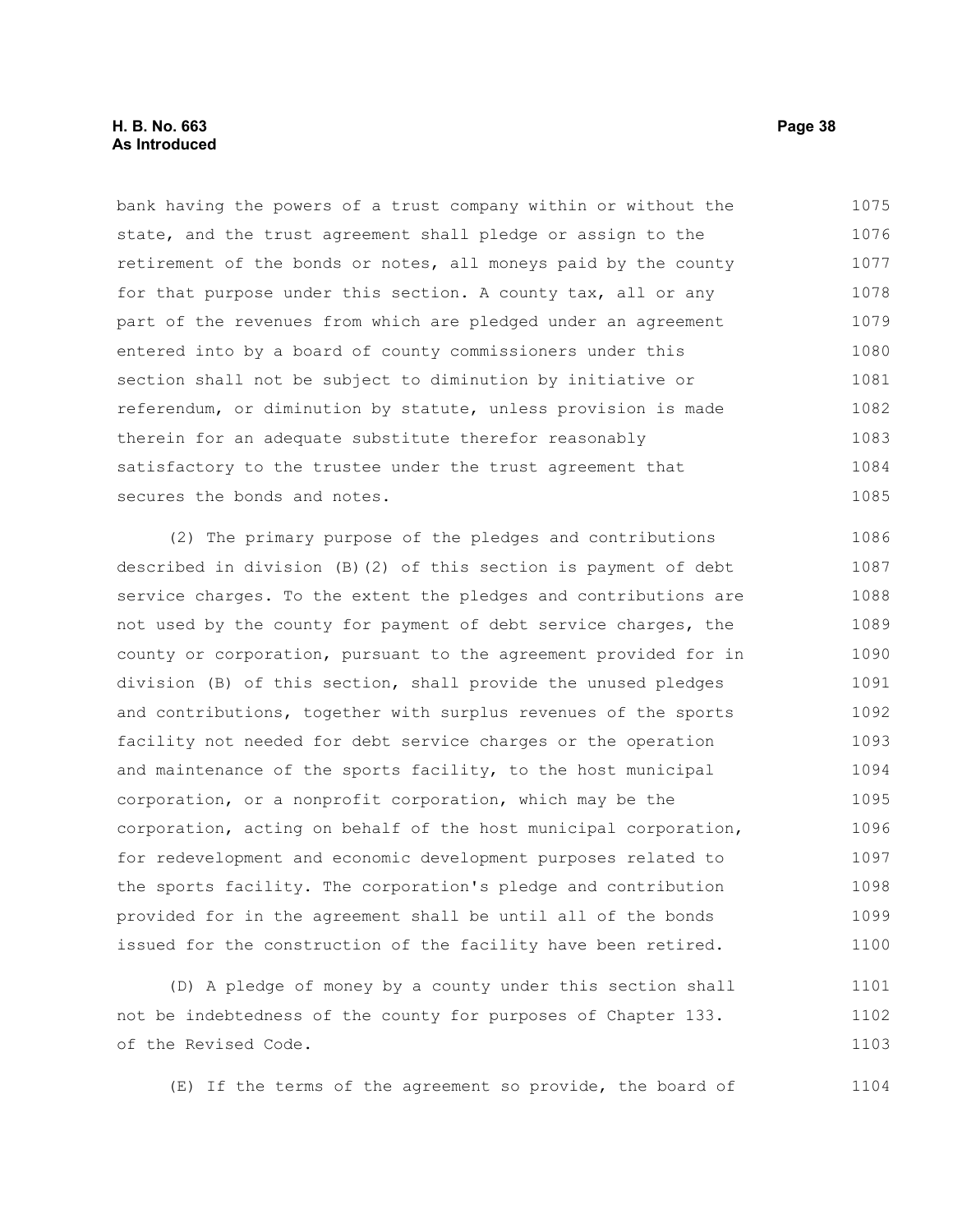# **H. B. No. 663 Page 39 As Introduced**

county commissioners may acquire, make site improvements to, including, but not limited to, demolition, excavation, and installation of footers, pilings, and foundations, and lease real property for the sports facility to a corporation that constructs a sports facility under division (B)(1) of this section. The agreement shall specify the term, which shall not exceed thirty years and shall be on such terms as are set forth in the agreement. The purchase, improvement, and lease may be the subject of an agreement between the county and a municipal corporation located within the county pursuant to section 153.61 or 307.15 of the Revised Code, and are not subject to the limitations of sections 307.02 and 307.09 of the Revised Code. 1105 1106 1107 1108 1109 1110 1111 1112 1113 1114 1115 1116

(F) The corporation shall not enter into any construction contract or contract for the purchase of services for use in connection with the construction of a sports facility prior to the corporation's adoption and implementation of a policy on the set aside of contracts for bidding by or award to minority business enterprises, as defined in division (E)(1) of section 122.71 of the Revised Code. Sections 4115.03 to 4115.16 of the Revised Code apply to a sports facility constructed under this section. 1117 1118 1119 1120 1121 1122 1123 1124 1125

(G) Not more than one-half of the total costs, including debt service charges and cost of operation, of a project undertaken pursuant to an agreement entered into under division (B) of this section shall be paid from county taxes. Nothing in this section authorizes the use of revenues from county taxes or proceeds from the sale of bonds issued by the board of county commissioners for payment of costs of operation of a sports facility. 1126 1127 1128 1129 1130 1131 1132 1133

**Sec. 351.06.** A facility to be constructed pursuant to this 1134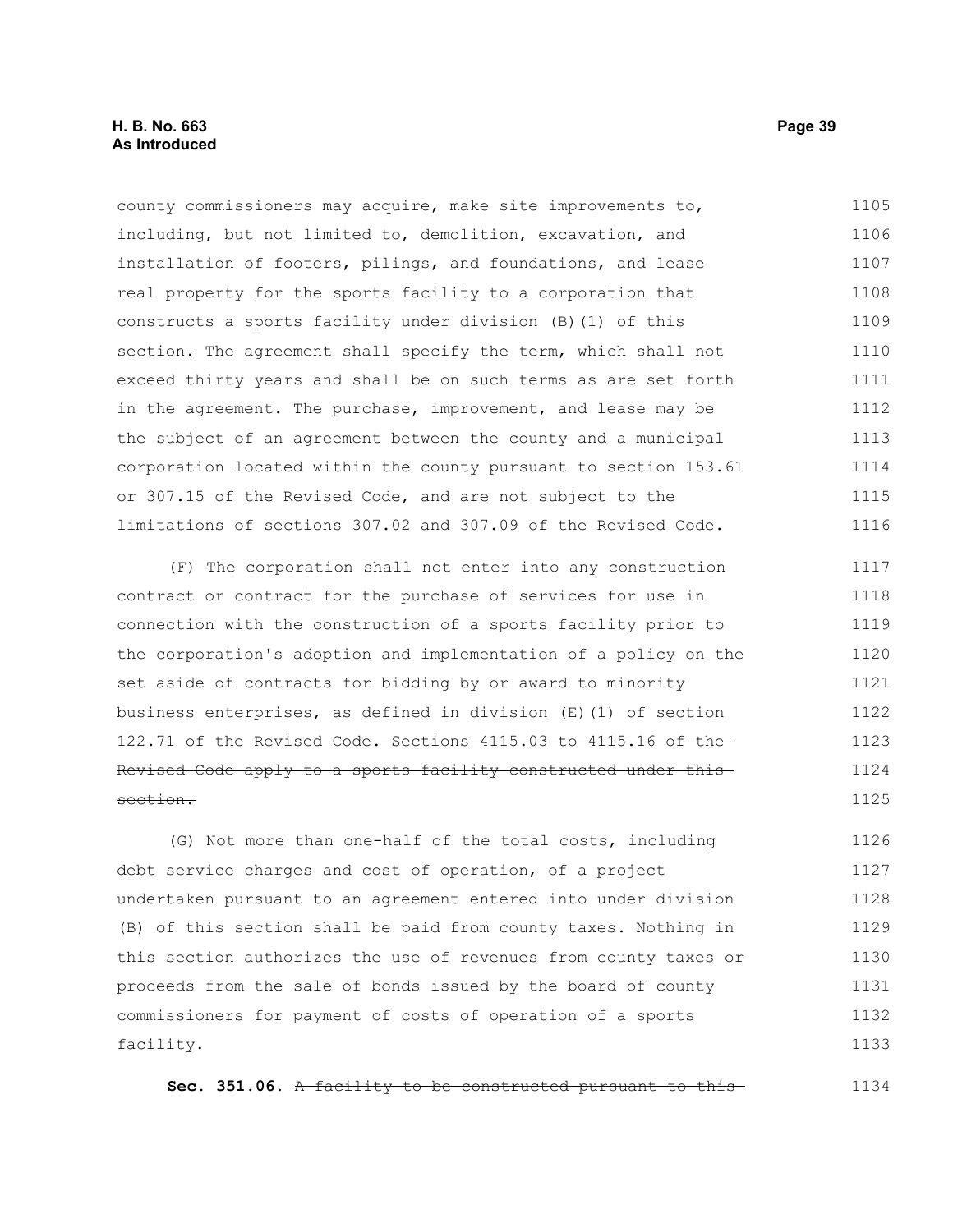#### **H. B. No. 663 Page 40 As Introduced**

chapter is a public improvement and a convention facilities authority is a public authority for purposes of section 4115.03 of the Revised Code. All contractors and subcontractors working on such facilities are subject to and shall comply with sections 4115.03 to 4115.16 of the Revised Code. A convention facilities authority is a contracting authority for purposes of sections 307.86 to 307.91 of the Revised Code. No convention facilities authority shall construct a facility under this chapter unless the plans for the facility provide for parking and transportation determined by the board of county commissioners as adequate to serve that facility. A convention facilities authority may do all of the following: (A) Adopt bylaws for the regulation of its affairs and the conduct of its business; (B) Adopt an official seal; (C) Maintain a principal office within its territory; (D) Acquire, purchase, construct, reconstruct, enlarge, furnish, equip, maintain, repair, sell, exchange, lease or rent to, lease or rent from, operate, or contract for the operation by others of, facilities within its territory, and make charges for the use of the facilities; (E) Make available the use or services of any facility to persons or governmental agencies on such terms and conditions as the authority shall determine; (F) By resolution of its board of directors, issue convention facilities authority revenue bonds beyond the limit of bonded indebtedness provided by law, payable solely from 1135 1136 1137 1138 1139 1140 1141 1142 1143 1144 1145 1146 1147 1148 1149 1150 1151 1152 1153 1154 1155 1156 1157 1158 1159 1160 1161 1162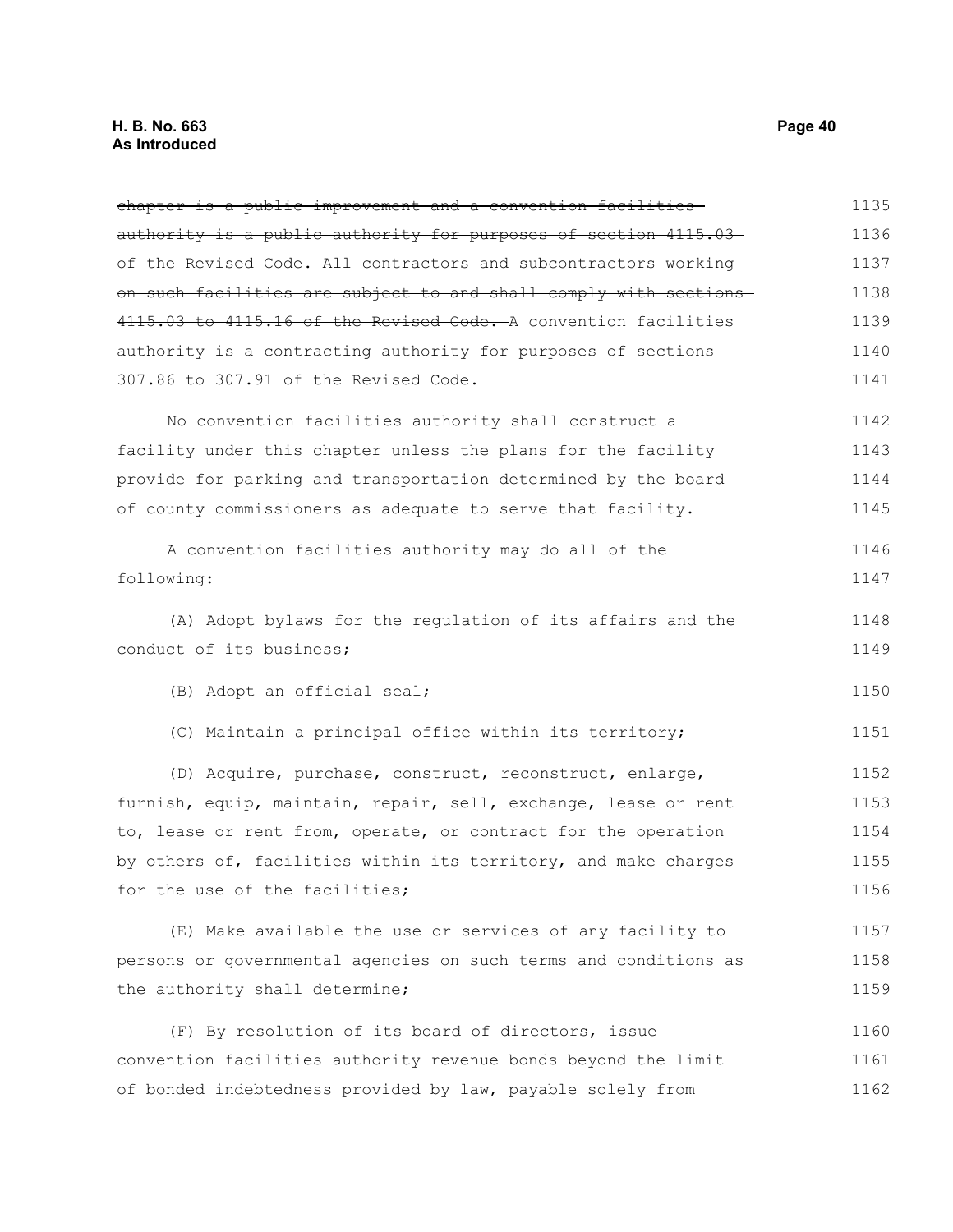revenues as provided in section 351.14 of the Revised Code, unless the bonds are refunded by refunding bonds, for the purpose of providing funds to pay the costs of any facility or facilities or parts of any facility or facilities, and, if moneys raised by taxation are not obligated or pledged for the payment of those revenue bonds, to pay the costs of any facility or facilities or parts of any facility or facilities pursuant to Section 13 of Article VIII, Ohio Constitution, and in order to create or preserve jobs and employment opportunities and improve the economic welfare of the people of the state; (G) Maintain such funds as it determines necessary; 1163 1164 1165 1166 1167 1168 1169 1170 1171 1172 1173

(H) Direct its agents or employees, when properly identified in writing and after at least five days' written notice, to enter upon lands within its territory in order to make surveys and examinations preliminary to location and construction of facilities, or other work for the purposes of the convention facilities authority, without liability of the authority or its agents or employees except for actual damage done; 1174 1175 1176 1177 1178 1179 1180 1181

(I) Promote, advertise, and publicize the authority and its facilities; 1182 1183

(J)(1) Adopt rules, not in conflict with general law, governing the use of its property, grounds, buildings, equipment, and facilities, and the conduct of its employees and the public, in order to promote the public safety and convenience in and about its facilities and grounds, and to maintain order. Any such rule shall be posted at a prominent place in each of the buildings or facilities to which it applies. 1184 1185 1186 1187 1188 1189 1190 1191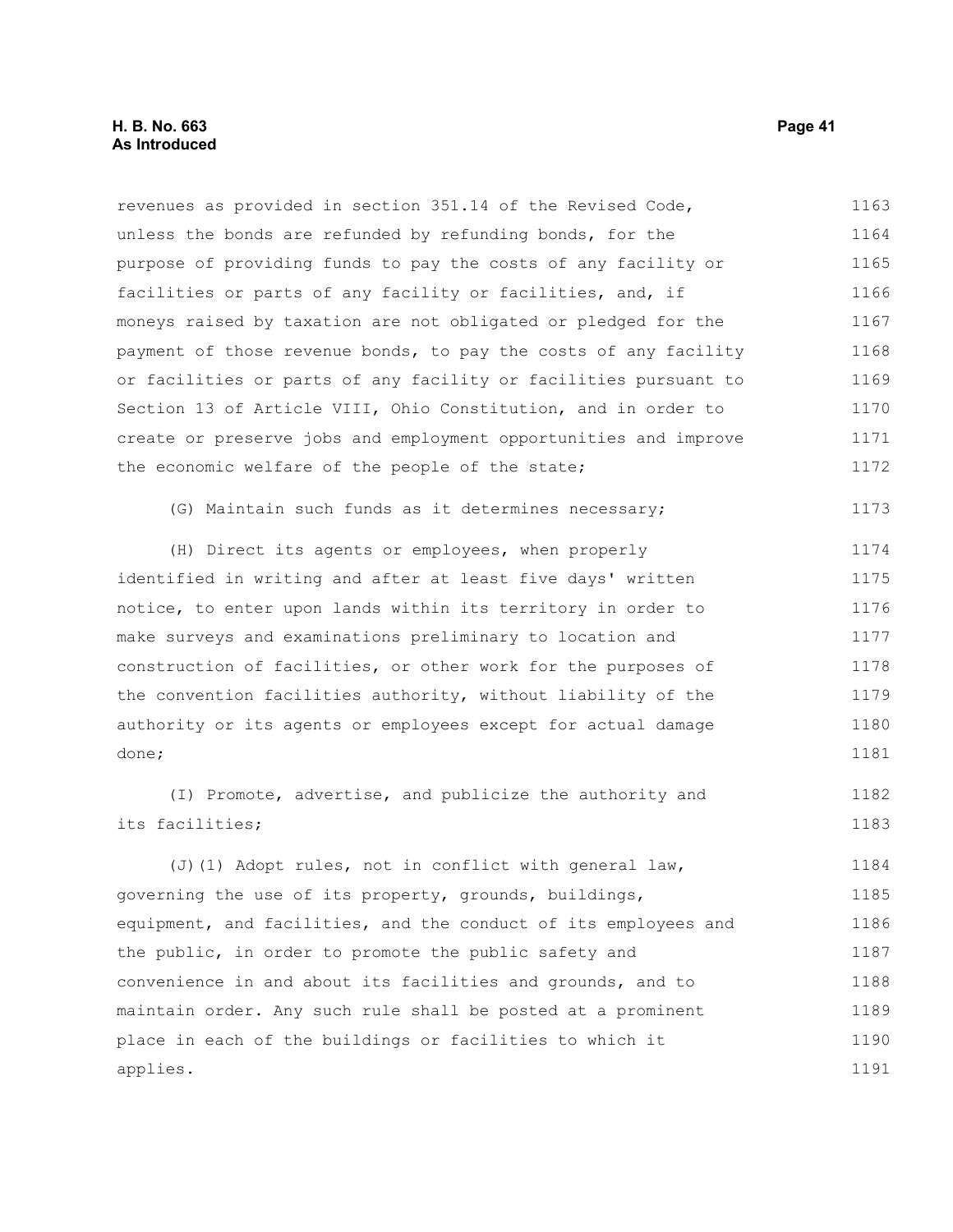(2) No person shall violate any lawful rule adopted and posted as provided in this division. 1192 1193

(K) Acquire by gift or purchase, hold, lease, and dispose of real and personal property and interests in the property in the exercise of its powers and the performance of its duties under this chapter; 1194 1195 1196 1197

(L) Acquire, in the name of the authority, by purchase or otherwise, on such terms and in such manner as the authority finds proper, or by the exercise of the right of appropriation in the manner provided by section 351.22 of the Revised Code, such public or private lands, including public parks, playgrounds, or reservations, or parts thereof or rights therein, rights-of-way, rights, franchises, easements, and interests as it finds necessary or proper for carrying out this chapter, and compensation shall be paid for public or private lands so taken; 1198 1199 1200 1201 1202 1203 1204 1205 1206 1207

(M) Make and enter into all contracts and agreements and execute all instruments necessary or incidental to the performance of its duties and the execution of its powers under this chapter provided that no construction contract or contract for the purchase of goods or services shall be approved or entered into by the authority prior to the adoption and implementation of a policy on the set aside of contracts for bidding by or award to minority business enterprises, as defined in division (E)(1) of section 122.71 of the Revised Code; 1208 1209 1210 1211 1212 1213 1214 1215 1216

(N) Employ managers, superintendents, and other employees and retain or contract with consulting engineers, financial consultants, accounting experts, architects, attorneys, and such other consultants and independent contractors as are necessary in its judgment to carry out this chapter, and fix their 1217 1218 1219 1220 1221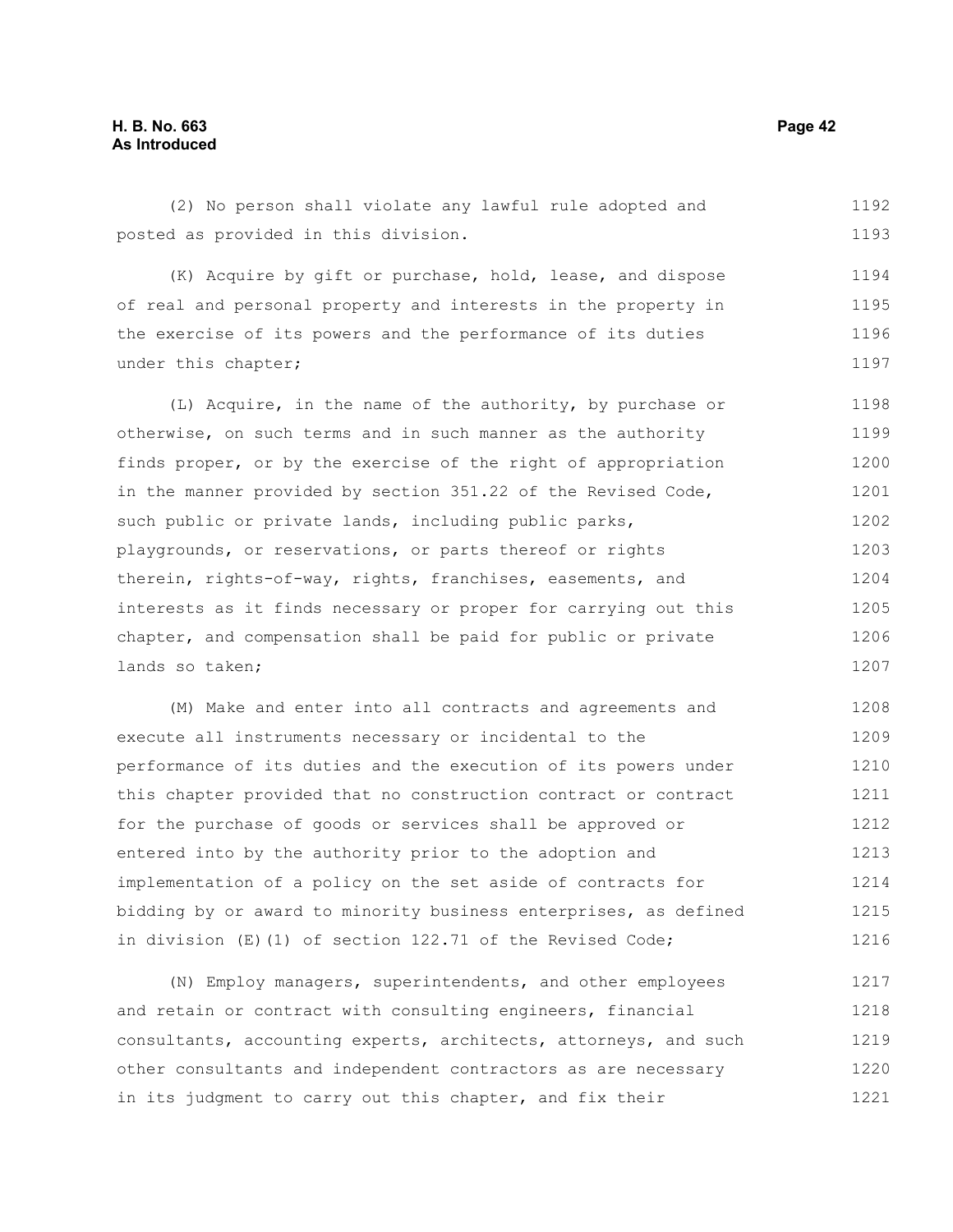compensation. All expenses of doing so shall be payable solely from the proceeds of convention facilities authority bonds and notes issued under this chapter, or from excise taxes and revenues. 1222 1223 1224 1225

(O) Receive and accept from any governmental agency grants for or in aid of the purposes of the authority, and receive and accept aid or contributions from any source of money, property, labor, or other things of value, to be held, used, and applied only for the purposes for which such grants and contributions are made; 1226 1227 1228 1229 1230 1231

|             |  |  | (P) Engage in research and development with respect to |  | 1232 |
|-------------|--|--|--------------------------------------------------------|--|------|
| facilities; |  |  |                                                        |  | 1233 |

(Q) Purchase fire and extended coverage and liability insurance for any facility and for the offices of the authority, insurance protecting the authority and its officers and employees against liability for damage to property or injury to or death of persons arising from its operations, and any other insurance the authority may agree to provide under any resolution authorizing its convention facilities authority revenue bonds or in any trust agreement securing the same; 1234 1235 1236 1237 1238 1239 1240 1241

(R) Charge, alter, and collect rentals and other charges for the use or services of any facility as provided in section 351.09 of the Revised Code; 1242 1243 1244

(S) If a tax proposed under section 5739.026 of the Revised Code is disapproved by the electors, request the board of county commissioners to dissolve the authority pursuant to section 351.03 of the Revised Code; 1245 1246 1247 1248

(T) By resolution of its board of directors, levy any of the excise taxes authorized by division (B) or (C) of section 1249 1250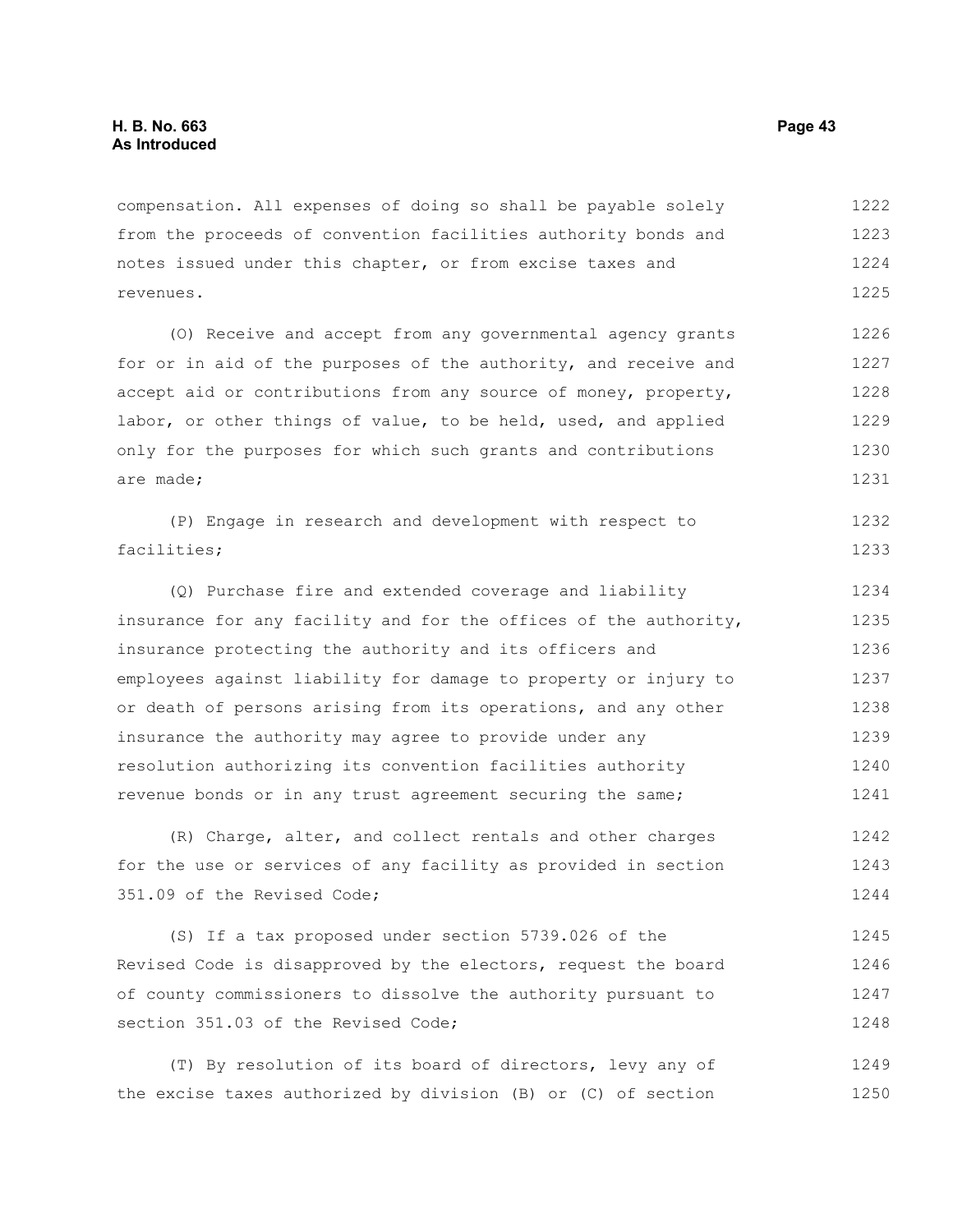#### **H. B. No. 663 Page 44 As Introduced**

351.021 of the Revised Code if authorized by the county commissioners, and issue convention facilities authority tax anticipation bonds beyond any limit of bonded indebtedness provided by law, payable solely from excise taxes levied pursuant to division (B) or (C) of section 351.021 of the Revised Code and revenues as provided in section 351.141 of the Revised Code. (U) Do all acts necessary or proper to carry out the powers expressly granted in this chapter. **Sec. 353.03.** A lake facilities authority may do all of the following: (A) Acquire by purchase, lease, gift, or otherwise, on such terms and in such manner as it considers proper, real and personal property necessary for an authorized purpose or any estate, interest, or right therein, within or without the impacted lake district; (B) Improve, remediate, maintain, sell, lease, or otherwise dispose of real and personal property on such terms and in such manner as it considers proper; (C) Request that the department of natural resources, the environmental protection agency, or the department of 1251 1252 1253 1254 1255 1256 1257 1258 1259 1260 1261 1262 1263 1264 1265 1266 1267 1268 1269 1270 1271

agriculture adopt, modify, and enforce reasonable rules and regulations governing impacted watersheds; 1272 1273

(D) Employ such managers, administrative officers, agents, engineers, architects, attorneys, contractors, subcontractors, and employees as may be appropriate in the exercise of the rights, powers, and duties conferred on it, prescribe the duties and compensation for such persons, require bonds to be given by any such persons and by officers of the authority for the 1274 1275 1276 1277 1278 1279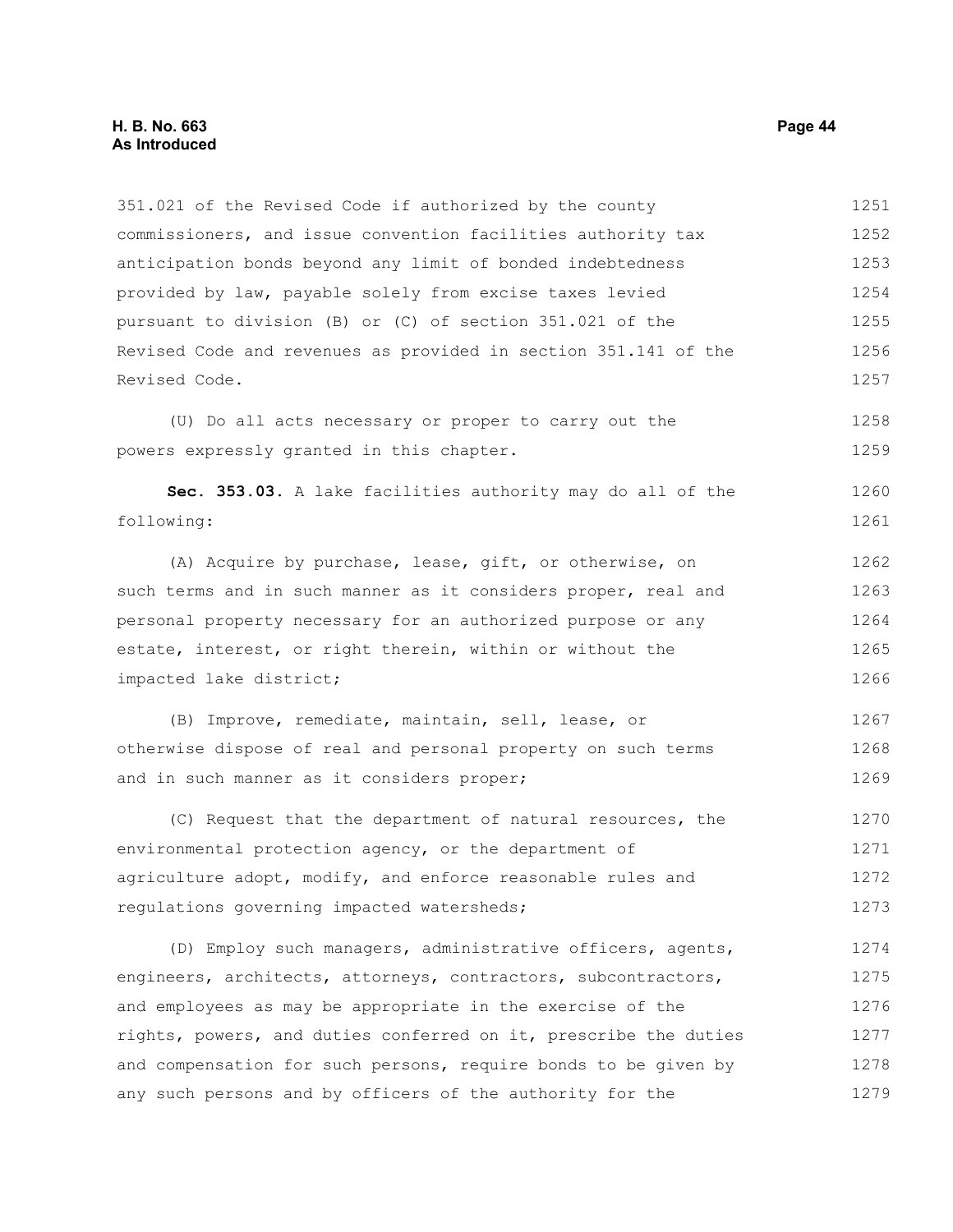# **H. B. No. 663 Page 45 As Introduced**

faithful performance of their duties, and fix the amount and surety therefor, and pay the surety; (E) Sue and be sued in its corporate name; (F)(1) Make and enter into all contracts and agreements and execute all instruments relating to the provisions of this chapter; (2) Except as provided otherwise under divisions (F)(2) and (3) of this section, when the cost of a contract for the construction of any building, structure, or other improvement undertaken by a lake facilities authority involves an expenditure exceeding fifty thousand dollars, and the lake facilities authority is the contracting authority, the lake facilities authority shall make a written contract after notice calling for bids for the award of the contract has been given by publication twice, with at least seven days between publications, in a newspaper of general circulation in the impacted lake district. Each such contract shall be awarded to the lowest responsive and responsible bidder in accordance with section 9.312 of the Revised Code. The board of directors by rule may provide criteria for the negotiation and award without competitive bidding of any contract as to which the lake facilities authority is the contracting authority for the construction of any building or structure or other improvement under any of the following circumstances: (a) There exists a real and present emergency that threatens damage to property or injury to persons of the lake facilities authority or other persons, provided that a statement 1280 1281 1282 1283 1284 1285 1286 1287 1288 1289 1290 1291 1292 1293 1294 1295 1296 1297 1298 1299 1300 1301 1302 1303 1304 1305 1306

specifying the nature of the emergency that is the basis for the negotiation and award of a contract without competitive bidding shall be signed at the time of the contract's execution by the 1307 1308 1309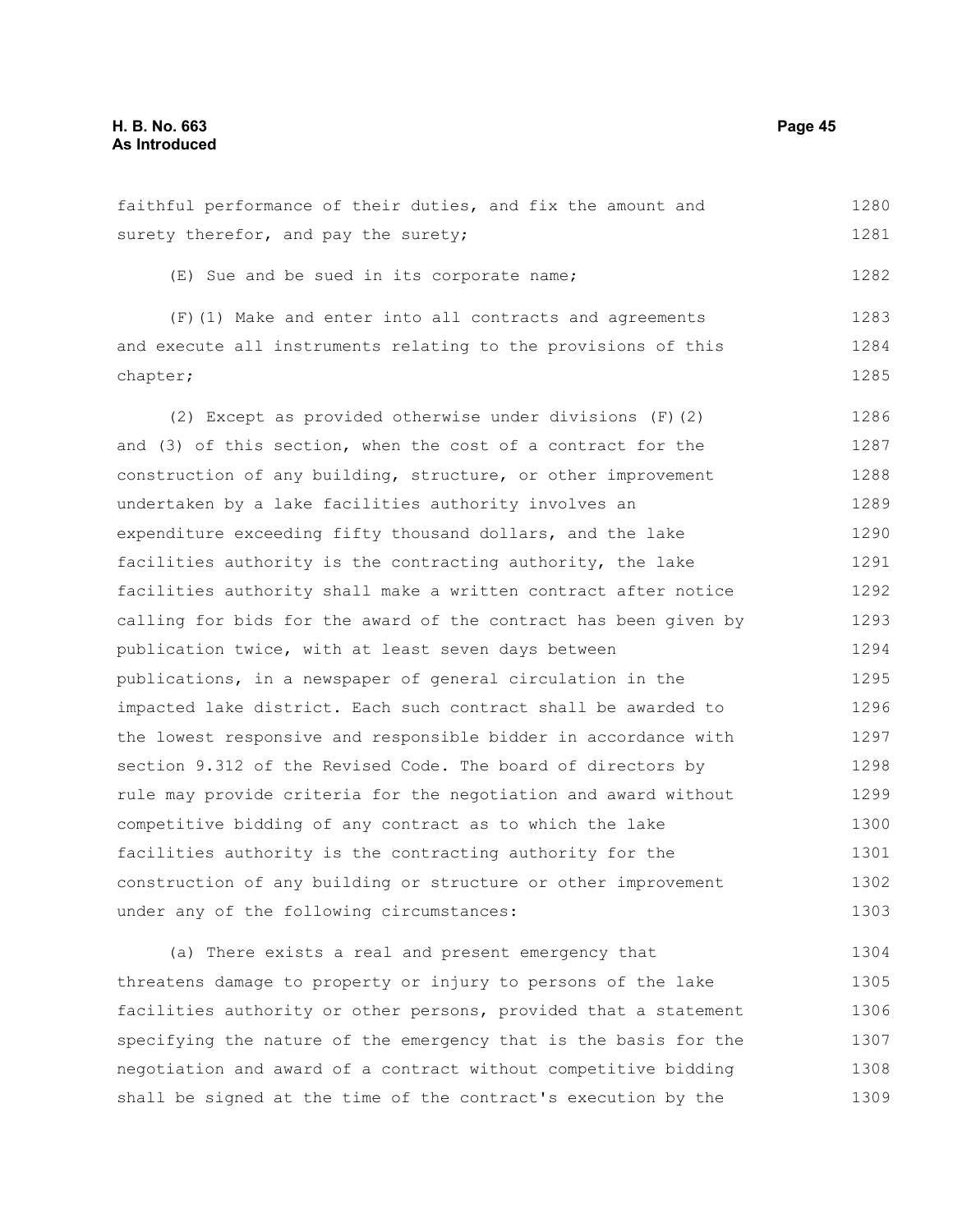contributions are made;

contract and shall be attached to the contract. (b) A commonly recognized industry or other standard or specification does not exist and cannot objectively be articulated for the improvement. (c) The contract is for any energy conservation measure as defined in section 307.041 of the Revised Code. (d) With respect to material to be incorporated into the improvement, only a single source or supplier exists for the material. (e) A single bid is received by the lake facilities authority after complying with the above provisions. (3) In addition to the exceptions to competitive bidding requirements under division  $(F)(2)$  of this section, a lake facilities authority may contract for the acquisition or construction of any property for an authorized purpose and for the leasing, subleasing, sale, or other disposition of the property in a manner determined by the lake facilities authority in its sole discretion, without necessity for competitive bidding or performance bonds.  $(4)$  With respect to any public improvement undertaken by, or under contract for, the lake facilities authority, theauthority may elect to apply sections 4115.03 to 4115.21 of the Revised Code. (G) Accept aid or contributions from any source of money, property, labor, or other things of value, to be held, used, and applied only for the purposes for which the grants and 1311 1312 1313 1314 1315 1316 1317 1318 1319 1320 1321 1322 1323 1324 1325 1326 1327 1328 1329 1330 1331 1332 1333 1334 1335 1336

officer of the lake facilities authority that executes the

1310

1337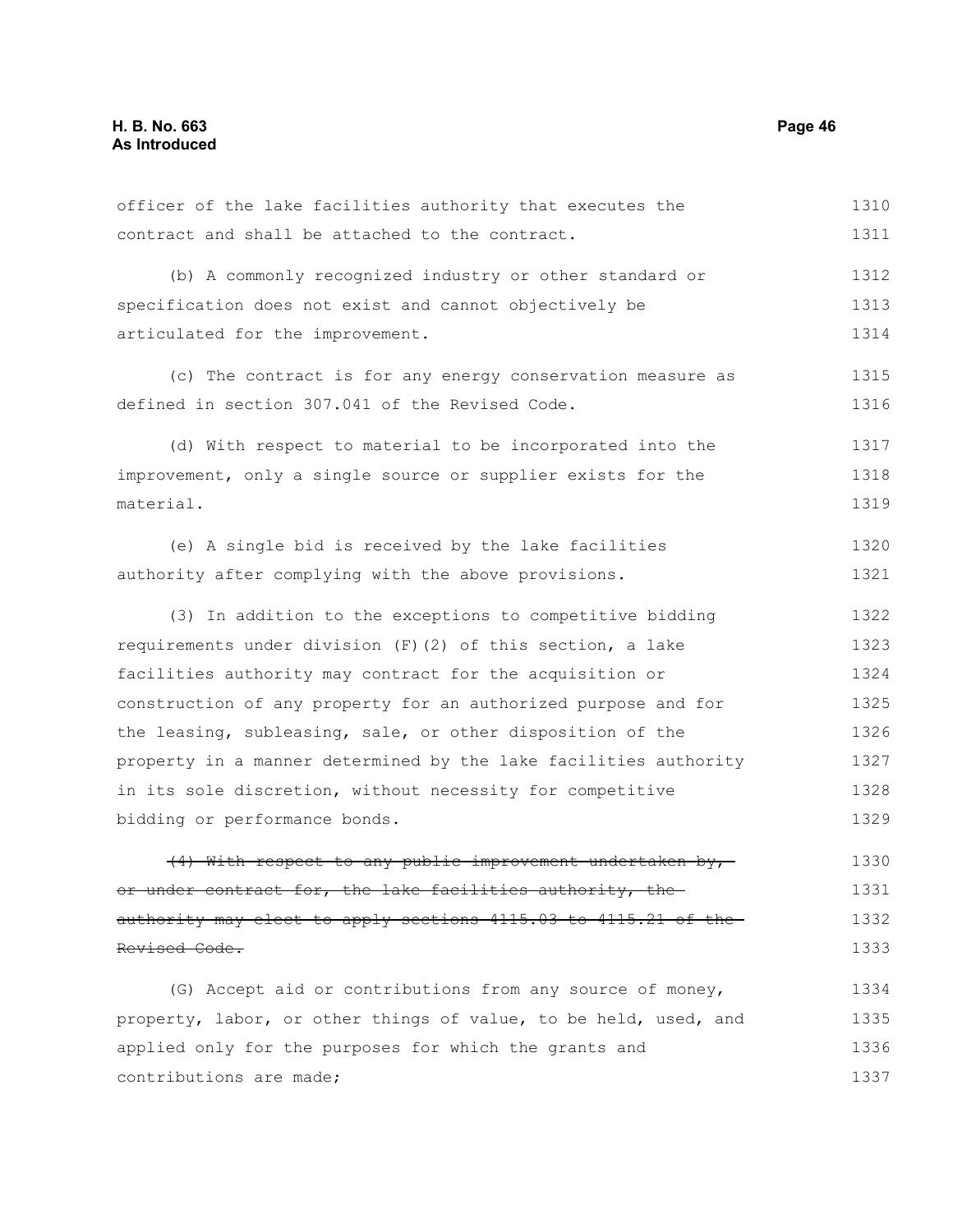# **H. B. No. 663 Page 47 As Introduced**

(H) Apply for and accept grants, loans, or commitments of guarantee or insurance, including any guarantees of lake facilities authority bonds and notes, from the United States, the state, or other public body or other sources, and provide any consideration which may be required in order to obtain such grants, loans, or contracts of guarantee or insurance; 1338 1339 1340 1341 1342 1343

(I) Procure insurance against loss to the lake facilities authority by reason of damage to its properties resulting from fire, theft, accident, or other casualties, or by reason of its liability for any damages to persons or property occurring in the construction or operation of facilities or areas under its jurisdiction or the conduct of its activities; 1344 1345 1346 1347 1348 1349

(J) Maintain such funds or reserves as it considers necessary for the efficient performance of its duties; 1350 1351

(K) Enforce any covenants, of which the lake facilities authority is the beneficiary, running with the land. 1352 1353

(L) Issue securities for the remediation of an impacted watershed and directly related permanent improvements in compliance with Chapter 133. of the Revised Code, except that such bonds or notes may be issued only pursuant to a vote of the electors residing within the impacted lake district. The net indebtedness incurred by a lake facilities authority pursuant to this division may not exceed one-tenth of one per cent of the total value of all property within the territory comprising the impacted lake district as listed and assessed for taxation. 1354 1355 1356 1357 1358 1359 1360 1361 1362

(M) Issue lake facilities authority revenue bonds beyond the limit of bonded indebtedness provided by law, payable solely from revenues as provided in section 353.09 of the Revised Code for the purpose of providing funds to pay costs of any facility 1363 1364 1365 1366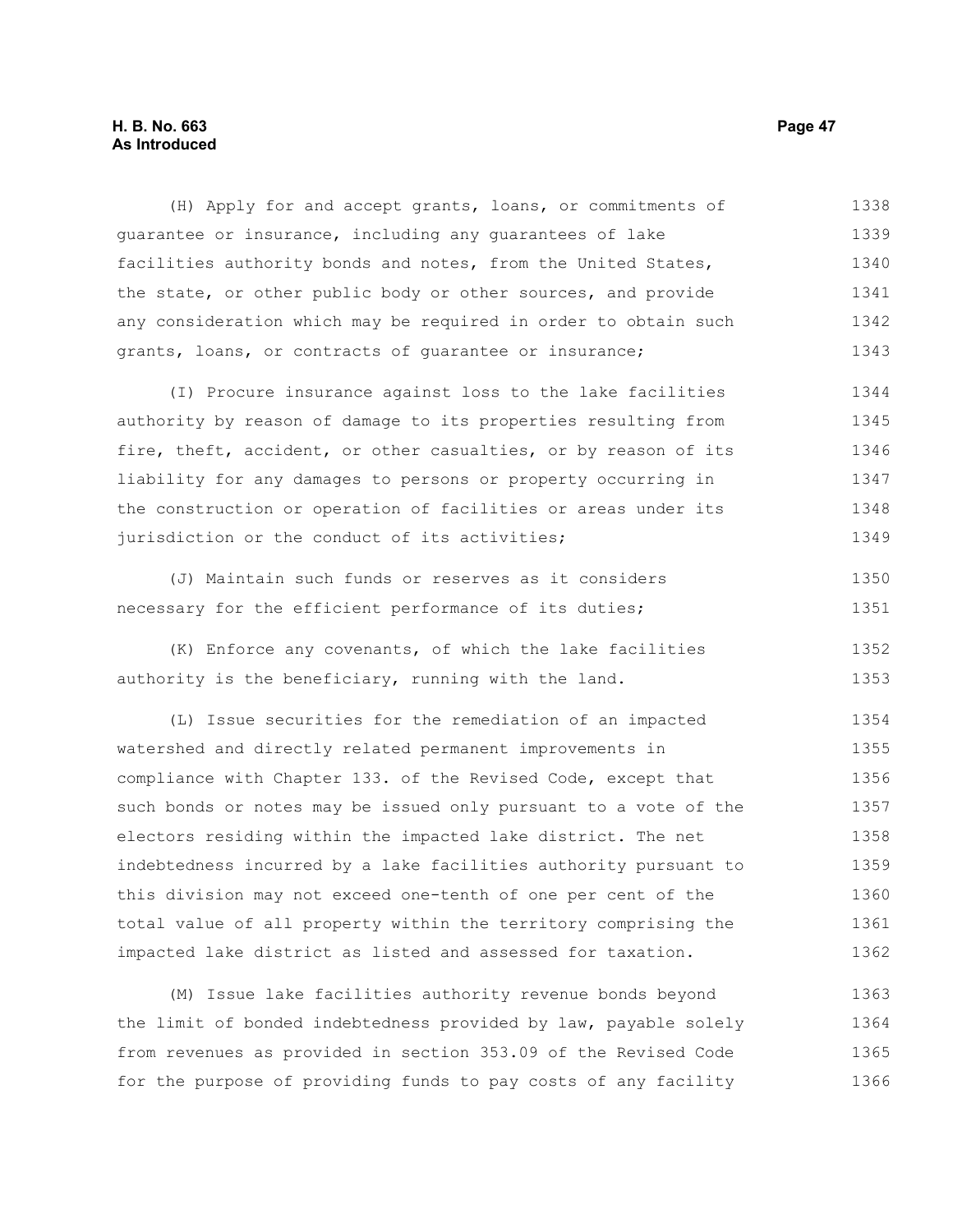or facilities or parts thereof; (N) Advise and provide input to political subdivisions within the impacted lake district with respect to zoning and land use planning within the impacted lake district; (O) Enter into agreements for the management, ownership, possession, or control of lands or property to be used for wetland mitigation banking; (P) Adopt and modify rules and regulations to carry out the authority granted to the lake facilities authority under this section. **Sec. 1311.25.** As used in sections 1311.25 to 1311.32 of the Revised Code: (A) "Public improvement" means any construction, reconstruction, improvement, enlargement, alteration, demolition, or repair of a building, highway, drainage system, water system, road, street, alley, sewer, ditch, sewage disposal plant, water works, and any other structure or work of any nature by a public authority. (B) "Public authority" includes the state, and a county, township, municipal corporation, school district, or other political subdivision of the state, and any public agency, authority, board, commission, instrumentality, or special district of or in the state or a county, township, municipal corporation, school district, or other political subdivision of the state, and any officer or agent thereof. 1367 1368 1369 1370 1371 1372 1373 1374 1375 1376 1377 1378 1379 1380 1381 1382 1383 1384 1385 1386 1387 1388 1389 1390 1391

(C) "Material supplier" includes any person by whom any materials are furnished in furtherance of a public improvement. 1392 1393

(D) "Laborer" includes any mechanic, worker, artisan, or 1394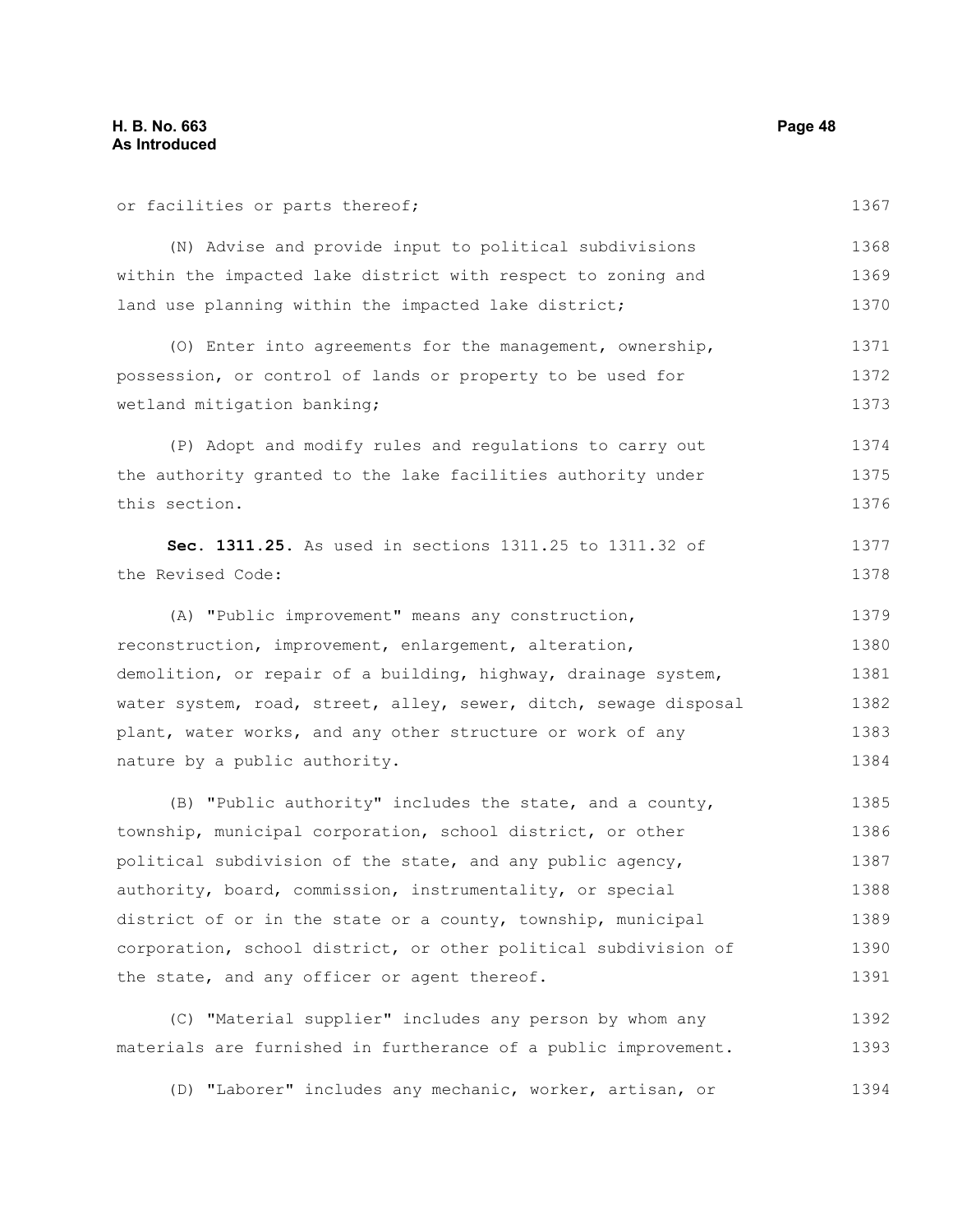other individual who performs labor or work in furtherance of any public improvement. (E) "Subcontractor" includes any person who undertakes to construct, alter, erect, improve, repair, demolish, remove, dig, or drill any part of any public improvement under a contract with any person other than the public authority. (F) "Principal contractor" includes any person who undertakes to construct, alter, erect, improve, repair, demolish, remove, dig, or drill any part of any public improvement under a contract with a public authority. (G) "Materials" means all products and substances including, without limitation, any gasoline, lubricating oil, petroleum products, powder, dynamite, blasting supplies and other explosives, tools, equipment, or machinery furnished in furtherance of a public improvement. (H) "Wages"-has the same meaning as "prevailing wage" indivision (E) of section 4115.03 of the Revised Code means the sum of the following: (1) The basic hourly rate of pay; (2) The rate of contribution irrevocably made by a contractor or subcontractor to a trustee or to a third person pursuant to a fund, plan, or program; (3) The rate of costs to the contractor or subcontractor, which may be reasonably anticipated in providing the following fringe benefits to laborers and mechanics pursuant to an enforceable commitment to carry out a financially responsible plan or program, which was communicated in writing to the 1395 1396 1397 1398 1399 1400 1401 1402 1403 1404 1405 1406 1407 1408 1409 1410 1411 1412 1413 1414 1415 1416 1417 1418 1419 1420 1421

laborers and mechanics affected:

1422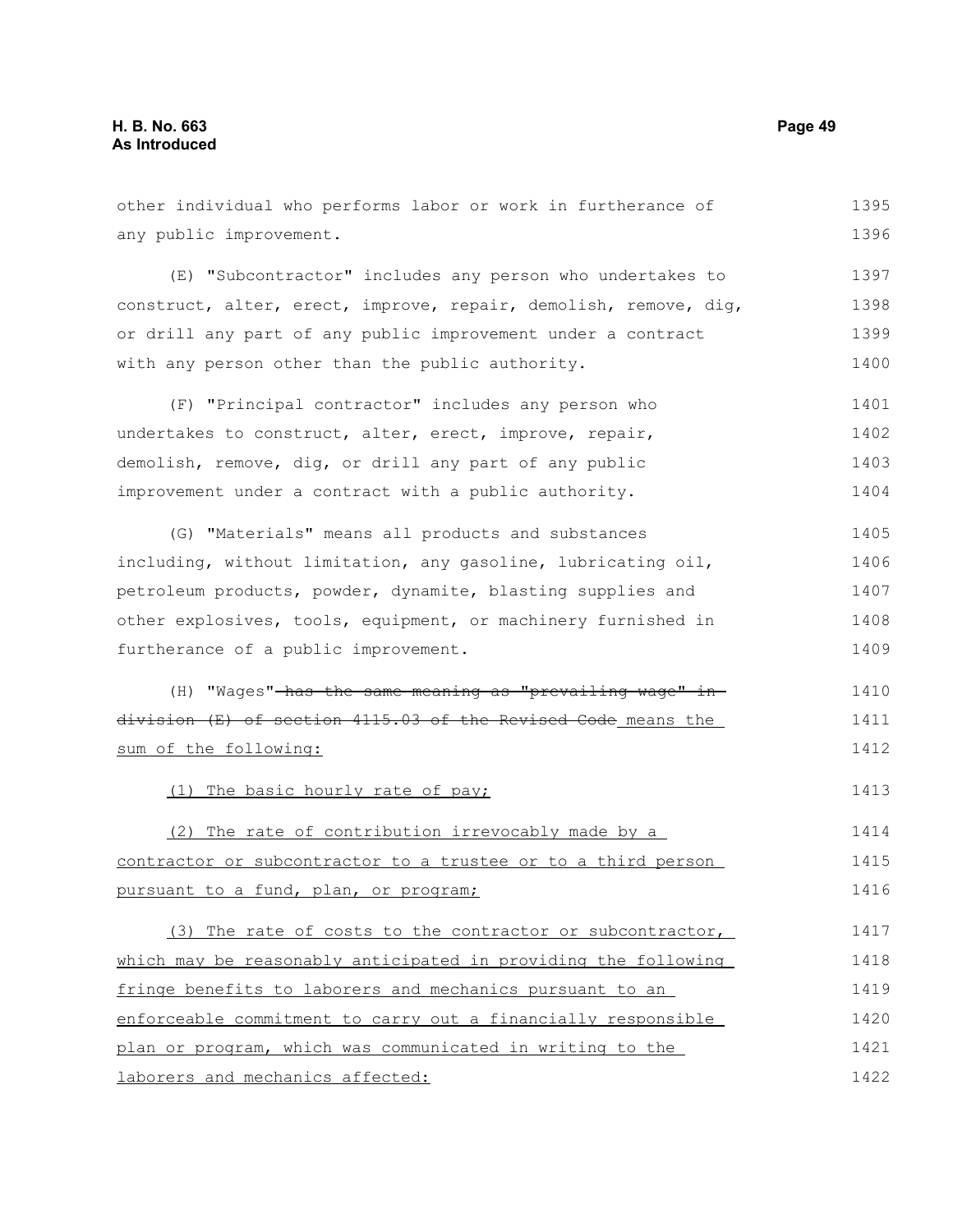provide such;

mechanics affected;

(a) Medical or hospital care or insurance to provide such; (b) Pensions on retirement or death or insurance to (c) Compensation for injuries or illnesses resulting from occupational activities if it is in addition to that coverage required by Chapters 4121. and 4123. of the Revised Code; (d) Supplemental unemployment benefits that are in addition to those required by Chapter 4141. of the Revised Code; (e) Life insurance; (f) Disability and sickness insurance; (g) Vacation and holiday pay; (h) Defraying of costs for apprenticeship or other similar training programs that are beneficial only to the laborers and 1423 1424 1425 1426 1427 1428 1429 1430 1431 1432 1433 1434 1435 1436

(i) Other bona fide fringe benefits.

(I) "Notice of commencement" means the notice specified in section 1311.252 of the Revised Code. 1438 1439

(J) "Notice of furnishing" means the notice specified in section 1311.261 of the Revised Code. 1440 1441

**Sec. 1506.44.** (A) A board of county commissioners may use a loan obtained under division (C) of this section to provide financial assistance to any person who owns real property in a coastal erosion area and who has received a permit under section 1506.40 of the Revised Code to construct an erosion control structure in that coastal erosion area. The board shall enter into an agreement with the person that complies with all of the following requirements: 1442 1443 1444 1445 1446 1447 1448 1449

1437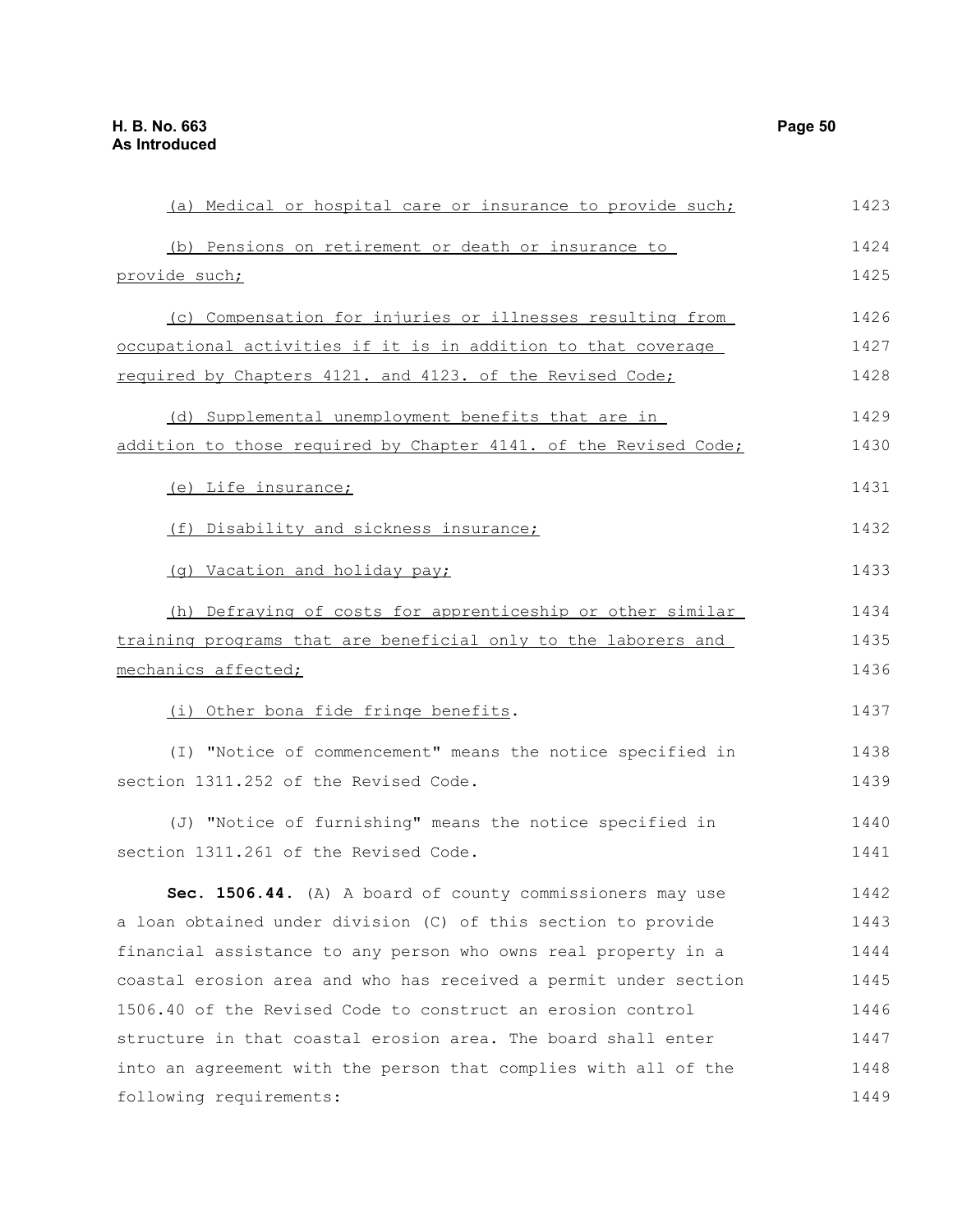# **H. B. No. 663 Page 51 As Introduced**

(1) The agreement shall identify the person's real property for which the erosion control structure is being constructed and shall include a legal description of that property and a reference to the volume and page of the deed record in which the title of that person to that property is recorded. 1450 1451 1452 1453 1454 1455

(2) In accordance with rules adopted by the Ohio water development authority under division (V) of section 6121.04 of the Revised Code for the purposes of division (C) of this section and pursuant to an agreement between the board and the authority under that division, the board shall agree to cause payments to be made by the authority to the contractor hired by the person to construct an erosion control structure in amounts not to exceed the total amount specified in the agreement between the board and the person. 1456 1457 1458 1459 1460 1461 1462 1463 1464

(3) The person shall agree to pay to the board, or to the authority as the assignee pursuant to division (C) of this section, the total amount of the payments plus administrative or other costs of the board or the authority at times, in installments, and bearing interest as specified in the agreement. 1465 1466 1467 1468 1469 1470

The agreement may contain additional provisions that the board determines necessary to safeguard the interests of the county or to comply with an agreement entered into under division (C) of this section. 1471 1472 1473 1474

(B) Upon entering into an agreement under division (A) of this section, the board shall do all of the following: 1475 1476

(1) Cause the agreement to be recorded in the county deed records in the office of the county recorder of the county in 1477 1478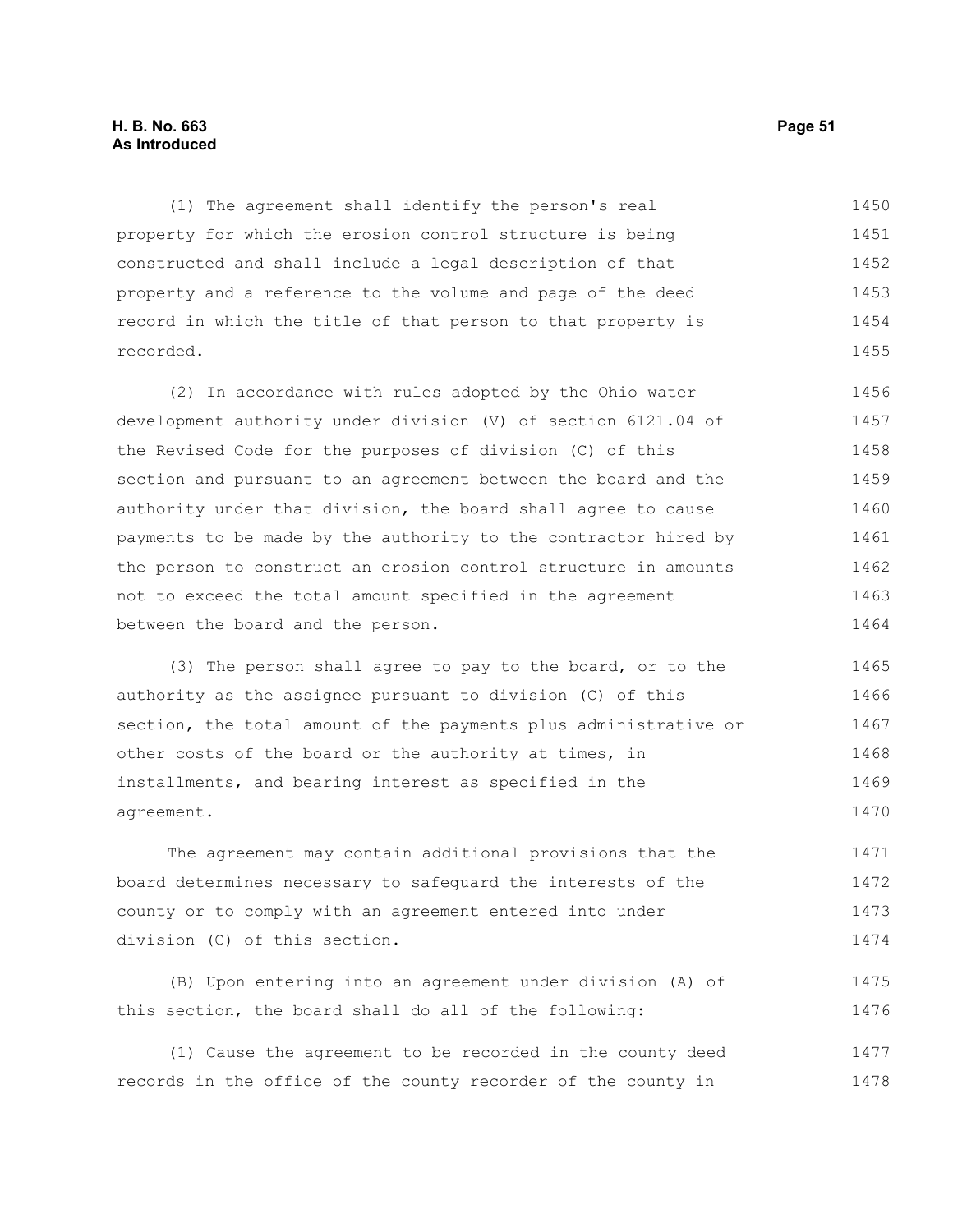which the real property is situated. Failure to record the agreement does not affect the validity of the agreement or the collection of any amounts due under the agreement. 1479 1480 1481

(2) Establish by resolution an erosion control repayment fund into which shall be deposited all amounts collected under division (B)(3) of this section. Moneys in that fund shall be used by the board for the repayment of the loan and for administrative or other costs of the board or the authority as specified in an agreement entered into under division (C) of this section. If the amount of money in the fund is inadequate to repay the loan when due, the board of county commissioners, by resolution, may advance money from any other fund in order to repay the loan if that use of the money from the other fund is not in conflict with law. If the board so advances money in order to repay the loan, the board subsequently shall reimburse each fund from which the board advances money with moneys from the erosion control repayment fund. 1482 1483 1484 1485 1486 1487 1488 1489 1490 1491 1492 1493 1494 1495

(3) Bill and collect all amounts when due under the agreement entered into under division (A) of this section. The board shall certify amounts not paid when due to the county auditor, who shall enter the amounts on the real property tax list and duplicate against the property identified under division (A)(1) of this section. The amounts not paid when due shall be a lien on that property from the date on which the amounts are placed on the tax list and duplicate and shall be collected in the same manner as other taxes. 1496 1497 1498 1499 1500 1501 1502 1503 1504

(C) A board may apply to the authority for a loan for the purpose of entering into agreements under division (A) of this section. The loan shall be for an amount and on the terms established in an agreement between the board and the authority. 1505 1506 1507 1508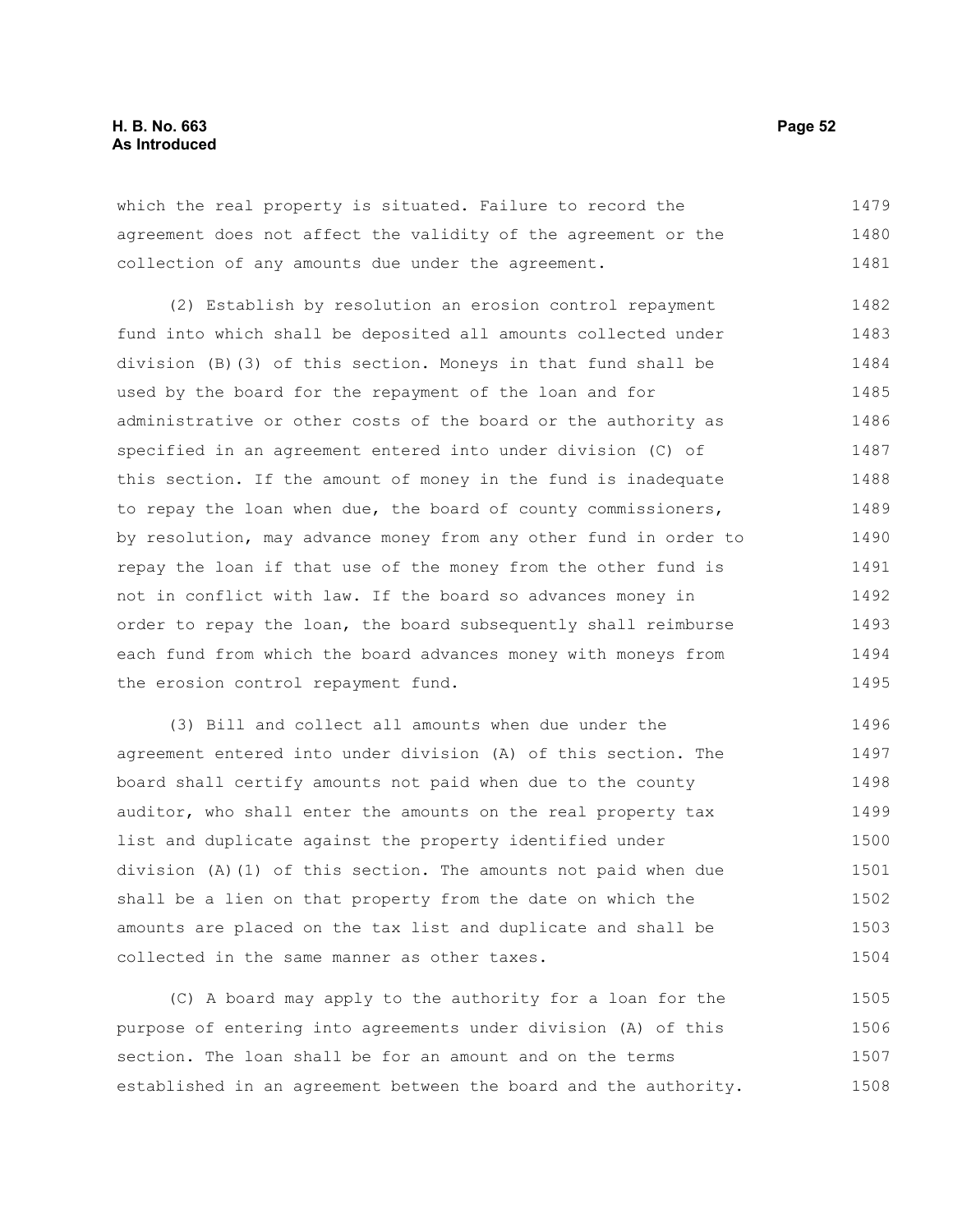# **H. B. No. 663 Page 53 As Introduced**

The board may assign any agreements entered into under division (A) of this section to the authority in order to provide for the repayment of the loan and may pledge any lawfully available revenues to the repayment of the loan, provided that no moneys raised by taxation shall be obligated or pledged by the board for the repayment of the loan. Any agreement with the authority pursuant to this division is not subject to Chapter 133. of the Revised Code or any requirements or limitations established in that chapter. 1509 1510 1511 1512 1513 1514 1515 1516 1517

(D) The authority, as assignee of any agreement pursuant to division (C) of this section, may enforce and compel the board and the county auditor by mandamus pursuant to Chapter 2731. of the Revised Code to comply with division (B) of this section in a timely manner. 1518 1519 1520 1521 1522

(E) The construction of an erosion control structure by a contractor hired by an individual homeowner, group of individual homeowners, or homeowners association that enters into an agreement with a board under division (A) of this section is nota public improvement, as defined in section 4115.03 of the Revised Code, and is not subject to competitive bidding or public bond laws. 1523 1524 1525 1526 1527 1528 1529

**Sec. 1509.071.** (A) When the chief of the division of oil and gas resources management finds that an owner has failed to comply with a final nonappealable order issued or compliance agreement entered into under section 1509.04, the restoration requirements of section 1509.072, plugging requirements of section 1509.12, or permit provisions of section 1509.13 of the Revised Code, or rules and orders relating thereto, the chief shall make a finding of that fact and declare any surety bond filed to ensure compliance with those sections and rules 1530 1531 1532 1533 1534 1535 1536 1537 1538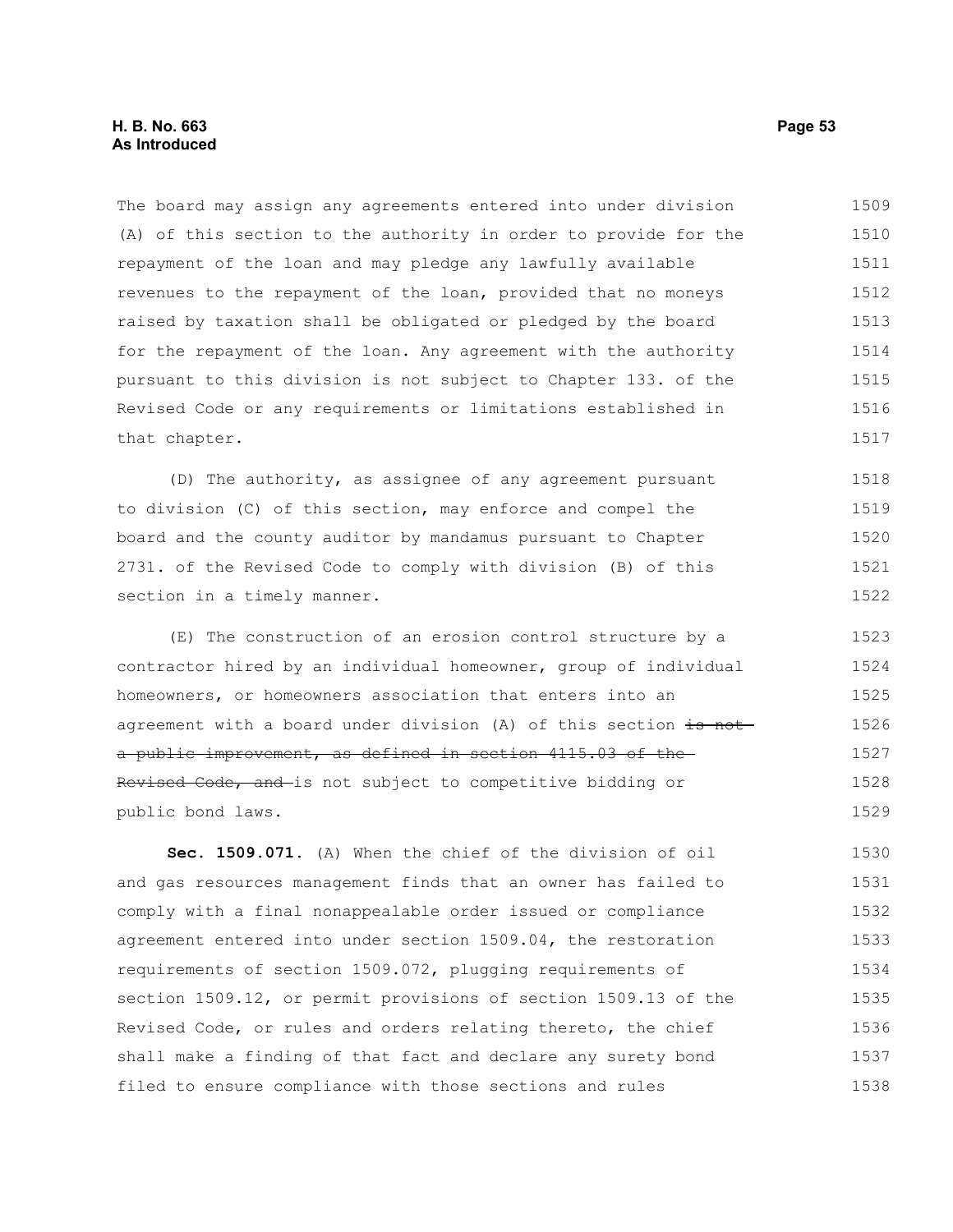forfeited in the amount set by rule of the chief. The chief thereupon shall certify the total forfeiture to the attorney general, who shall proceed to collect the amount of the forfeiture. In addition, the chief may require an owner, operator, producer, or other person who forfeited a surety bond to post a new surety bond in the amount of fifteen thousand dollars for a single well, thirty thousand dollars for two wells, or fifty thousand dollars for three or more wells. 1539 1540 1541 1542 1543 1544 1545 1546

In lieu of total forfeiture, the surety or owner, at the surety's or owner's option, may cause the well to be properly plugged and abandoned and the area properly restored or pay to the treasurer of state the cost of plugging and abandonment. 1547 1548 1549 1550

(B)(1) All moneys collected because of forfeitures of bonds as provided in this section shall be deposited in the state treasury to the credit of the oil and gas well fund created in section 1509.02 of the Revised Code. 1551 1552 1553 1554

For purposes of promoting the competent management and conservation of the state's oil and natural gas resources and the proper and lawful plugging of historic oil and gas wells for which there is no known responsible owner, the chief annually shall spend not less than thirty per cent of the revenue credited to the oil and gas well fund during the previous fiscal year for both of the following purposes: 1555 1556 1557 1558 1559 1560 1561

(a) In accordance with division (E) of this section, to plug idle and orphaned wells or to restore the land surface properly as required in section 1509.072 of the Revised Code; 1562 1563 1564

(b) In accordance with division (F) of this section, to correct conditions that the chief reasonably has determined are causing imminent health or safety risks at an idle and orphaned 1565 1566 1567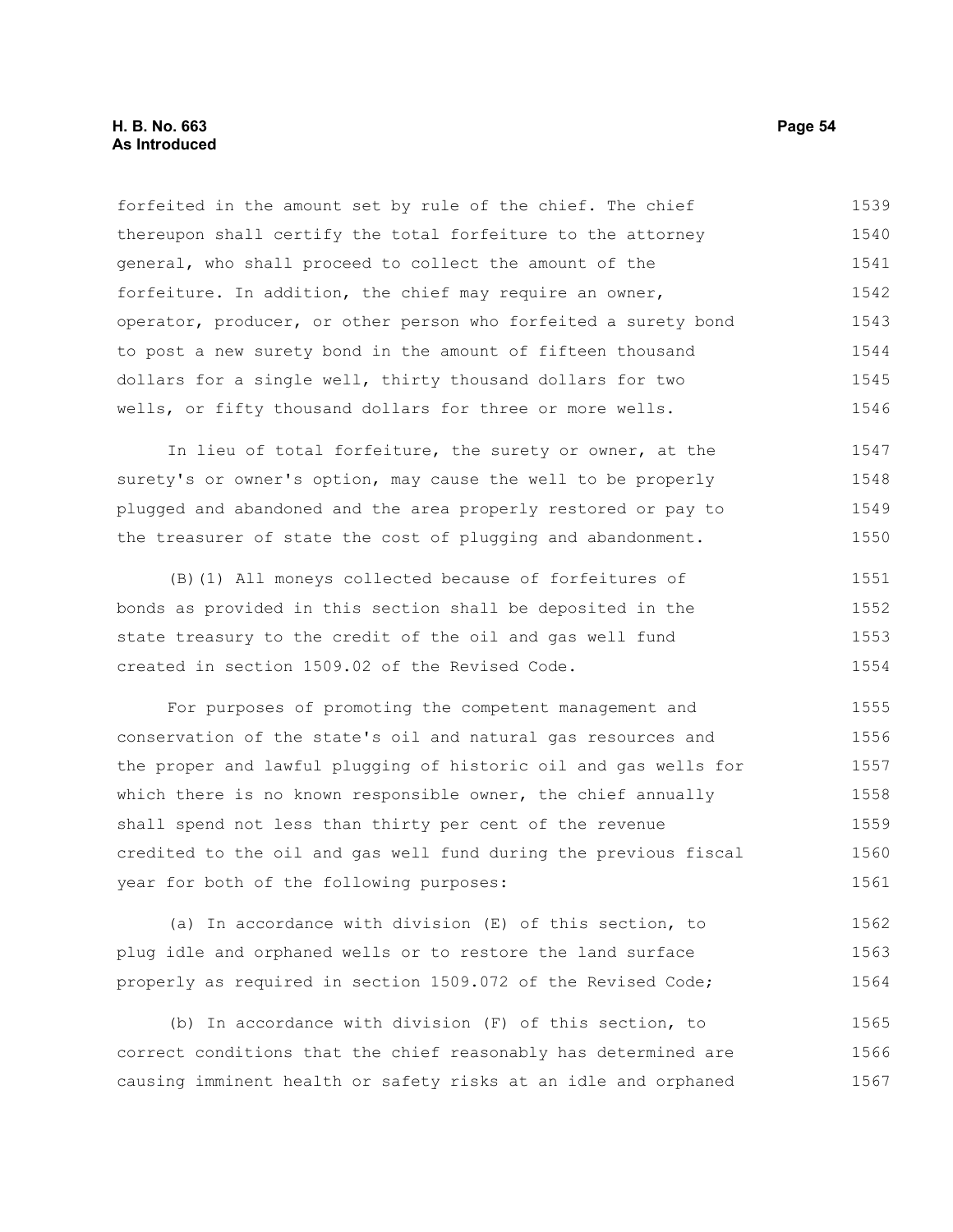well or a well for which the owner cannot be contacted in order to initiate a corrective action within a reasonable period of time as determined by the chief. 1568 1569 1570

(2) Expenditures from the fund shall be made only for lawful purposes. In addition, expenditures from the fund shall not be made to purchase real property or to remove a dwelling in order to access a well. 1571 1572 1573 1574

The director of budget and management, in consultation with the chief, shall establish an accounting code for purposes of tracking expenditures made as required under this division. 1575 1576 1577

(C)(1) If a landowner discovers an idle and orphaned well or abandoned well on the landowner's real property and the landowner is not the owner of the well, the landowner may report the existence of the well in writing to the chief. 1578 1579 1580 1581

(2) If the chief receives a written report from a landowner of the existence of an idle and orphaned well, the chief shall inspect the well not later than thirty days after the date of receipt of the landowner's report. 1582 1583 1584 1585

(3) The chief shall establish a scoring matrix for use in determining the priority of plugging wells or restoring land surfaces at idle and orphaned well sites for purposes of this section. The matrix shall include a classification system that categorizes idle and orphaned wells as distressed-high priority, moderate-medium priority, and maintenance-low priority. 1586 1587 1588 1589 1590 1591

(4) The chief shall use the matrix developed under division (C)(3) of this section to prioritize plugging and land restoration projects under this section. 1592 1593 1594

(D)(1) Upon determining that a well is an idle and orphaned well, the chief shall do all of the following: 1595 1596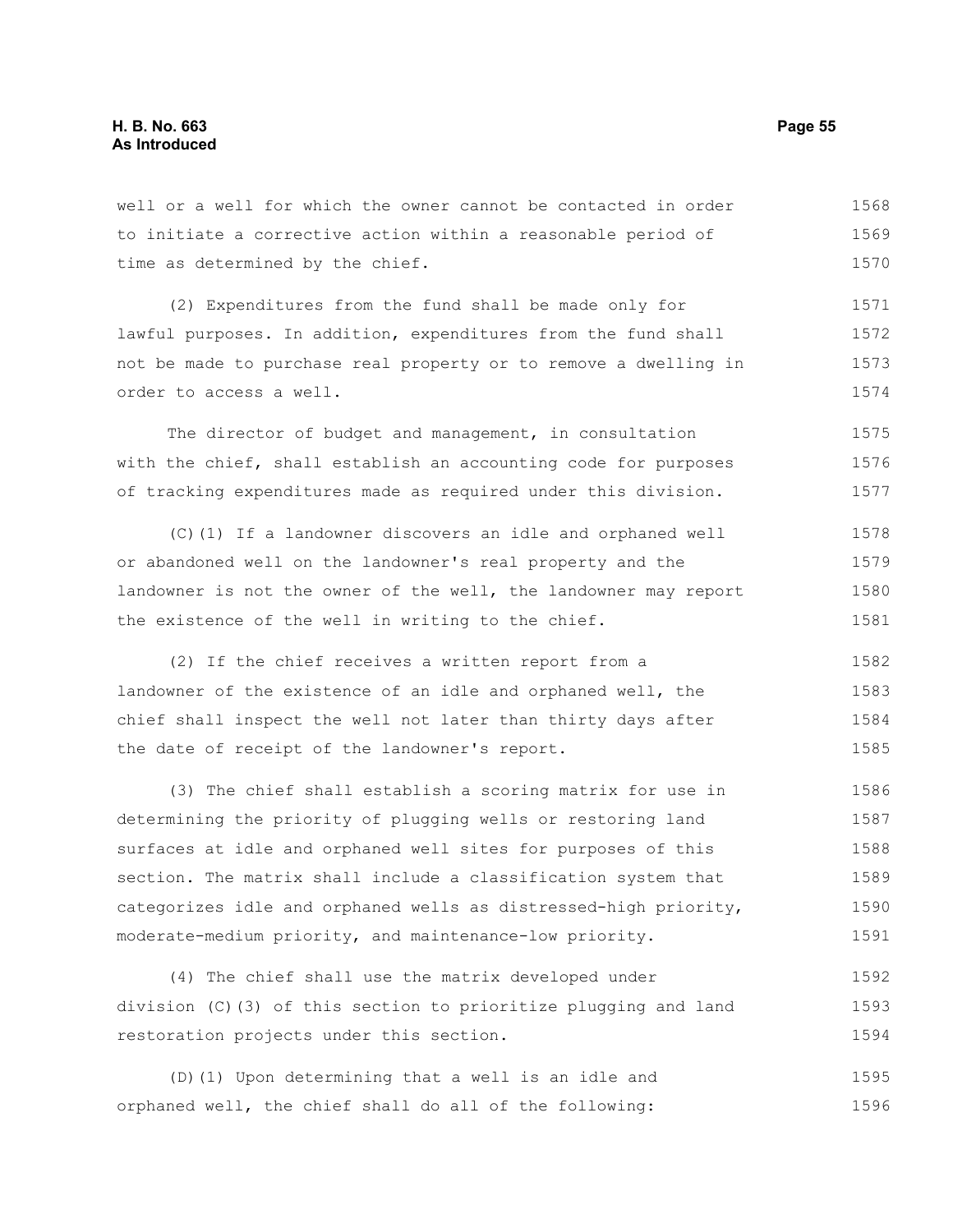# **H. B. No. 663 Page 56 As Introduced**

(a) Make a reasonable attempt to determine from the records in the office of the county recorder of the county in which the well is located the identity of the current owner of the land on which the well is located, the identity of each person owning a right or interest in the oil or gas mineral interests, and the identities of the persons having a lien upon any of the equipment appurtenant to the well. For purposes of division (D)(1)(a) of this section, the chief is not required to review records in the office of the county recorder that are older than forty years from the date on which the chief made the determination that the well is an idle and orphaned well. (b) Mail notice to each person identified in division (D)  $(1)$  (a) of this section; (c) Include in the notice to each person having a lien upon any equipment appurtenant to the well, a statement informing the person that the well is to be plugged and offering the person the opportunity to remove that equipment from the well site at the person's own expense in order to avoid forfeiture of the equipment to this state; (d) Publish notice in a newspaper of general circulation in the county where the well is located that the well is to be plugged. (2) If the current address of a person identified in division (D)(1)(a) of this section cannot be determined, or if a notice provided by mail to a person under division (D)(1)(b) of this section is returned undeliverable, the notice published under division  $(D)$  (1)(d) of this section constitutes sufficient notice to the person. 1597 1598 1599 1600 1601 1602 1603 1604 1605 1606 1607 1608 1609 1610 1611 1612 1613 1614 1615 1616 1617 1618 1619 1620 1621 1622 1623 1624

(3) If none of the persons described in division (D)(1)(a) 1625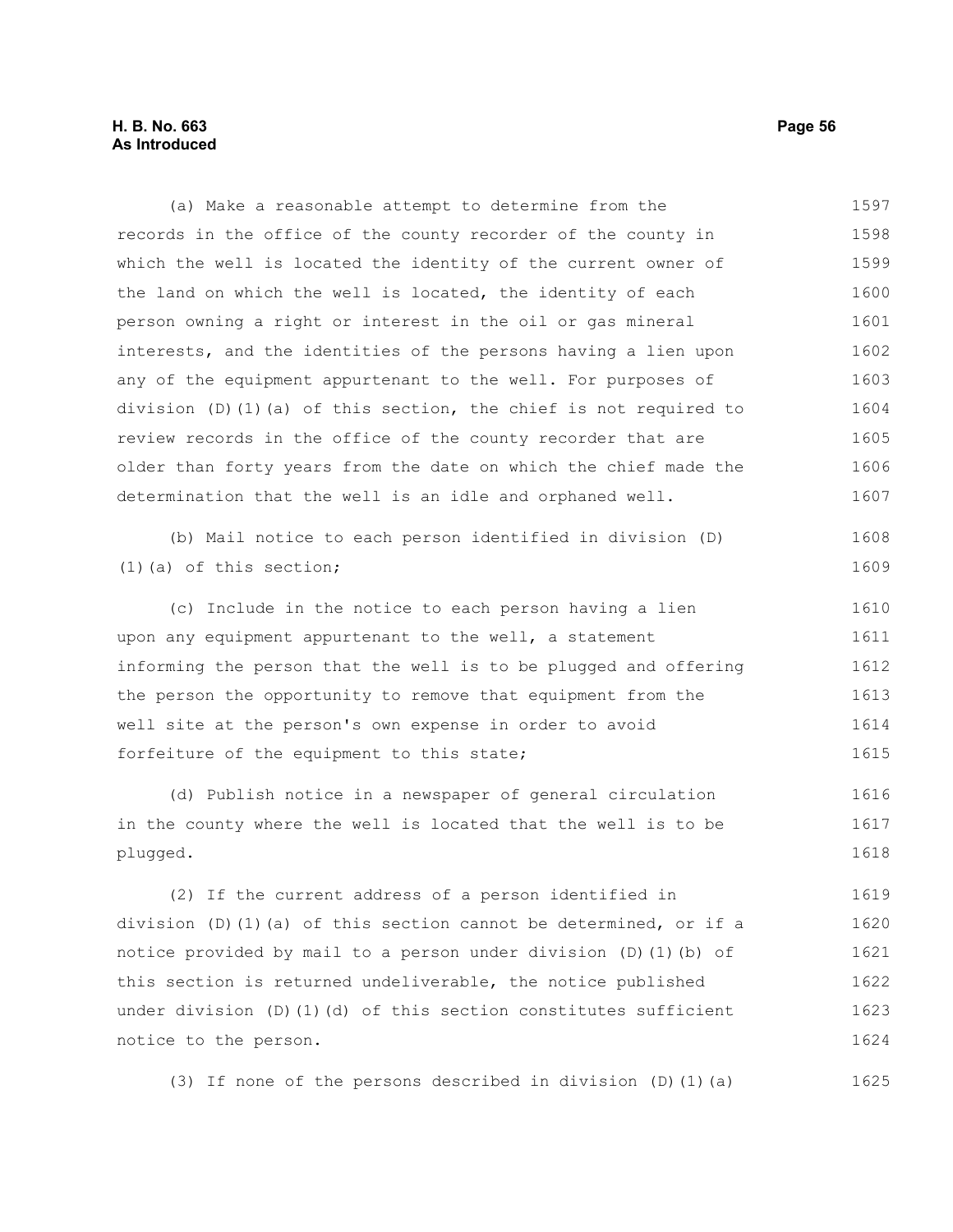## **H. B. No. 663 Page 57 As Introduced**

of this section removes equipment from the well within thirty days after the mailing of the notice or publication in a newspaper of general circulation, whichever is later, all equipment appurtenant to the well is hereby declared to be forfeited to this state without compensation and without the necessity for any action by the state for use to defray the cost of plugging the well and restoring the land surface at the well site. 1626 1627 1628 1629 1630 1631 1632 1633

(E) The chief may expend money from the oil and gas well fund for the purpose of division (B)(1)(a) of this section, and such expenditures shall be made in accordance with either of the following: 1634 1635 1636 1637

(1) The chief may make expenditures pursuant to contracts entered into by either the chief or another agency of the state with persons who agree to furnish all of the materials, equipment, work, and labor as specified and provided in such a contract for activities associated with the restoration or plugging of a well as determined by the chief. If another agency of the state enters into the contract, the chief shall prepare the scope of work for the restoration or plugging of the well. The activities may include excavation to uncover a well, geophysical methods to locate a buried well when clear evidence of leakage from the well exists, cleanout of wellbores to remove material from a failed plugged well, plugging operations, installation of vault and vent systems, including associated engineering certifications and permits, restoration of property, and repair of damage to property that is caused by such activities. The chief shall not make expenditures for salaries, maintenance, equipment, or other administrative purposes, except for costs directly attributed to the plugging of an idle and orphaned well. Agents or employees of persons contracting with 1638 1639 1640 1641 1642 1643 1644 1645 1646 1647 1648 1649 1650 1651 1652 1653 1654 1655 1656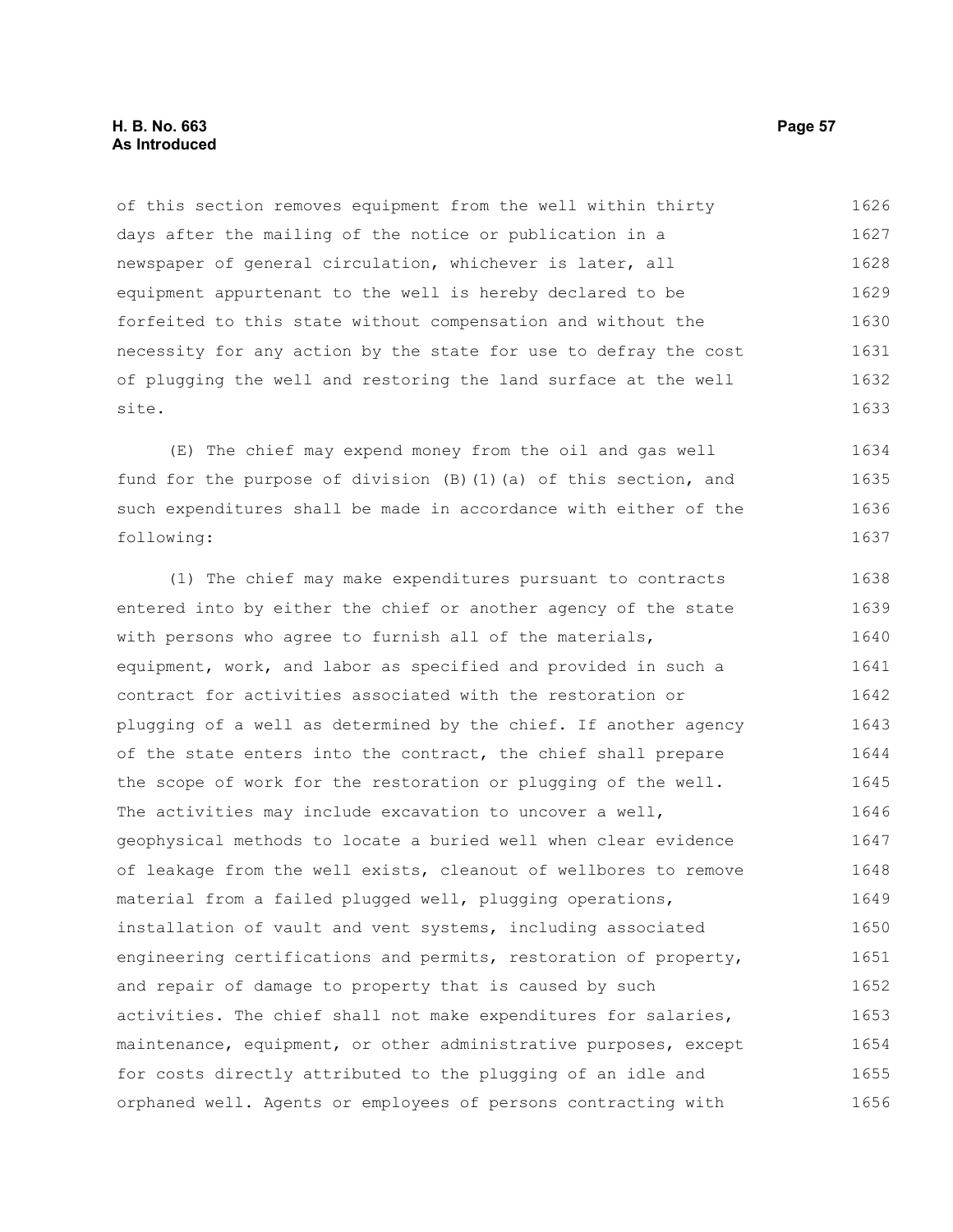# **H. B. No. 663 Page 58 As Introduced**

the chief for a restoration or plugging project may enter upon any land, public or private, on which the well is located for the purpose of performing the work. Prior to such entry, the chief shall give to the following persons written notice of the existence of a contract for a project to restore a location or plug a well, the names of the persons with whom the contract is made, and the date that the project will commence: the owner of the well, the owner of the land upon which the well is located, and, if the well is located in the same township as or in a township adjacent to the excavations and workings of a mine and the owner or lessee of that mine has provided written notice identifying those townships to the chief at any time during the immediately preceding three years, the owner or lessee of the mine. The chief may include in the notice to the owner or lessee of the mine additional information, such as authorization to plug an idle and orphaned well under section 1509.151 of the Revised Code. 1657 1658 1659 1660 1661 1662 1663 1664 1665 1666 1667 1668 1669 1670 1671 1672 1673

(2)(a) The owner of the land on which a well is located who has received notice under division (D)(1)(b) of this section may plug the well and be reimbursed by the division of oil and gas resources management for the reasonable cost of plugging the well. In order to plug the well, the landowner shall submit an application to the chief on a form prescribed by the chief and approved by the technical advisory council on oil and gas created in section 1509.38 of the Revised Code. The application, at a minimum, shall require the landowner to provide the same information as is required to be included in the application for a permit to plug and abandon under section 1509.13 of the Revised Code. The application shall be accompanied by a copy of a proposed contract to plug the well prepared by a contractor regularly engaged in the business of plugging oil and gas wells. 1674 1675 1676 1677 1678 1679 1680 1681 1682 1683 1684 1685 1686 1687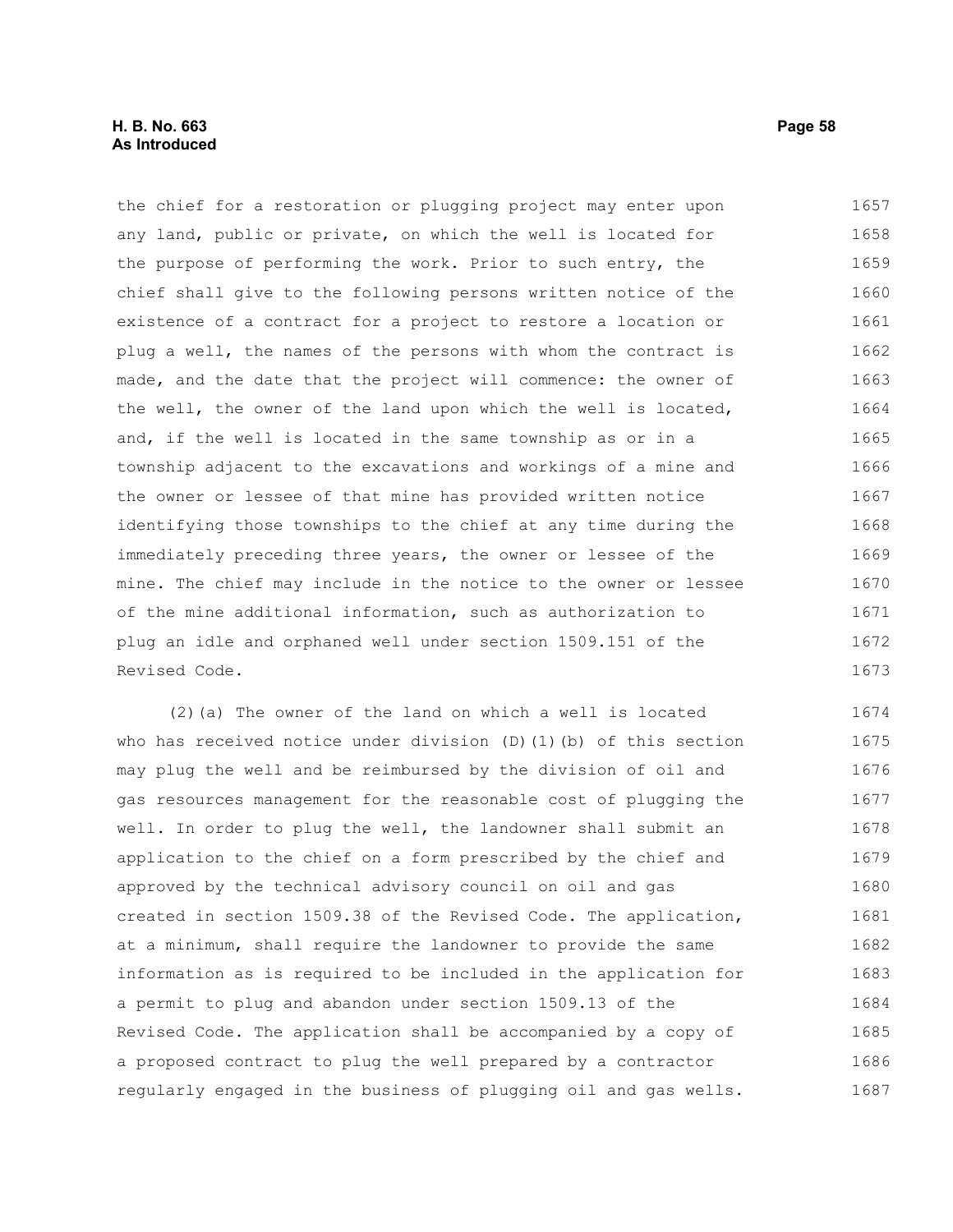# **H. B. No. 663 Page 59 As Introduced**

The proposed contract shall require the contractor to furnish all of the materials, equipment, work, and labor necessary to plug the well properly and shall specify the price for doing the work, including a credit for the equipment appurtenant to the well that was forfeited to the state through the operation of division (D)(3) of this section. The contractor shall be insured and bonded. Expenditures under division (E)(2)(a) of this section shall be consistent with the expenditures for activities described in division (E)(1) of this section. The application constitutes an application for a permit to plug the well for the purposes of section 1509.13 of the Revised Code and the applicant is not required to submit the fee otherwise required under that section. 1688 1689 1690 1691 1692 1693 1694 1695 1696 1697 1698 1699 1700

(b) Within thirty days after receiving an application and accompanying proposed contract under division (E)(2)(a) of this section, the chief shall determine whether the plugging would comply with the applicable requirements of this chapter and applicable rules adopted and orders issued under it and whether the cost of the plugging under the proposed contract is reasonable. If the chief determines that the proposed plugging would comply with those requirements and that the proposed cost of the plugging is reasonable, the chief shall notify the landowner of that determination and issue to the landowner a permit to plug the well under section 1509.13 of the Revised Code. Upon approval of the application and proposed contract, the ownership of the equipment appurtenant to the well is transferred to the landowner. The chief may disapprove an application submitted under division  $(E)$  (2)(a) of this section if the chief determines that the proposed plugging would not comply with the applicable requirements of this chapter and applicable rules adopted and orders issued under it, that the 1701 1702 1703 1704 1705 1706 1707 1708 1709 1710 1711 1712 1713 1714 1715 1716 1717 1718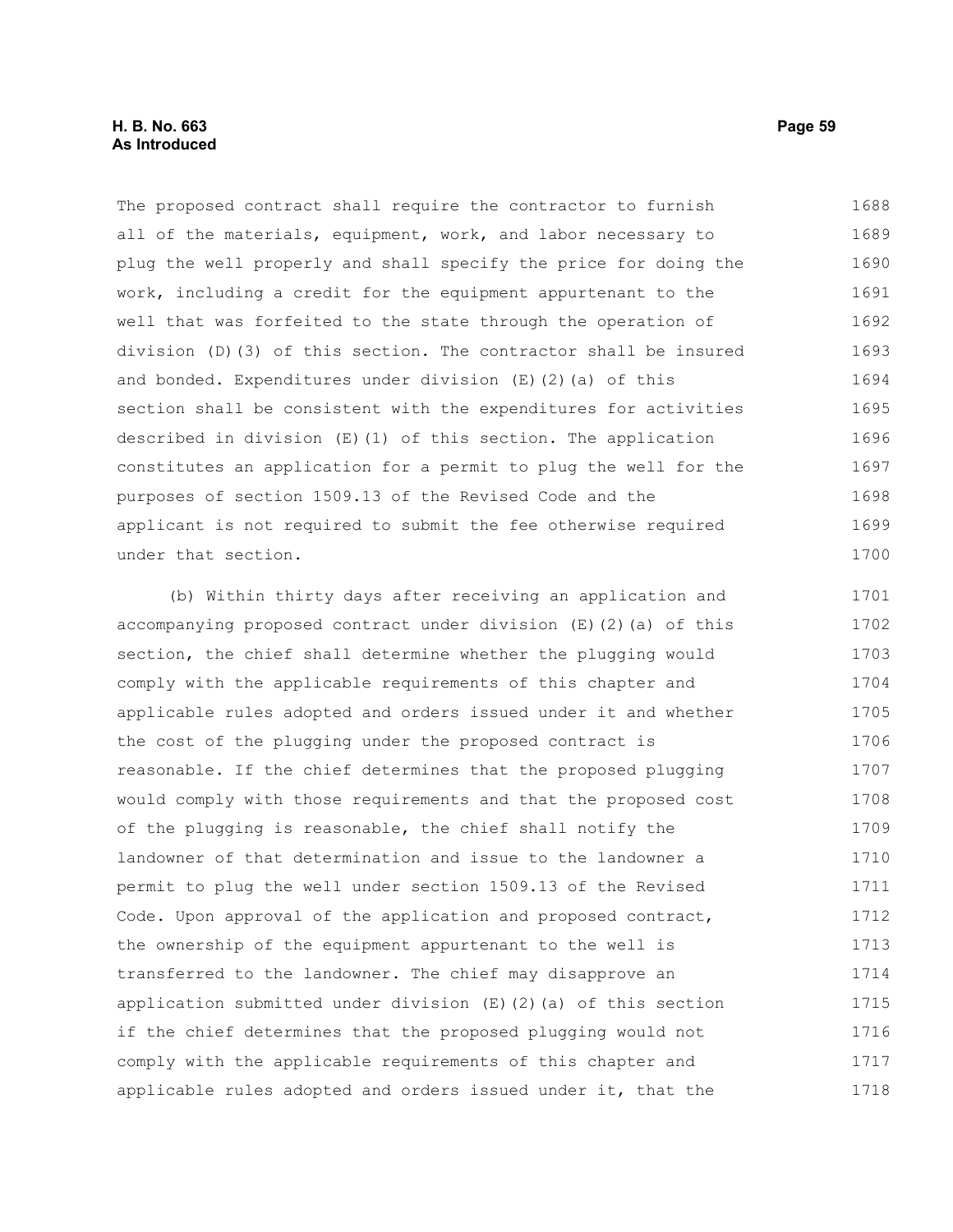cost of the plugging under the proposed contract is unreasonable, or that the proposed contract is not a bona fide, arm's length contract. 1719 1720 1721

(c) After receiving the chief's notice of the approval of the application and permit to plug and abandon a well under division  $(E)(2)(b)$  of this section, the landowner shall enter into the proposed contract to plug the well. 1722 1723 1724 1725

(d) Upon determining that the plugging has been completed in compliance with the applicable requirements of this chapter and applicable rules adopted and orders issued under it, the chief shall pay the contractor for the cost of the plugging and restoration as set forth in the proposed contract approved by the chief. The payment shall be paid from the oil and gas well fund. If the chief determines that the plugging was not completed in accordance with the applicable requirements, the chief shall not pay the contractor for the cost of the plugging, and the landowner or the contractor, as applicable, promptly shall transfer back to this state title to and possession of the equipment appurtenant to the well that previously was transferred to the landowner under division  $(E)$  (2)(b) of this section. If any such equipment was removed from the well during the plugging and sold, the landowner shall pay to the chief the proceeds from the sale of the equipment, and the chief promptly shall pay the moneys so received to the treasurer of state for deposit into the oil and gas well fund. 1726 1727 1728 1729 1730 1731 1732 1733 1734 1735 1736 1737 1738 1739 1740 1741 1742 1743

The chief may establish an annual limit on the number of wells that may be plugged under division (E)(2) of this section or an annual limit on the expenditures to be made under that division. The chief may reject an application submitted under division (E)(2) of this section if the chief determines that the 1744 1745 1746 1747 1748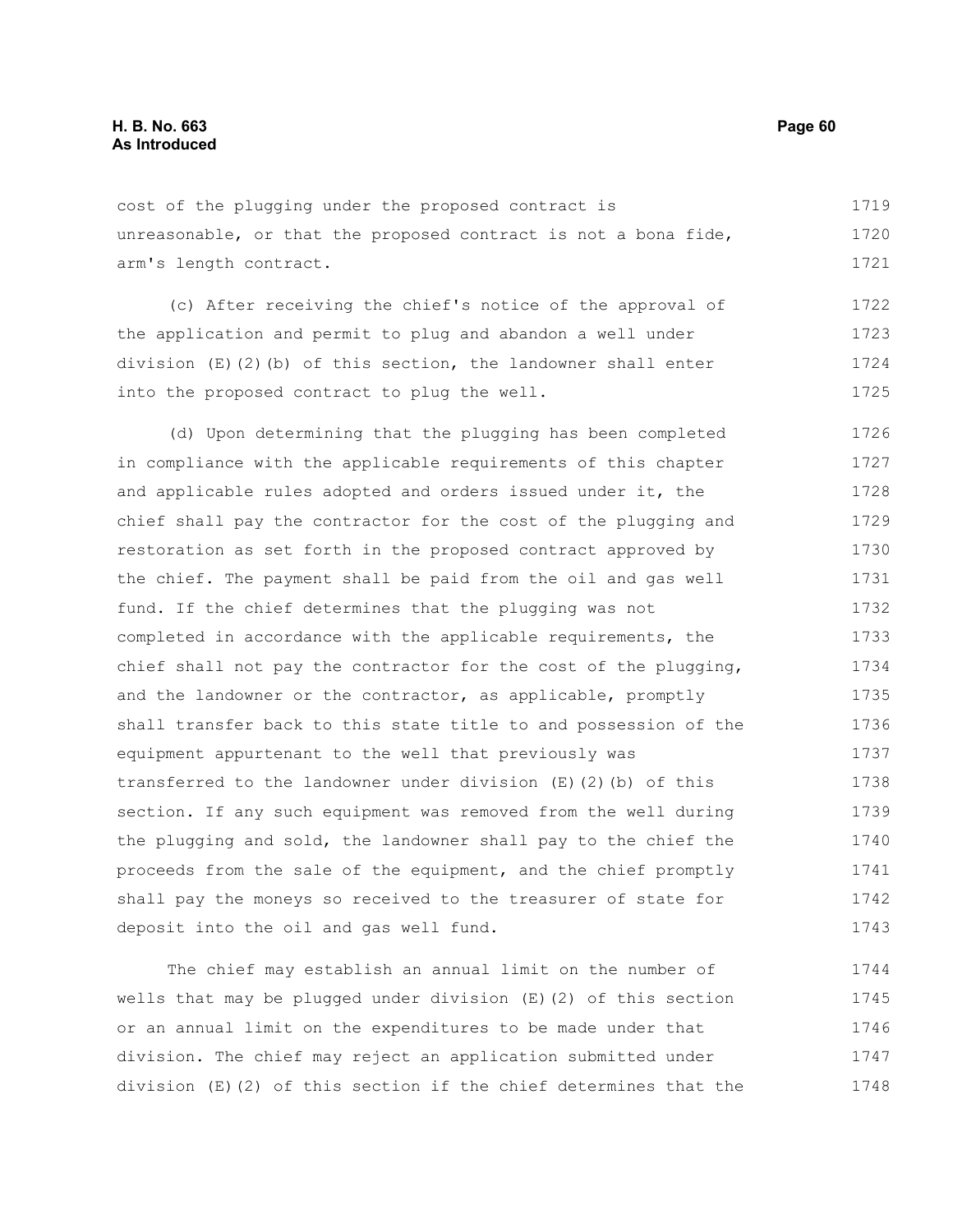1749

plugging of other wells take priority.

As used in division (E)(2) of this section, "plug" and "plugging" include the plugging of the well, installation of a vault and vent, restoration, and the restoration of the land surface disturbed by the plugging. 1750 1751 1752 1753

(F)(1) Expenditures from the oil and gas well fund for the purpose of division (B)(1)(b) of this section may be made pursuant to contracts entered into by either the chief or another agency of the state with persons who agree to furnish all of the materials, equipment, work, and labor as specified and provided in such a contract. The competitive bidding requirements of Chapter 153. of the Revised Code do not apply if the chief reasonably determines that a situation exists requiring immediate action for the correction of the applicable health or safety risk. A contract or purchase of materials for purposes of addressing the emergency situation is not subject to division (B) of section 127.16 of the Revised Code. The chief, designated representatives of the chief, and agents or employees of persons contracting with the chief under this division may enter upon any land, public or private, for the purpose of performing the work. 1754 1755 1756 1757 1758 1759 1760 1761 1762 1763 1764 1765 1766 1767 1768 1769

(2) The chief shall issue an order that requires the owner of a well to pay the actual documented costs of a corrective action that is described in division (B)(1)(b) of this section concerning the well. The chief shall transmit the money so recovered to the treasurer of state who shall deposit the money in the state treasury to the credit of the oil and gas well fund. 1770 1771 1772 1773 1774 1775 1776

(G) Contracts entered into by either the chief or another agency of the state under this section are not subject to  $\frac{any}{ny}$ 1777 1778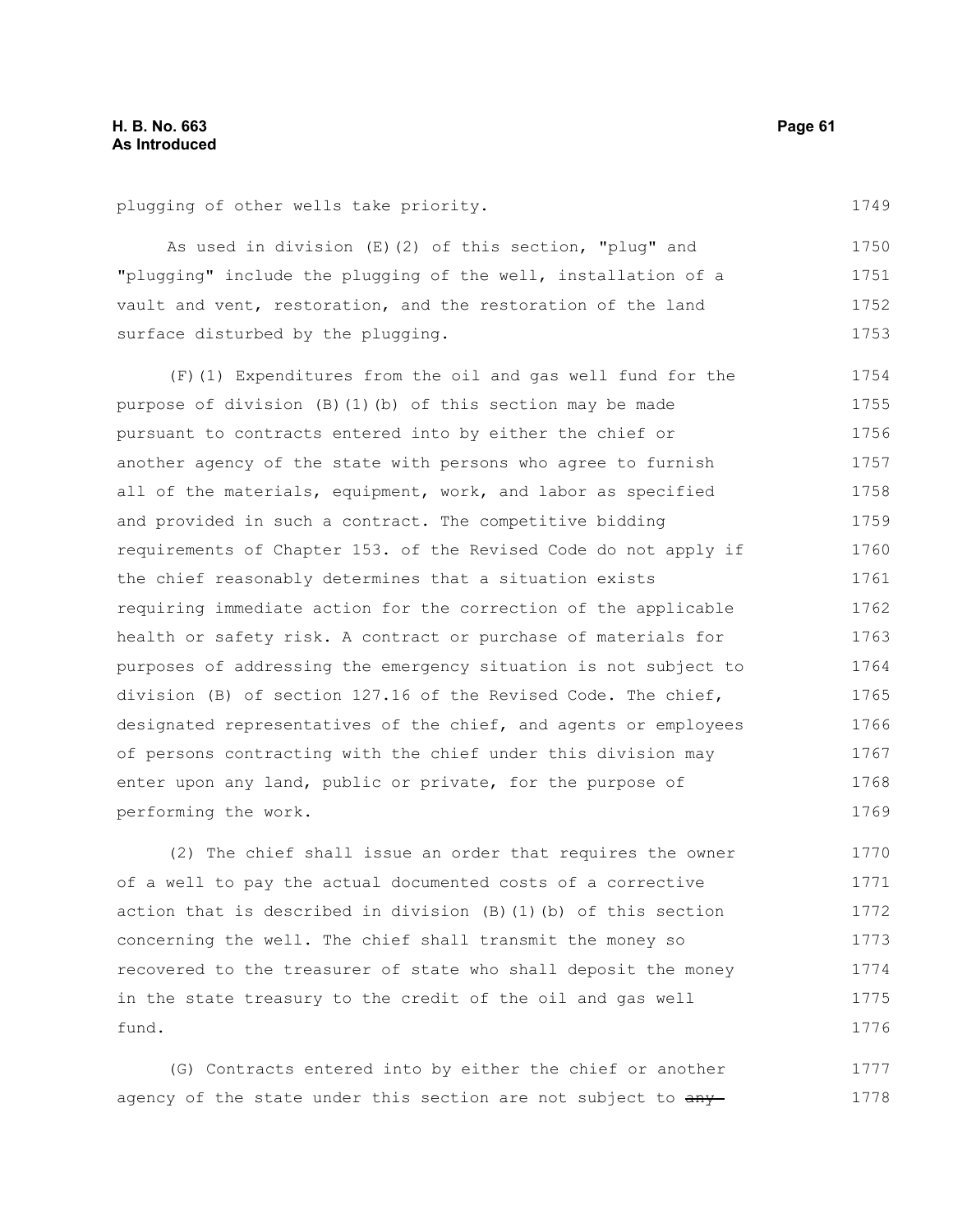| either of the following:                                         | 1779 |
|------------------------------------------------------------------|------|
| $(1)$ Chapter $4115$ , of the Revised Code;                      | 1780 |
| (2) Section 153.54 of the Revised Code;                          | 1781 |
| $(3)$ (2) Section 4733.17 of the Revised Code.                   | 1782 |
| (H) The owner of land on which a well is located who has         | 1783 |
| received notice under division (D)(1)(b) of this section, in     | 1784 |
| lieu of plugging the well in accordance with division (E) (2) of | 1785 |
| this section, may cause ownership of the well to be transferred  | 1786 |
| to an owner who is lawfully doing business in this state and who | 1787 |
| has met the financial responsibility requirements established    | 1788 |
| under section 1509.07 of the Revised Code, subject to the        | 1789 |
| approval of the chief. The transfer of ownership also shall be   | 1790 |
| subject to the landowner's filing the appropriate forms required | 1791 |
| under section 1509.31 of the Revised Code and providing to the   | 1792 |
| chief sufficient information to demonstrate the landowner's or   | 1793 |
| owner's right to produce a formation or formations. That         | 1794 |
| information may include a deed, a lease, or other documentation  | 1795 |
| of ownership or property rights.                                 | 1796 |
|                                                                  |      |

The chief shall approve or disapprove by order the transfer of ownership of the well. If the chief approves the transfer, the owner is responsible for operating the well in accordance with this chapter and rules adopted under it, including, without limitation, all of the following: 1797 1798 1799 1800 1801

(1) Filing an application with the chief under section 1509.06 of the Revised Code if the owner intends to drill deeper or produce a formation that is not listed in the records of the division for that well; 1802 1803 1804 1805

(2) Taking title to and possession of the equipment appurtenant to the well that has been identified by the chief as 1806 1807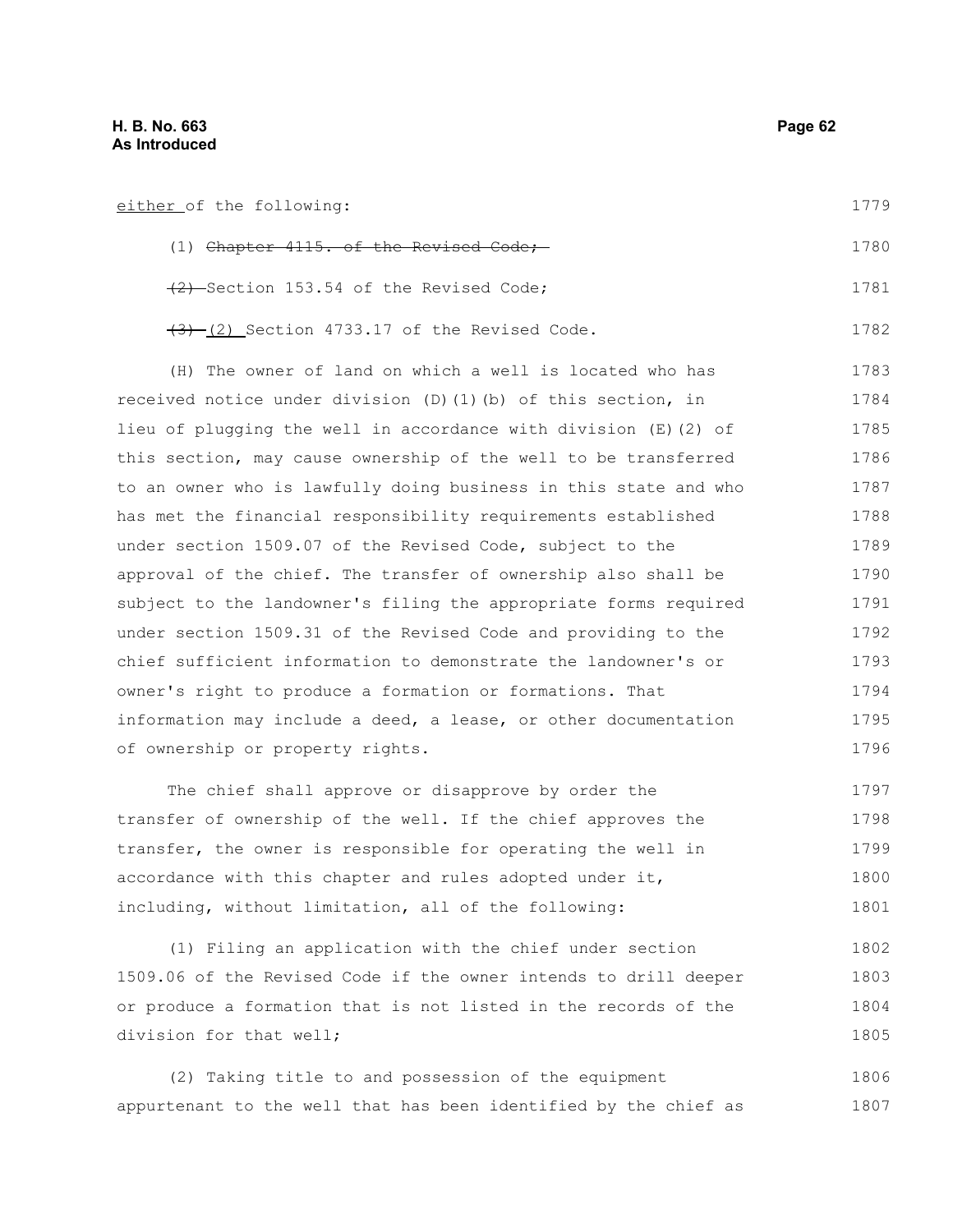1808

having been abandoned by the former owner;

(3) Complying with all applicable requirements that are necessary to drill deeper, plug the well, or plug back the well. 1809 1810

(I) The chief may engage in cooperative projects under this section with any agency of this state, another state, or the United States; any other governmental agencies; or any state university or college as defined in section 3345.27 of the Revised Code. A contract entered into for purposes of a cooperative project is not subject to division (B) of section 127.16 of the Revised Code. 1811 1812 1813 1814 1815 1816 1817

(J)(1) On or before the close of each calendar quarter, the chief shall submit a written report to the technical advisory council established under section 1509.38 of the Revised Code describing the efforts of the division of oil and gas resources management to plug idle and orphaned wells during the immediately preceding calendar quarter. The chief also shall include in the report all of the following information: 1818 1819 1820 1821 1822 1823 1824

(a) The total number of known idle and orphaned wells in the state and the total number in each county of the state; 1825 1826

(b) The total number of newly discovered idle and orphaned wells during the immediately preceding calendar quarter; 1827 1828

(c) The total number of wells plugged in accordance with this section during the immediately preceding calendar quarter; 1829 1830

(d) The total number of wells plugged in accordance with this section and the estimated average and indirect costs of plugging activities conducted under this section prior to the date of the report; 1831 1832 1833 1834

(e) The number of wells approved for plugging in 1835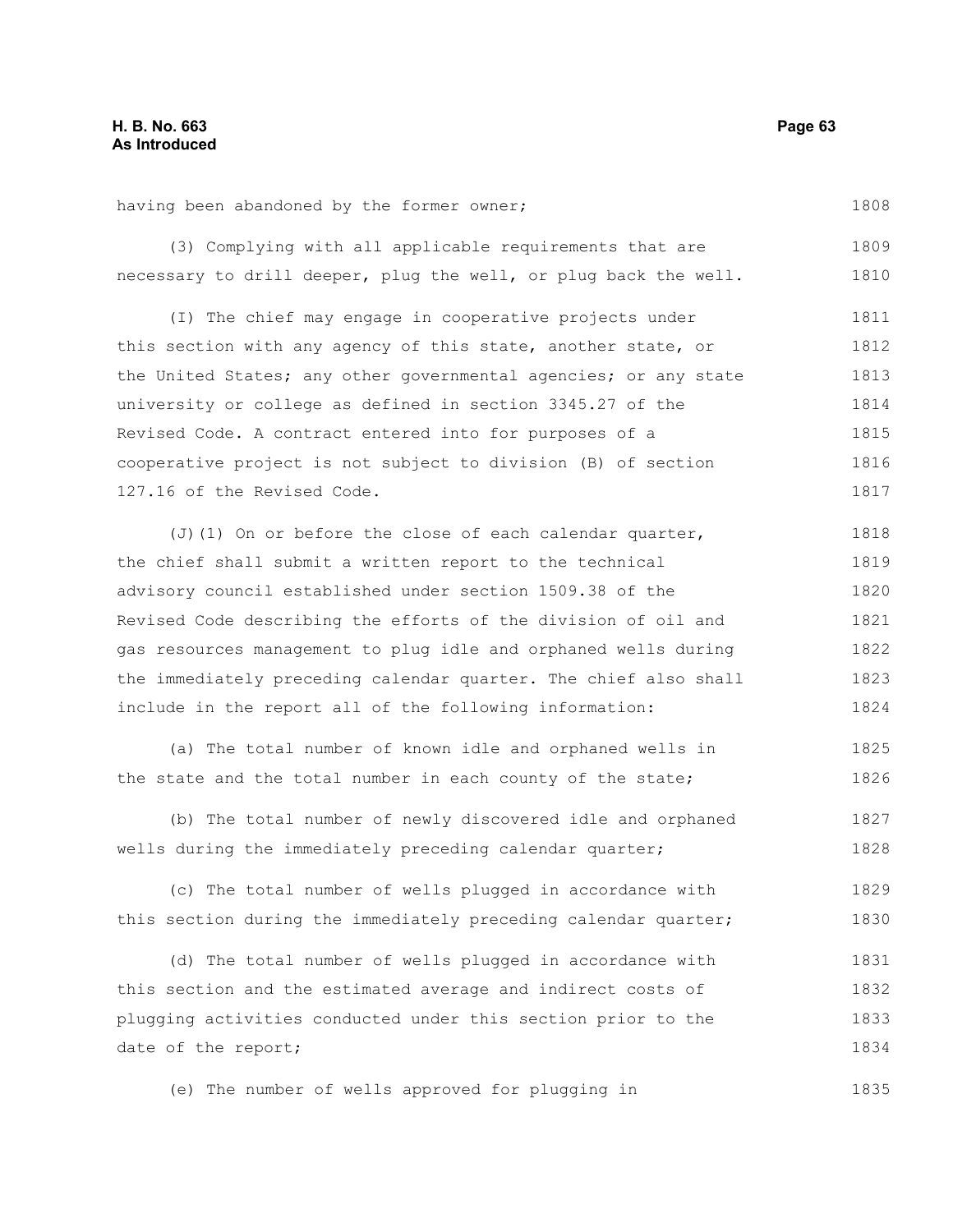accordance with this section and the estimated average and indirect costs of plugging activities conducted under this section during the immediately preceding calendar quarter. (2) Not later than the thirty-first day of March of each year, the chief and the technical advisory council shall jointly provide a report containing, at a minimum, the information required to be included in the quarterly reports during the previous one-year period to all of the following: (a) The speaker of the house of representatives; (b) The president of the senate; (c) The chair of the committee of the house of representatives responsible for energy and natural resources issues; 1836 1837 1838 1839 1840 1841 1842 1843 1844 1845 1846 1847 1848

(d) The chair of the committee of the senate responsible for energy and natural resources issues. 1849 1850

**Sec. 1710.02.** (A) A special improvement district may be created within the boundaries of any one municipal corporation, any one township, or any combination of contiguous municipal corporations and townships for the purpose of developing and implementing plans for public improvements and public services that benefit the district. A district may be created by petition of the owners of real property within the proposed district, or by an existing qualified nonprofit corporation. If the district is created by an existing qualified nonprofit corporation, the purposes for which the district is created may be supplemental to the other purposes for which the corporation is organized. All territory in a special improvement district shall be contiguous; except that the territory in a special improvement district may be noncontiguous if at least one special energy 1851 1852 1853 1854 1855 1856 1857 1858 1859 1860 1861 1862 1863 1864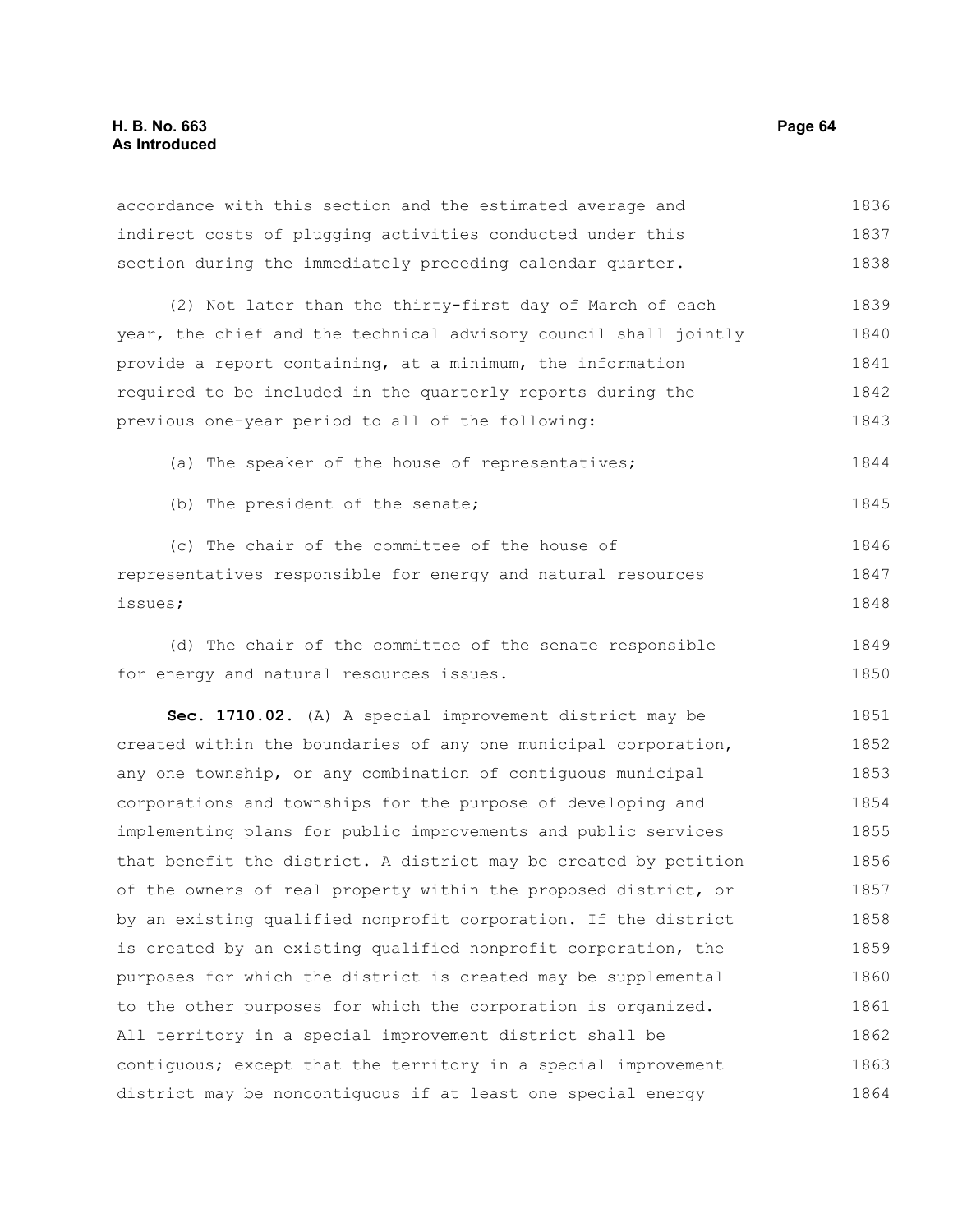# **H. B. No. 663 Page 65 As Introduced**

improvement project or shoreline improvement project is designated for each parcel of real property included within the special improvement district. Additional territory may be added to a special improvement district created under this chapter for the purpose of developing and implementing plans for special energy improvement projects or shoreline improvement projects if at least one special energy improvement project or shoreline improvement project, respectively, is designated for each parcel of real property included within such additional territory and the addition of territory is authorized by the initial plan proposed under division (F) of this section or a plan adopted by the board of directors of the special improvement district under section 1710.06 of the Revised Code. 1865 1866 1867 1868 1869 1870 1871 1872 1873 1874 1875 1876 1877

The district shall be governed by the board of trustees of a nonprofit corporation. This board shall be known as the board of directors of the special improvement district. No special improvement district shall include any church property, or property of the federal or state government or a county, township, or municipal corporation, unless the church or the county, township, or municipal corporation specifically requests in writing that the property be included within the district, or unless the church is a member of the existing qualified nonprofit corporation creating the district at the time the district is created. A shoreline improvement project may extend into the territory of Lake Erie as described in sections 1506.10 and 1506.11 of the Revised Code. However, the state shall remain exempt from any special assessment that may be levied against that territory under section 1710.06 and Chapter 727. of the Revised Code. More than one district may be created within a participating political subdivision, but no real property may be included within more than one district unless the owner of the 1878 1879 1880 1881 1882 1883 1884 1885 1886 1887 1888 1889 1890 1891 1892 1893 1894 1895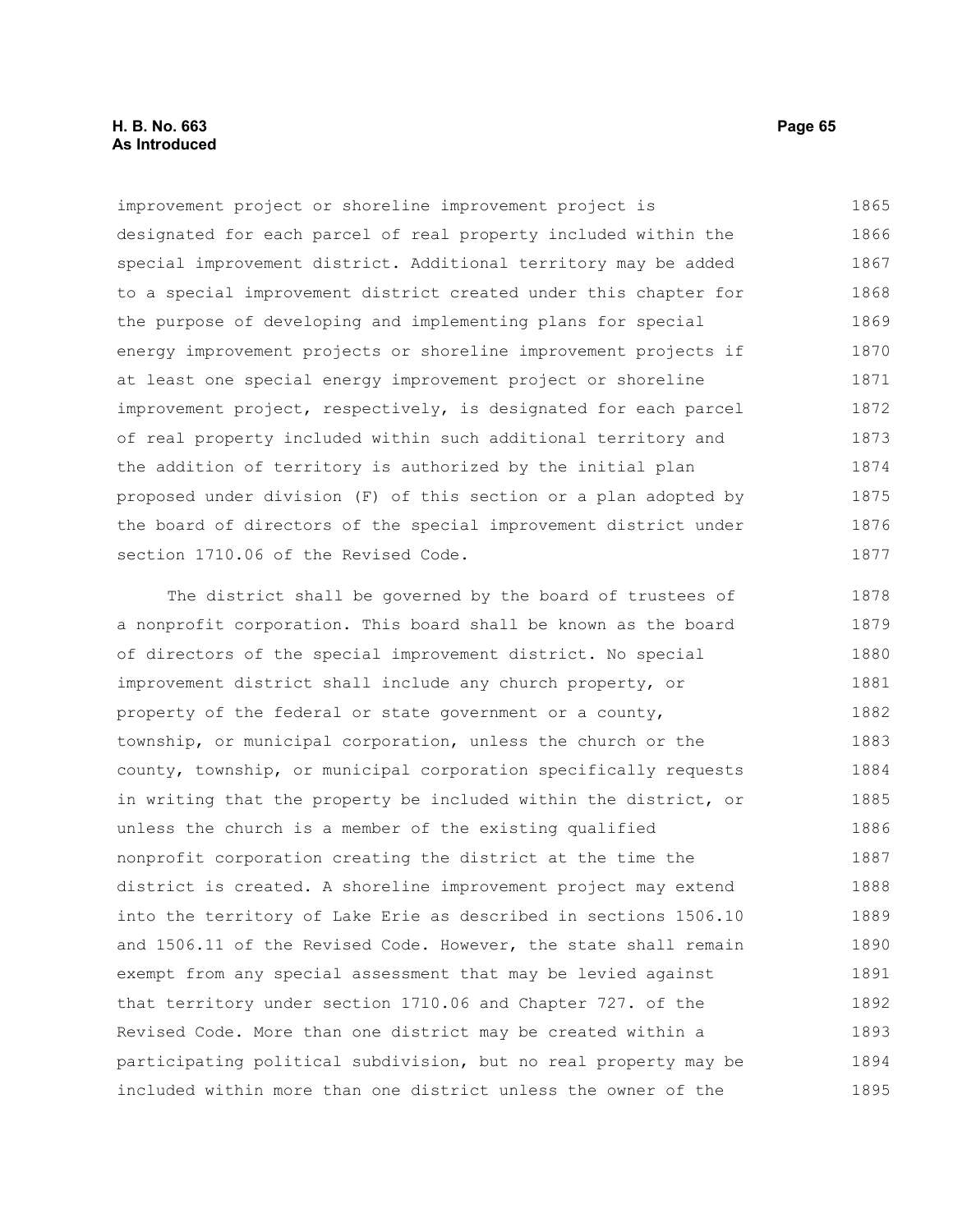# **H. B. No. 663 Page 66 As Introduced**

property files a written consent with the clerk of the legislative authority, the township fiscal officer, or the village clerk, as appropriate. The area of each district shall be contiguous; except that the area of a special improvement district may be noncontiguous if all parcels of real property included within such area contain at least one special energy improvement or shoreline improvement thereon. 1896 1897 1898 1899 1900 1901 1902

(B) Except as provided in division (C) of this section, a district created under this chapter is not a political subdivision. A district created under this chapter shall be considered a public agency under section 102.01 and a publicauthority under section 4115.03 of the Revised Code. Each member of the board of directors of a district, each member's designee or proxy, and each officer and employee of a district shall be considered a public official or employee under section 102.01 of the Revised Code and a public official and public servant under section 2921.42 of the Revised Code. Districts created under this chapter are not subject to sections 121.81 to 121.83 of the Revised Code. Districts created under this chapter are subject to sections 121.22 and 121.23 of the Revised Code. 1903 1904 1905 1906 1907 1908 1909 1910 1911 1912 1913 1914 1915

(C) Each district created under this chapter shall be considered a political subdivision for purposes of section 4905.34 of the Revised Code. 1916 1917 1918

Membership on the board of directors of the district shall not be considered as holding a public office. Directors and their designees shall be entitled to the immunities provided by Chapter 1702. and to the same immunity as an employee under division (A)(6) of section 2744.03 of the Revised Code, except that directors and their designees shall not be entitled to the indemnification provided in section 2744.07 of the Revised Code 1919 1920 1921 1922 1923 1924 1925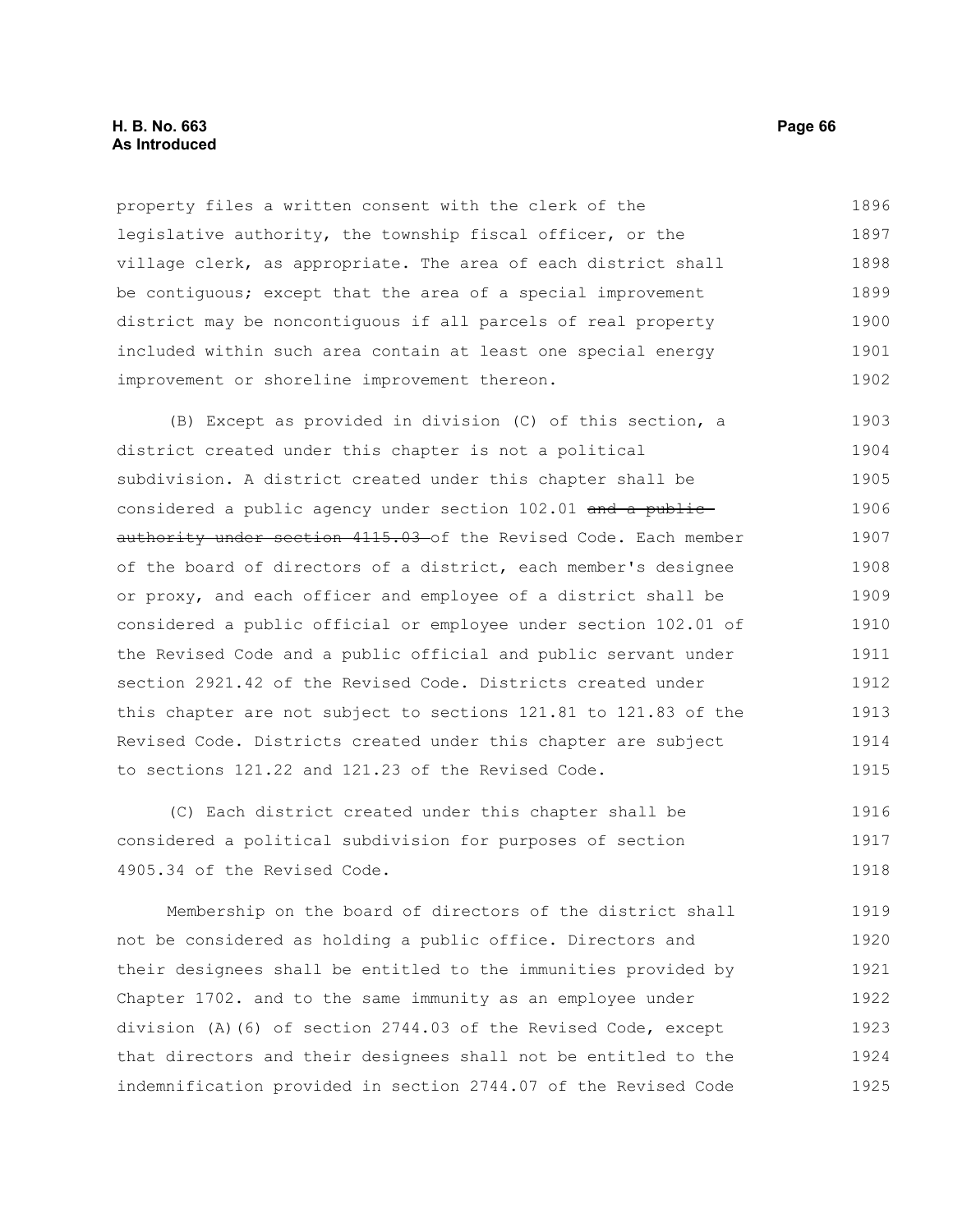## **H. B. No. 663 Page 67 As Introduced**

unless the director or designee is an employee or official of a participating political subdivision of the district and is acting within the scope of the director's or designee's employment or official responsibilities. 1926 1927 1928 1929

District officers and district members and directors and their designees or proxies shall not be required to file a statement with the Ohio ethics commission under section 102.02 of the Revised Code. All records of the district shall be treated as public records under section 149.43 of the Revised Code, except that records of organizations contracting with a district shall not be considered to be public records under section 149.43 or section 149.431 of the Revised Code solely by reason of any contract with a district. 1930 1931 1932 1933 1934 1935 1936 1937 1938

(D) Except as otherwise provided in this section, the nonprofit corporation that governs a district shall be organized in the manner described in Chapter 1702. of the Revised Code. Except in the case of a district created by an existing qualified nonprofit corporation, the corporation's articles of incorporation are required to be approved, as provided in division (E) of this section, by resolution of the legislative authority of each participating political subdivision of the district. A copy of that resolution shall be filed along with the articles of incorporation in the secretary of state's office. 1939 1940 1941 1942 1943 1944 1945 1946 1947 1948 1949

In addition to meeting the requirements for articles of incorporation set forth in Chapter 1702. of the Revised Code, the articles of incorporation for the nonprofit corporation governing a district formed under this chapter shall provide all the following: 1950 1951 1952 1953 1954

(1) The name for the district, which shall include the

1955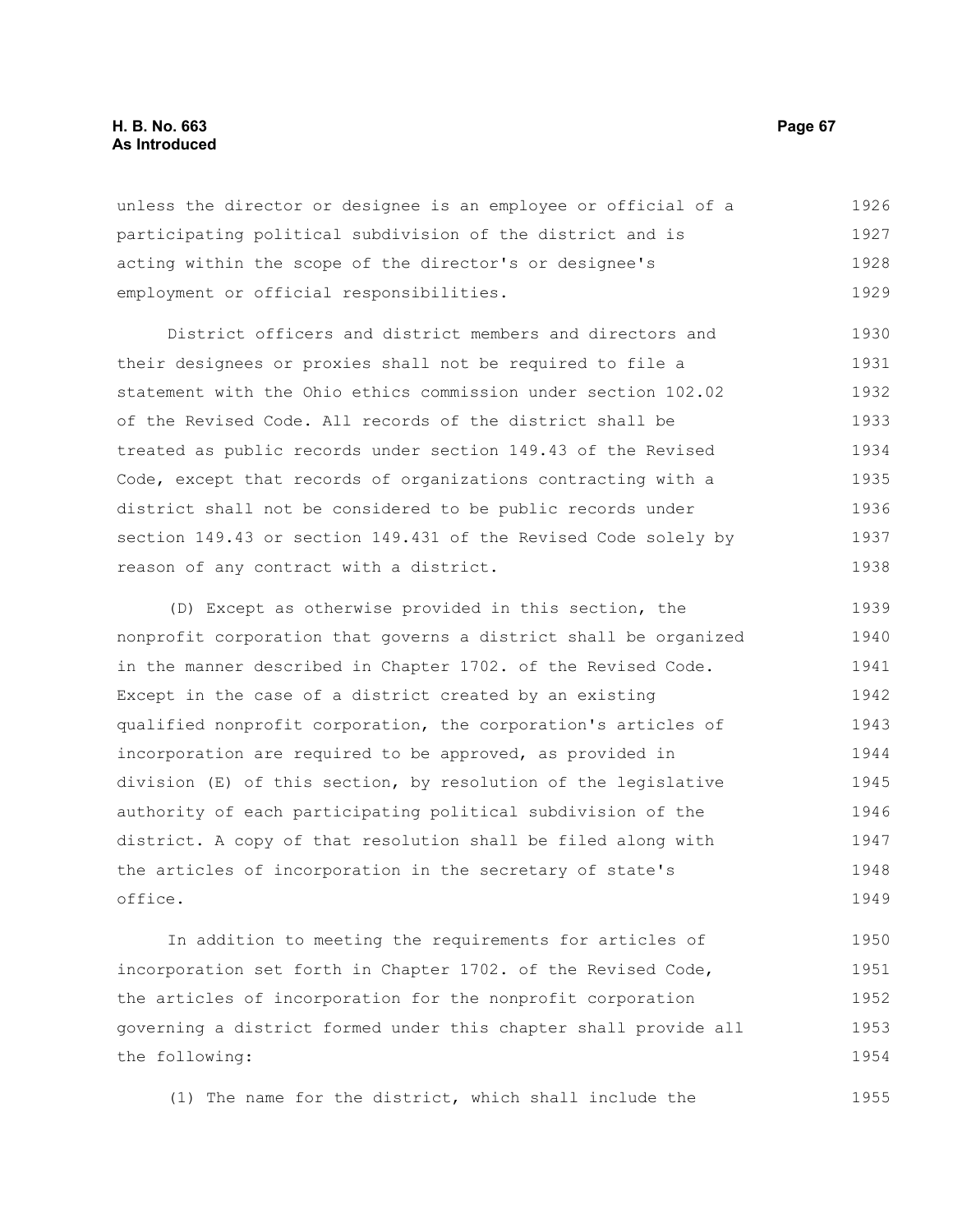| name of each participating political subdivision of the          | 1956 |
|------------------------------------------------------------------|------|
| district;                                                        | 1957 |
| (2) A description of the territory within the district,          | 1958 |
| which may be all or part of each participating political         | 1959 |
| subdivision. The description shall be specific enough to enable  | 1960 |
| real property owners to determine if their property is located   | 1961 |
| within the district.                                             | 1962 |
| (3) A description of the procedure by which the articles         | 1963 |
| of incorporation may be amended. The procedure shall include     | 1964 |
| receiving approval of the amendment, by resolution, from the     | 1965 |
| legislative authority of each participating political            | 1966 |
| subdivision and filing the approved amendment and resolution     | 1967 |
| with the secretary of state.                                     | 1968 |
| (4) The reasons for creating the district, plus an               | 1969 |
| explanation of how the district will be conducive to the public  | 1970 |
| health, safety, peace, convenience, and welfare of the district. | 1971 |
| (E) The articles of incorporation for a nonprofit                | 1972 |
| corporation governing a district created under this chapter and  | 1973 |
| amendments to them shall be submitted to the municipal           | 1974 |
| executive, if any, and the legislative authority of each         | 1975 |
| municipal corporation or township in which the proposed district | 1976 |
| is to be located. Except in the case of a district created by an | 1977 |
| existing qualified nonprofit corporation, the articles or        | 1978 |
| amendments shall be accompanied by a petition signed either by   | 1979 |
| the owners of at least sixty per cent of the front footage of    | 1980 |
| all real property located in the proposed district that abuts    | 1981 |
| upon any street, alley, public road, place, boulevard, parkway,  | 1982 |
| park entrance, easement, or other existing public improvement    | 1983 |
| within the proposed district, excluding church property or       | 1984 |
| property owned by the state, county, township, municipal, or     | 1985 |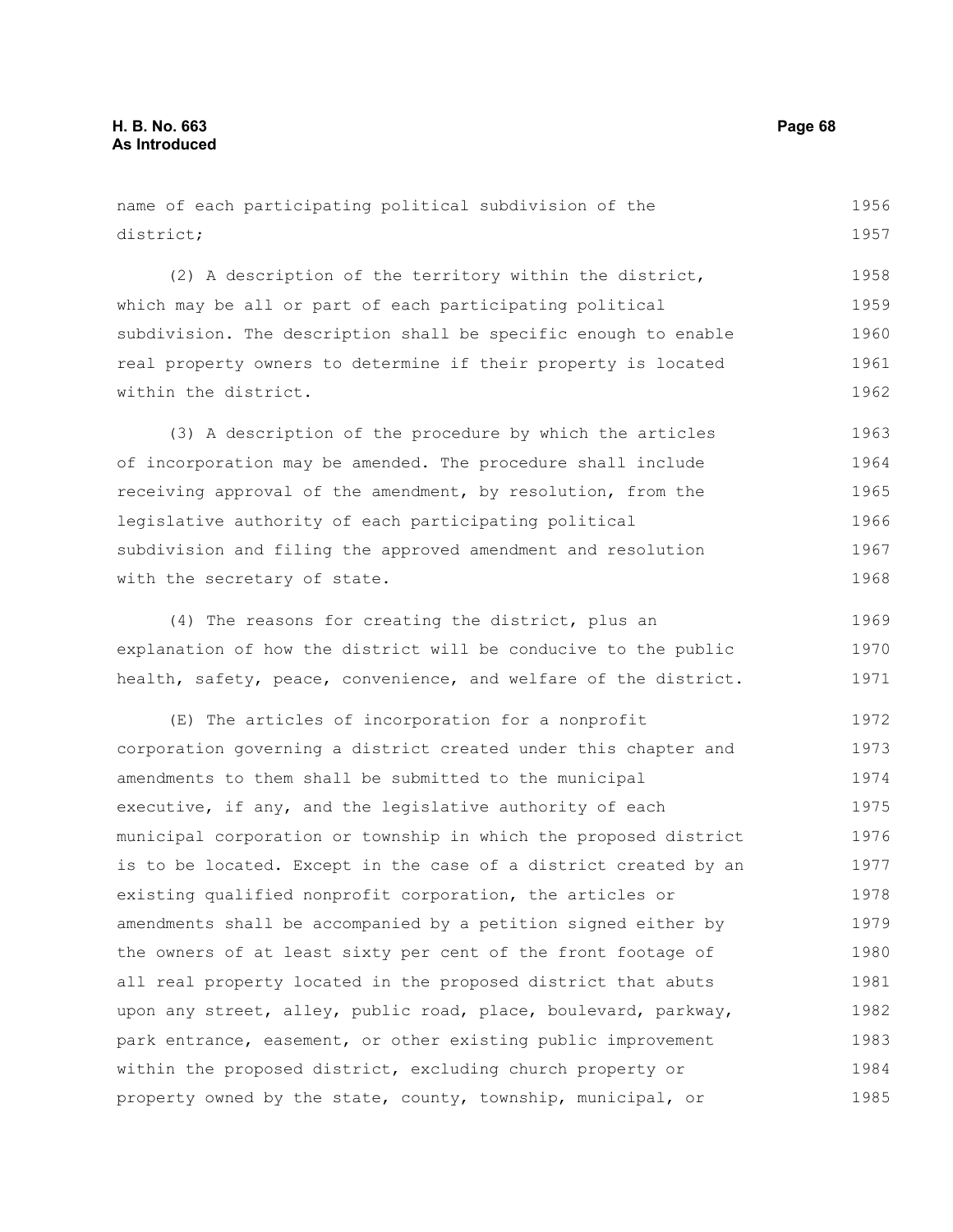# **H. B. No. 663 Page 69 As Introduced**

federal government, unless a church, county, township, or municipal corporation has specifically requested in writing that the property be included in the district, or by the owners of at least seventy-five per cent of the area of all real property located within the proposed district, excluding church property or property owned by the state, county, township, municipal, or federal government, unless a church, county, township, or municipal corporation has specifically requested in writing that the property be included in the district. Pursuant to Section 2o of Article VIII, Ohio Constitution, the petition required under this division may be for the purpose of developing and implementing plans for special energy improvement projects or shoreline improvement projects, and, in such case, is determined to be in furtherance of the purposes set forth in Section 2o of Article VIII, Ohio Constitution. Except as provided in division (H) of this section, if a special improvement district is being created under this chapter for the purpose of developing and implementing plans for special energy improvement projects or shoreline improvement projects, the petition required under this division shall be signed by one hundred per cent of the owners of the area of all real property located within the proposed special improvement district, at least one special energy improvement project or shoreline improvement project shall be designated for each parcel of real property within the special improvement district, and the special improvement district may include any number of parcels of real property as determined by the legislative authority of each participating political subdivision in which the proposed special improvement district is to be located. For purposes of determining compliance with these requirements, the area of the district, or the front footage and ownership of property, shall be as shown in the most current records available at the county recorder's office and 1986 1987 1988 1989 1990 1991 1992 1993 1994 1995 1996 1997 1998 1999 2000 2001 2002 2003 2004 2005 2006 2007 2008 2009 2010 2011 2012 2013 2014 2015 2016 2017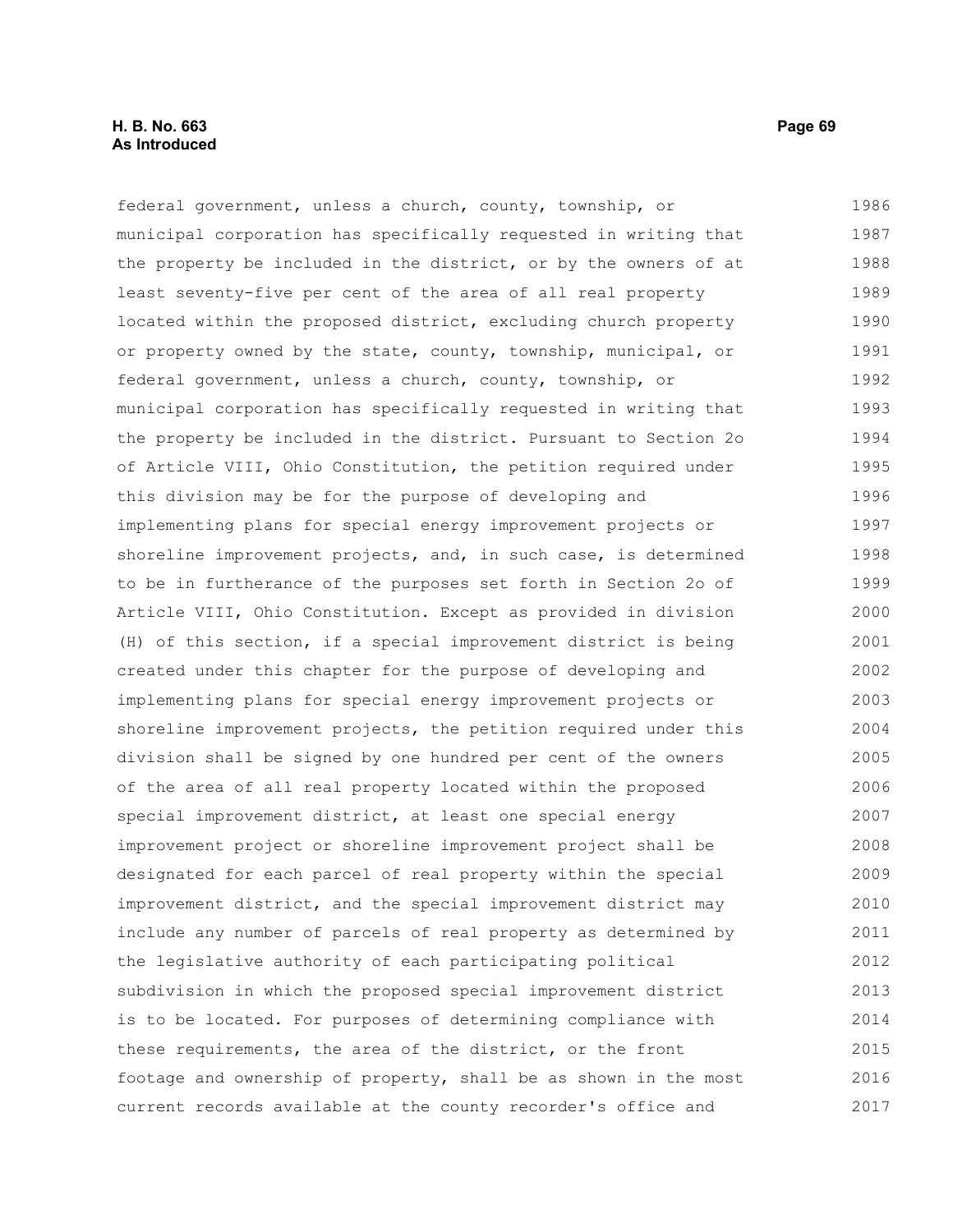| the county engineer's office sixty days prior to the date on     | 2018 |
|------------------------------------------------------------------|------|
| which the petition is filed.                                     | 2019 |
| Each municipal corporation or township with which the            | 2020 |
| petition is filed has sixty days to approve or disapprove, by    | 2021 |
| resolution, the petition, including the articles of              | 2022 |
| incorporation. In the case of a district created by an existing  | 2023 |
| qualified nonprofit corporation, each municipal corporation or   | 2024 |
| township has sixty days to approve or disapprove the creation of | 2025 |
| the district after the corporation submits the articles of       | 2026 |
| incorporation or amendments thereto. This chapter does not       | 2027 |
| prohibit or restrict the rights of municipal corporations under  | 2028 |
| Article XVIII of the Ohio Constitution or the right of the       | 2029 |
| municipal legislative authority to impose reasonable conditions  | 2030 |
| in a resolution of approval. The acquisition, installation,      | 2031 |
| equipping, and improvement of a special energy improvement       | 2032 |
| project under this chapter shall not supersede any local zoning, | 2033 |
| environmental, or similar law or regulation. In addition, all    | 2034 |
| activities associated with a shoreline improvement project that  | 2035 |
| is implemented under this chapter shall comply with all          | 2036 |
| applicable local zoning requirements, all local, state, and      | 2037 |
| federal environmental laws and regulations, and all applicable   | 2038 |
| requirements established in Chapter 1506. of the Revised Code    | 2039 |
| and rules adopted under it.                                      | 2040 |
|                                                                  |      |

(F) Persons proposing creation and operation of the district may propose an initial plan for public services or public improvements that benefit all or any part of the district. Any initial plan shall be submitted as part of the petition proposing creation of the district or, in the case of a district created by an existing qualified nonprofit corporation, shall be submitted with the articles of incorporation or amendments thereto. 2041 2042 2043 2044 2045 2046 2047 2048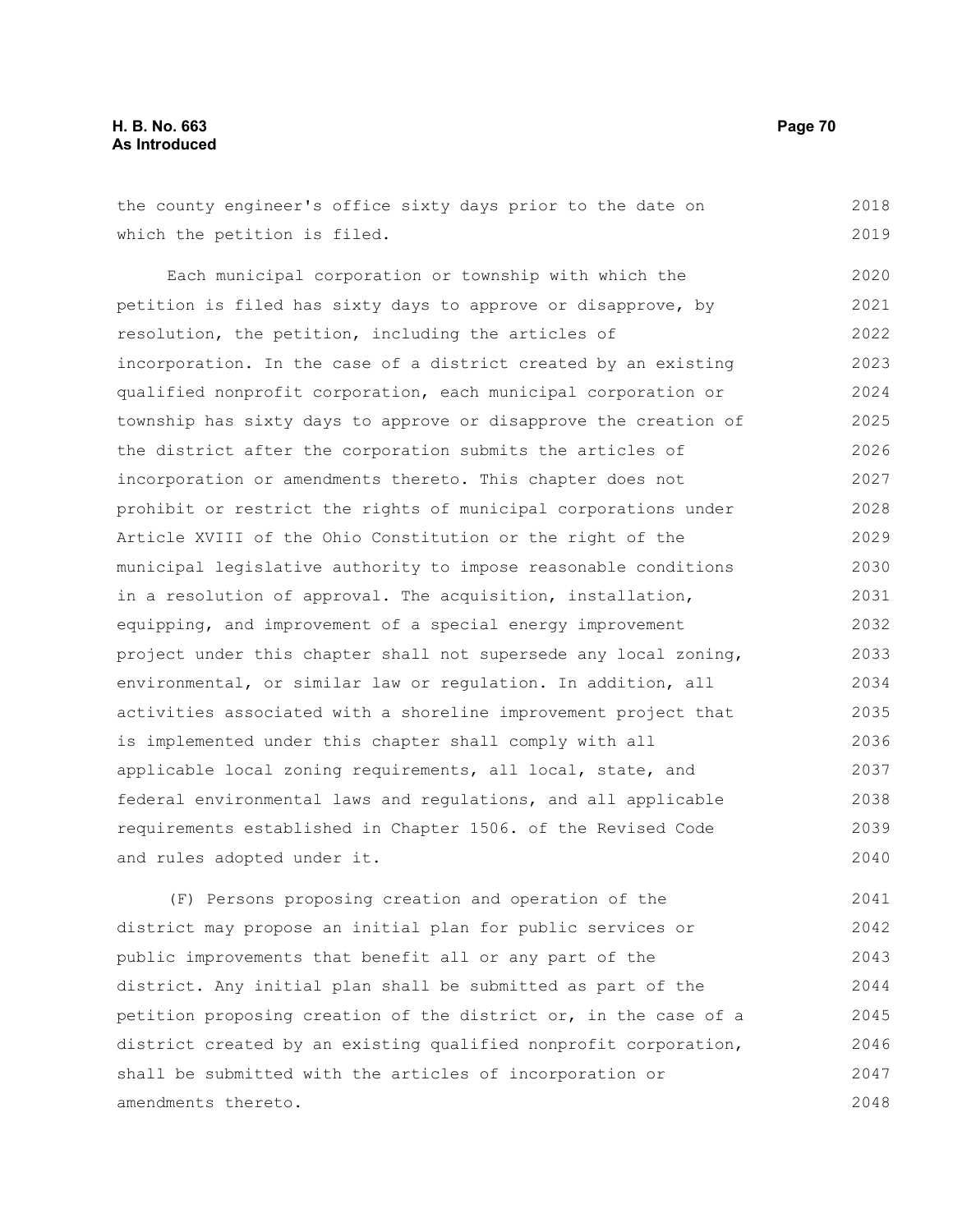| (1) Creation and operation of the district and of the             | 2050 |
|-------------------------------------------------------------------|------|
| nonprofit corporation to govern the district under this chapter;  | 2051 |
| (2) Hiring employees and professional services;                   | 2052 |
| (3) Contracting for insurance;                                    | 2053 |
| (4) Purchasing or leasing office space and office                 | 2054 |
| equipment;                                                        | 2055 |
| (5) Other actions necessary initially to form, operate, or        | 2056 |
| organize the district and the nonprofit corporation to govern     | 2057 |
| the district;                                                     | 2058 |
| (6) A plan for public improvements or public services that        | 2059 |
| benefit all or part of the district, which plan shall comply      | 2060 |
| with the requirements of division (A) of section 1710.06 of the   | 2061 |
| Revised Code and may include, but is not limited to, any of the   | 2062 |
| permissive provisions described in the fourth sentence of that    | 2063 |
| division or listed in divisions $(A)$ (1) to (7) of that section; | 2064 |
| (7) If the special improvement district is being created          | 2065 |
| under this chapter for the purpose of developing and              | 2066 |
| implementing plans for special energy improvement projects or     | 2067 |
| shoreline improvement projects, provision for the addition of     | 2068 |
| territory to the special improvement district.                    | 2069 |
| After the initial plan is approved by all municipal               | 2070 |
| corporations and townships to which it is submitted for approval  | 2071 |
| and the district is created, each participating subdivision       | 2072 |
| shall levy a special assessment within its boundaries to pay for  | 2073 |
| the costs of the initial plan. The levy shall be for no more      | 2074 |
| than ten years from the date of the approval of the initial       | 2075 |
| plan; except that if the proceeds of the levy are to be used to   | 2076 |

An initial plan may include provisions for the following:

2049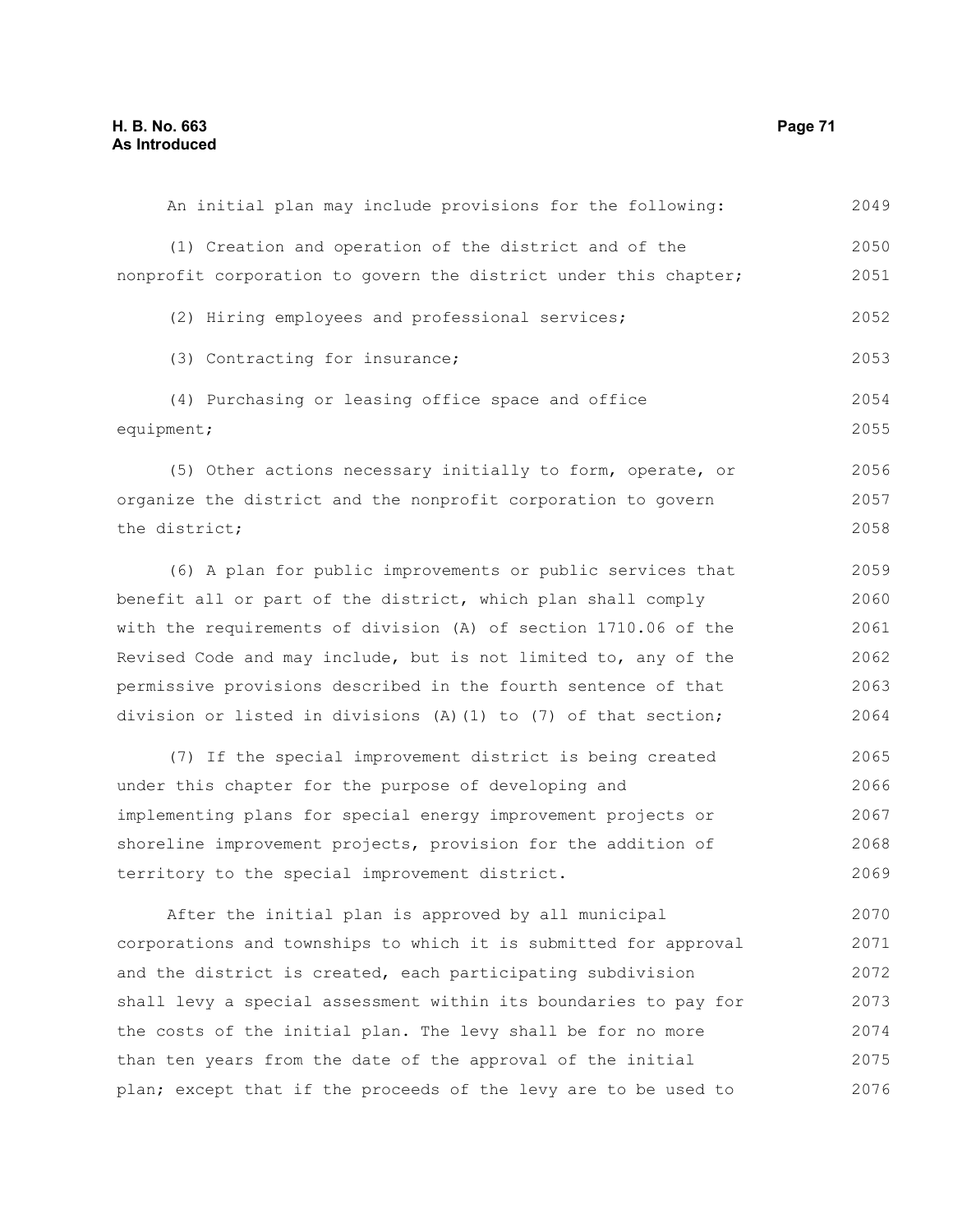pay the costs of a special energy improvement project or shoreline improvement project, the levy of a special assessment shall be for no more than thirty years from the date of approval of the initial plan. In the event that additional territory is added to a special improvement district, the special assessment to be levied with respect to such additional territory shall commence not earlier than the date such territory is added and shall be for no more than thirty years from such date. For purposes of levying an assessment for this initial plan, the services or improvements included in the initial plan shall be deemed a special benefit to property owners within the district. (G) Each nonprofit corporation governing a district under this chapter may do the following: (1) Exercise all powers of nonprofit corporations granted under Chapter 1702. of the Revised Code that do not conflict with this chapter; (2) Develop, adopt, revise, implement, and repeal plans for public improvements and public services for all or any part of the district; (3) Contract with any person, political subdivision as defined in section 2744.01 of the Revised Code, or state agency as defined in section 1.60 of the Revised Code to develop and implement plans for public improvements or public services within the district; (4) Contract and pay for insurance for the district and for directors, officers, agents, contractors, employees, or 2077 2078 2079 2080 2081 2082 2083 2084 2085 2086 2087 2088 2089 2090 2091 2092 2093 2094 2095 2096 2097 2098 2099 2100 2101 2102

members of the district for any consequences of the implementation of any plan adopted by the district or any actions of the district. 2103 2104 2105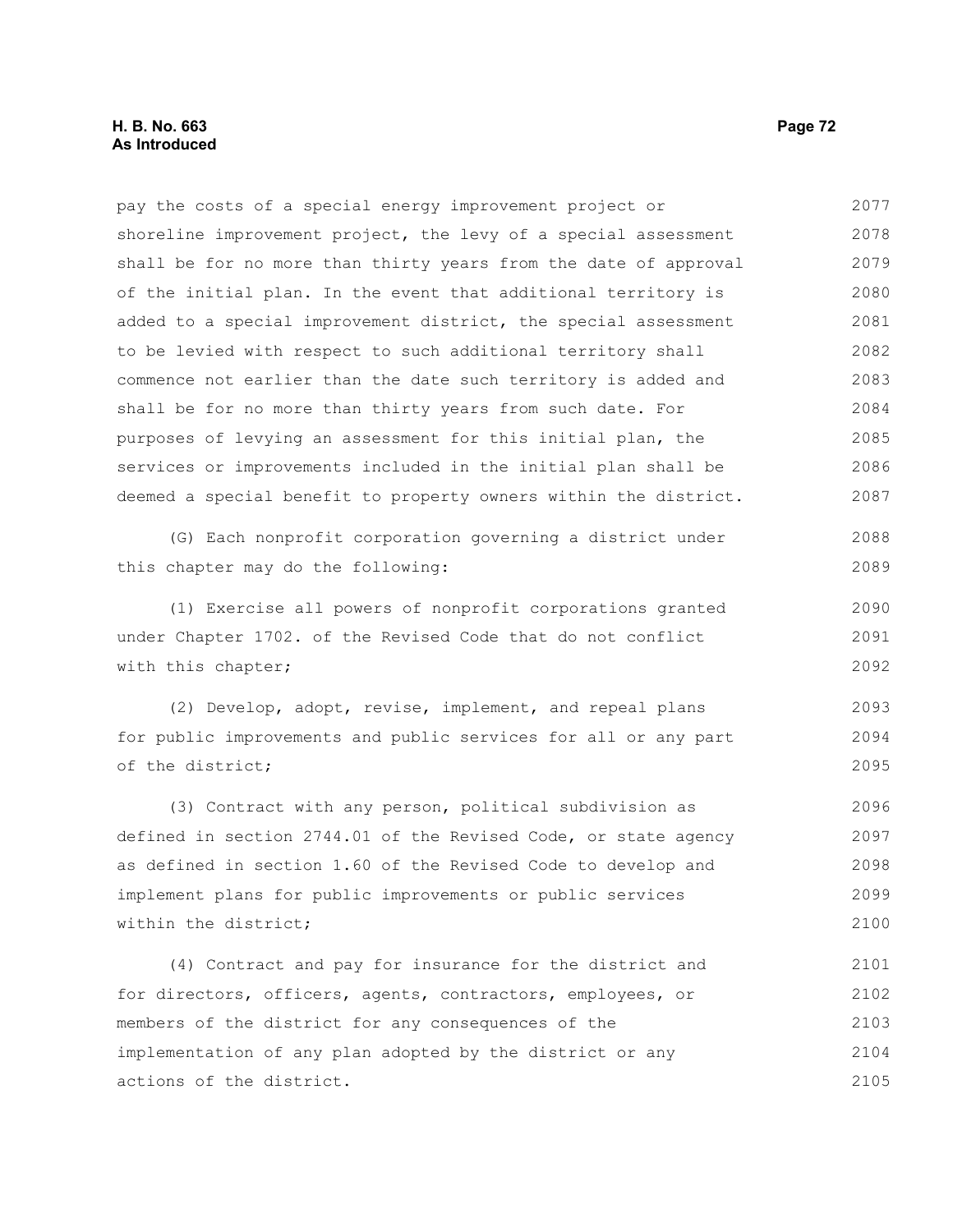## **H. B. No. 663 Page 73 As Introduced**

The board of directors of a special improvement district may, acting as agent and on behalf of a participating political subdivision, sell, transfer, lease, or convey any special energy improvement project owned by the participating political subdivision upon a determination by the legislative authority thereof that the project is not required to be owned exclusively by the participating political subdivision for its purposes, for uses determined by the legislative authority thereof as those that will promote the welfare of the people of such participating political subdivision; improve the quality of life and the general and economic well-being of the people of the participating political subdivision; better ensure the public health, safety, and welfare; protect water and other natural resources; provide for the conservation and preservation of natural and open areas and farmlands, including by making urban areas more desirable or suitable for development and revitalization; control, prevent, minimize, clean up, or mediate certain contamination of or pollution from lands in the state and water contamination or pollution; or provide for safe and natural areas and resources. The legislative authority of each participating political subdivision shall specify the consideration for such sale, transfer, lease, or conveyance and any other terms thereof. Any determinations made by a legislative authority of a participating political subdivision under this division shall be conclusive. 2106 2107 2108 2109 2110 2111 2112 2113 2114 2115 2116 2117 2118 2119 2120 2121 2122 2123 2124 2125 2126 2127 2128 2129 2130

Any sale, transfer, lease, or conveyance of a special energy improvement project by a participating political subdivision or the board of directors of the special improvement district may be made without advertising, receipt of bids, or other competitive bidding procedures applicable to the participating political subdivision or the special improvement 2131 2132 2133 2134 2135 2136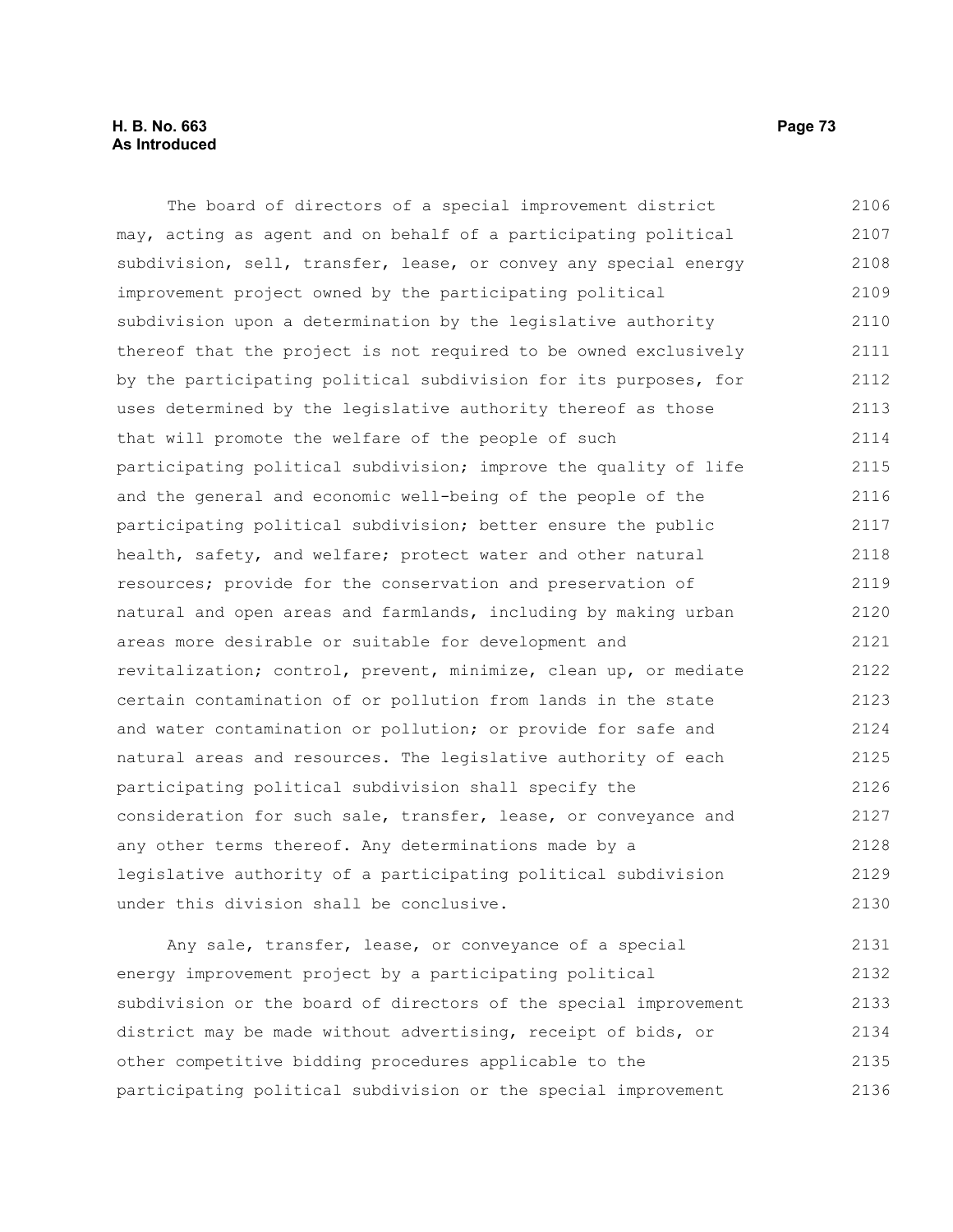district under Chapter 153. or 735. or section 1710.11 of the Revised Code or other representative provisions of the Revised Code. 2137 2138 2139

(H) The owner of real property that is part of a planned community or a condominium development is deemed to have signed the petitions required under division (E) of this section and division (B) of section 1710.06 of the Revised Code with respect to a special improvement district that is being created for the purpose of developing and implementing plans for shoreline improvement projects if the district and the projects have been approved through an alternative process prescribed by the bylaws, declarations, covenants, and restrictions governing the planned community or condominium development. Such an alternative process may consist of a vote of the owners association or unit owners association, the approval of a specified percentage of property owners, or any other procedure authorized by the bylaws, declarations, covenants, and restrictions governing the planned community or condominium development. 2140 2141 2142 2143 2144 2145 2146 2147 2148 2149 2150 2151 2152 2153 2154 2155

As used in this division, "condominium development" and "unit owners association" have the same meanings as in section 5311.01 of the Revised Code, and "planned community," "owners association," "bylaws," and "declaration" have the same meanings as in section 5312.01 of the Revised Code. 2156 2157 2158 2159 2160

```
Sec. 5540.03. (A) A transportation improvement district
may: 
     (1) Adopt bylaws for the regulation of its affairs and the
                                                                           2161
                                                                           2162
                                                                           2163
```
conduct of its business; 2164

(2) Adopt an official seal;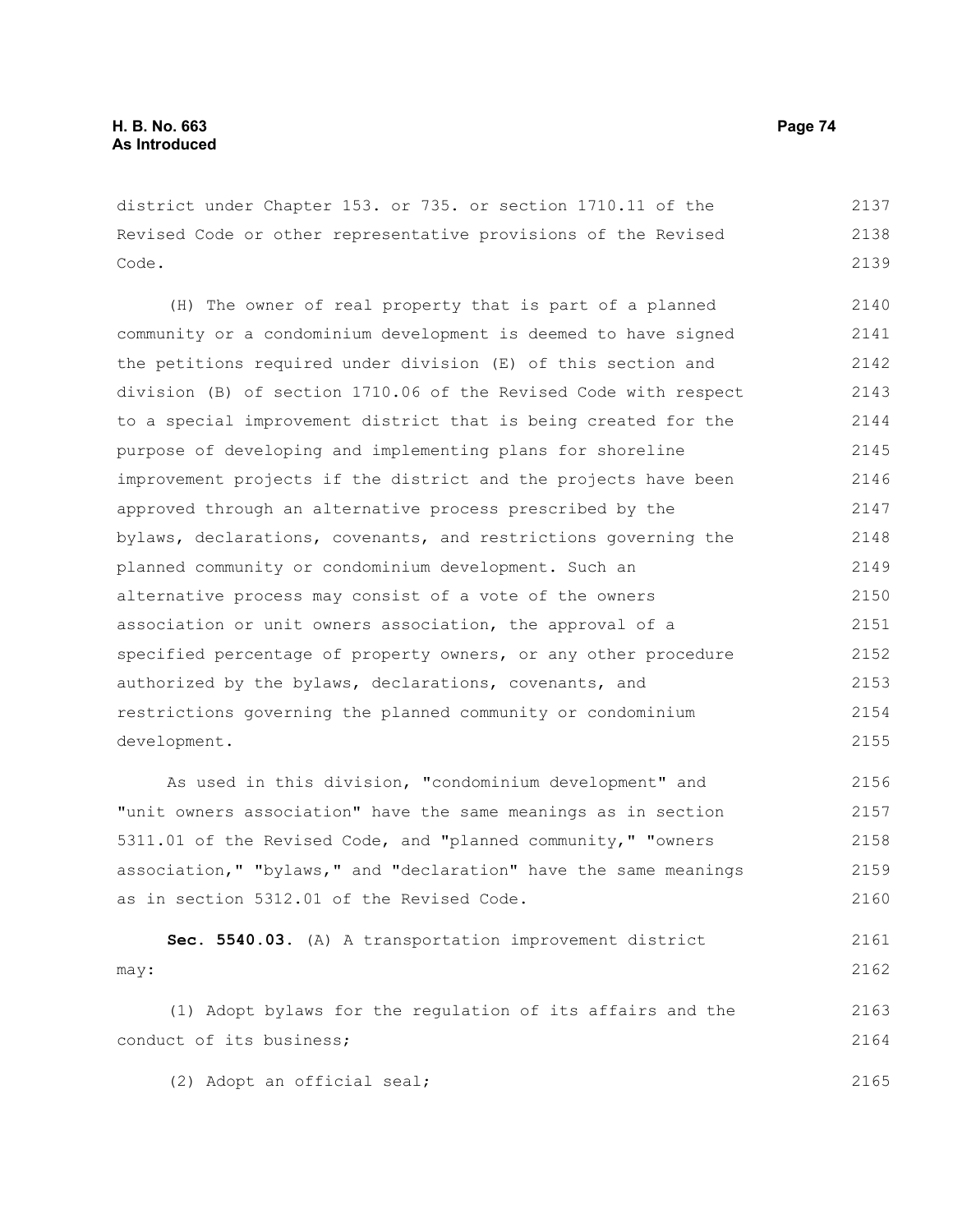## **H. B. No. 663 Page 75 As Introduced**

(3) Sue and be sued in its own name, plead and be impleaded, provided any actions against the district shall be brought in the court of common pleas of the county in which the principal office of the district is located, or in the court of common pleas of the county in which the cause of action arose, and all summonses, exceptions, and notices of every kind shall be served on the district by leaving a copy thereof at its principal office with the secretary-treasurer; (4) Purchase, construct, maintain, repair, sell, exchange, police, operate, or lease projects; (5) Issue either or both of the following for the purpose of providing funds to pay the costs of any project or part thereof: (a) Transportation improvement district revenue bonds; (b) Bonds pursuant to Section 13 of Article VIII, Ohio Constitution<sub>7.</sub> (6) Maintain such funds as it considers necessary; (7) Direct its agents or employees, when properly identified in writing and after at least five days' written notice, to enter upon lands within its jurisdiction to make surveys and examinations preliminary to the location and construction of projects for the district, without liability of the district or its agents or employees except for actual damage done; (8) Make and enter into all contracts and agreements necessary or incidental to the performance of its functions and 2166 2167 2168 2169 2170 2171 2172 2173 2174 2175 2176 2177 2178 2179 2180 2181 2182 2183 2184 2185 2186 2187 2188 2189 2190 2191

(9) Employ or retain or contract for the services of 2193

the execution of its powers under this chapter;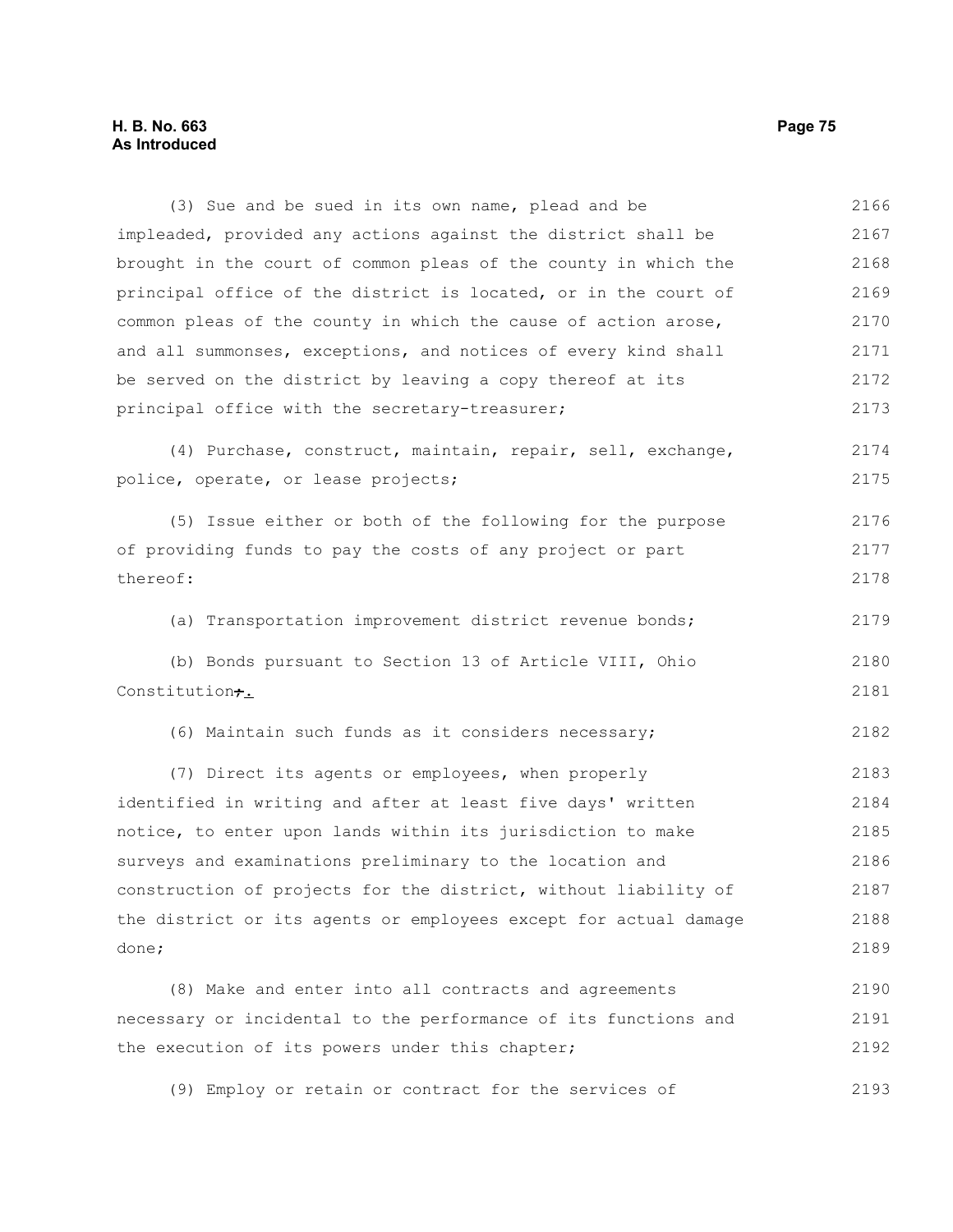## **H. B. No. 663 Page 76 As Introduced**

consulting engineers, superintendents, managers, and such other engineers, construction and accounting experts, financial advisers, trustees, marketing, remarketing, and administrative agents, attorneys, and other employees, independent contractors, or agents as are necessary in its judgment and fix their compensation, provided all such expenses shall be payable solely from the proceeds of bonds or from revenues; 2194 2195 2196 2197 2198 2199 2200

(10) Receive and accept from the federal or any state or local government, including, but not limited to, any agency, entity, or instrumentality of any of the foregoing, loans and grants for or in aid of the construction, maintenance, or repair of any project, and receive and accept aid or contributions from any source or person of money, property, labor, or other things of value, to be held, used, and applied only for the purposes for which such loans, grants, and contributions are made. Nothing in division (A)(10) of this section shall be construed as imposing any liability on this state for any loan received by a transportation improvement district from a third party unless this state has entered into an agreement to accept such liability. 2201 2202 2203 2204 2205 2206 2207 2208 2209 2210 2211 2212 2213

(11) Acquire, hold, and dispose of property in the exercise of its powers and the performance of its duties under this chapter; 2214 2215 2216

(12) Establish and collect tolls or user charges for its projects; 2217 2218

(13) Subject to section 5540.18 of the Revised Code, enter into an agreement with a contiguous board of county commissioners other than the board of county commissioners that created the transportation improvement district, for the district to exercise all or any portion of its powers with 2219 2220 2221 2222 2223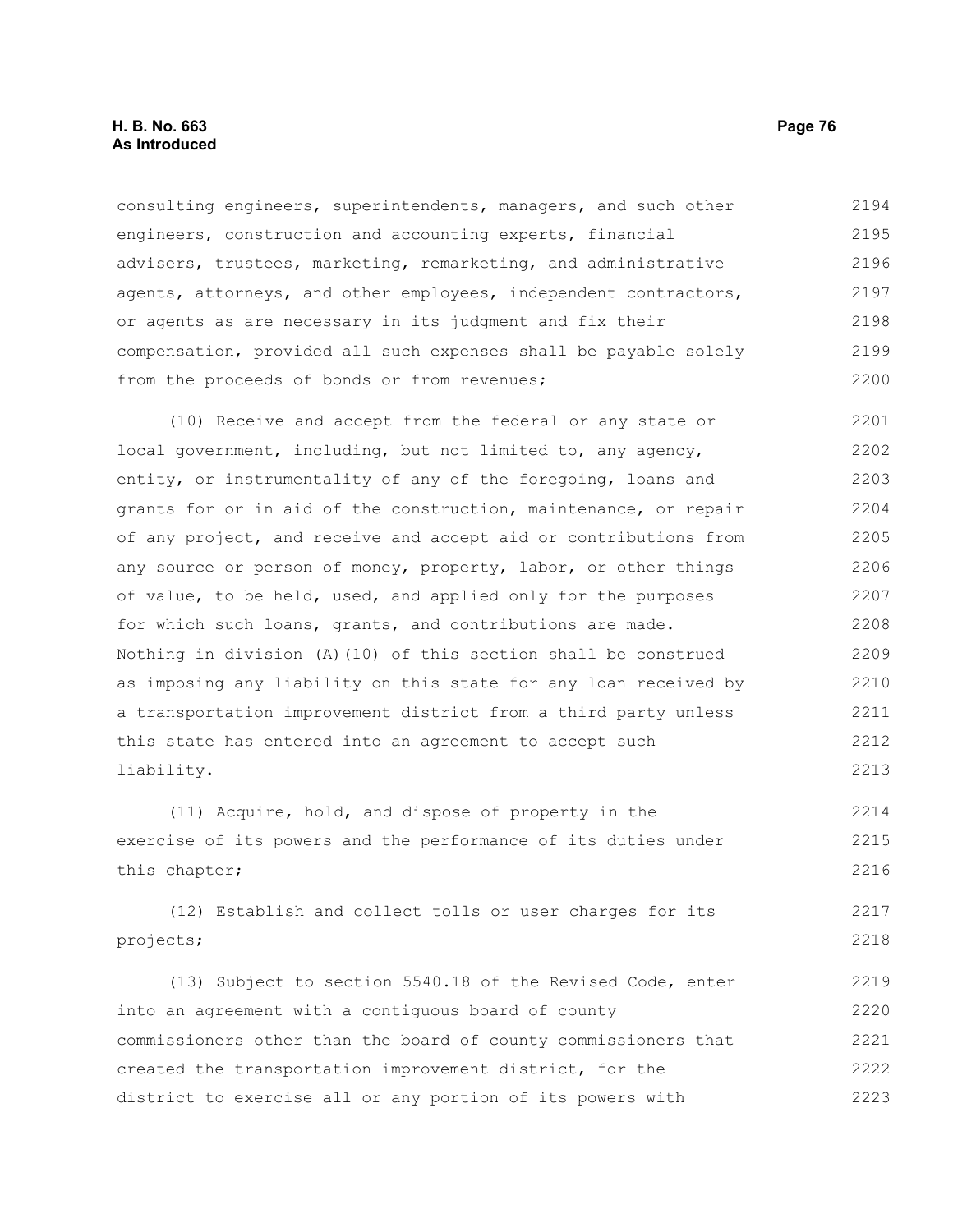respect to a project that is located wholly or partially within the county that is party to the agreement; (14) Do all acts necessary and proper to carry out the powers expressly granted in this chapter. (B) Chapters 123., 124., 125., and 153., and 4115., and sections 9.331 to 9.335 and 307.86 of the Revised Code do not apply to contracts or projects of a transportation improvement district. **Sec. 6117.012.** (A) A board of county commissioners may adopt rules requiring owners of property within the district whose property is served by a connection to sewers maintained and operated by the board or to sewers that are connected to interceptor sewers maintained and operated by the board to do any of the following: (1) Disconnect storm water inflows to sanitary sewers maintained and operated by the board and not operated as a combined sewer, or to connections with those sewers; (2) Disconnect non-storm water inflows to storm water sewers maintained and operated by the board and not operated as a combined sewer, or to connections with those storm water sewers; (3) Reconnect or relocate any such disconnected inflows in compliance with board rules and applicable building codes, health codes, or other relevant codes; (4) Prevent sewer back-ups into properties that have experienced one or more back-ups of sanitary or combined sewers maintained and operated by the board; 2224 2225 2226 2227 2228 2229 2230 2231 2232 2233 2234 2235 2236 2237 2238 2239 2240 2241 2242 2243 2244 2245 2246 2247 2248 2249

(5) Prevent storm water from entering a combined sewer and 2251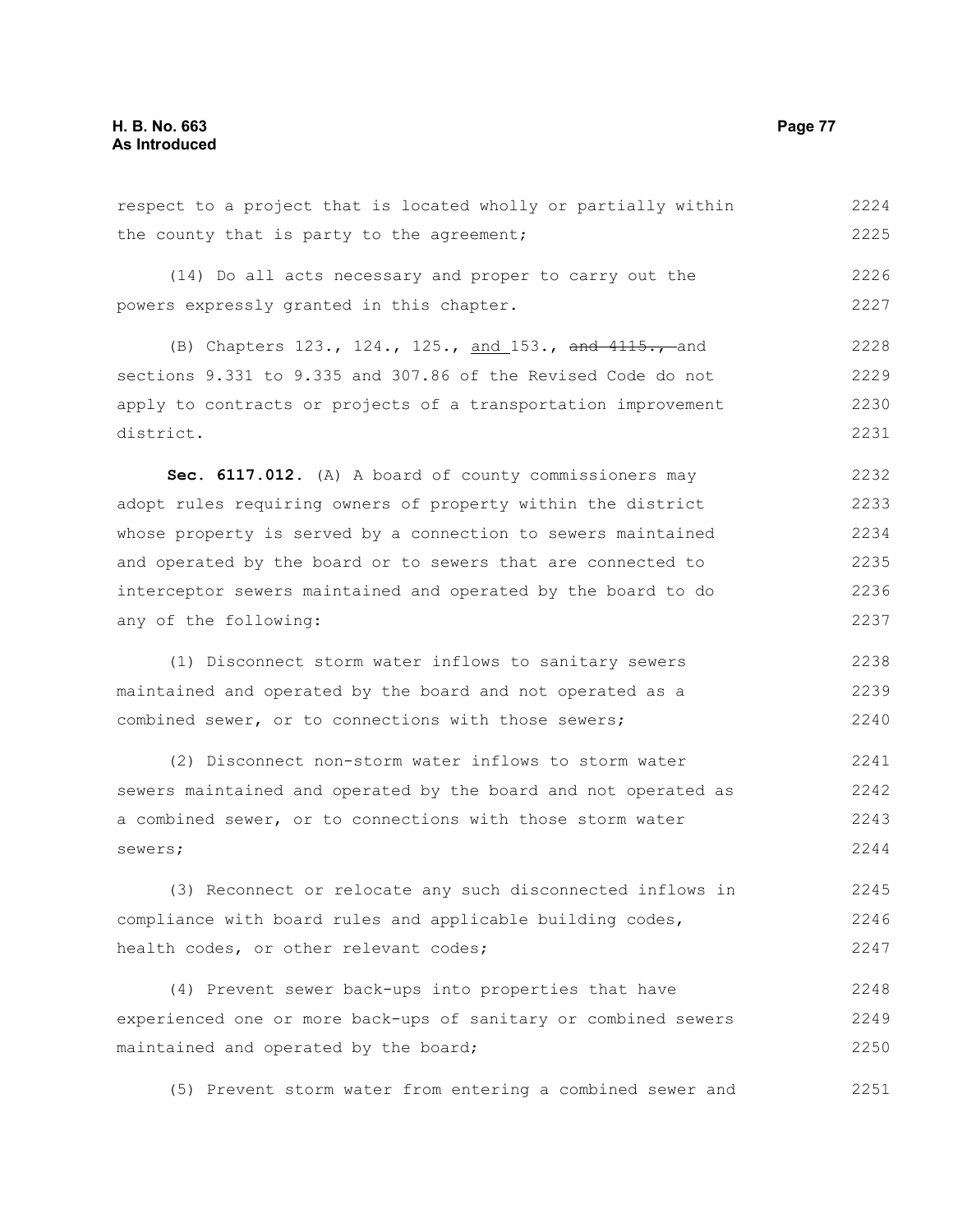## **H. B. No. 663 Page 78 As Introduced**

causing an overflow or an inflow to a sanitary sewer, which prevention may include projects or programs that separate the storm water from a combined sewer or that utilize a prevention or replacement facility to prevent or minimize storm water from entering a combined sewer or a sanitary sewer. 2252 2253 2254 2255 2256

(B) Any inflow required to be disconnected or any sewer back-up required to be prevented under a rule adopted pursuant to divisions (A)(1) to (4) of this section constitutes a nuisance subject to injunctive relief and abatement pursuant to Chapter 3767. of the Revised Code or as otherwise permitted by law. 2257 2258 2259 2260 2261 2262

(C) A board of county commissioners may use sewer district funds; county general fund moneys; the proceeds of bonds issued under Chapter 133. or 165. of the Revised Code; and, to the extent permitted by their terms, loans, grants, or other moneys from appropriate state or federal funds, for either of the following:

(1) The cost of disconnections, reconnections, relocations, combined sewer overflow prevention, or sewer backup prevention required by rules adopted pursuant to division (A) of this section, performed by the county or under contract with the county; 2269 2270 2271 2272 2273

(2) Payments to the property owner or a contractor hired by the property owner pursuant to a competitive process established by district rules, for the cost of disconnections, reconnections, relocations, combined sewer overflow prevention, or sewer back-up prevention required by rules adopted pursuant to division (A) of this section after the board, pursuant to its rules, has approved the work to be performed and after the county has received from the property owner a statement 2274 2275 2276 2277 2278 2279 2280 2281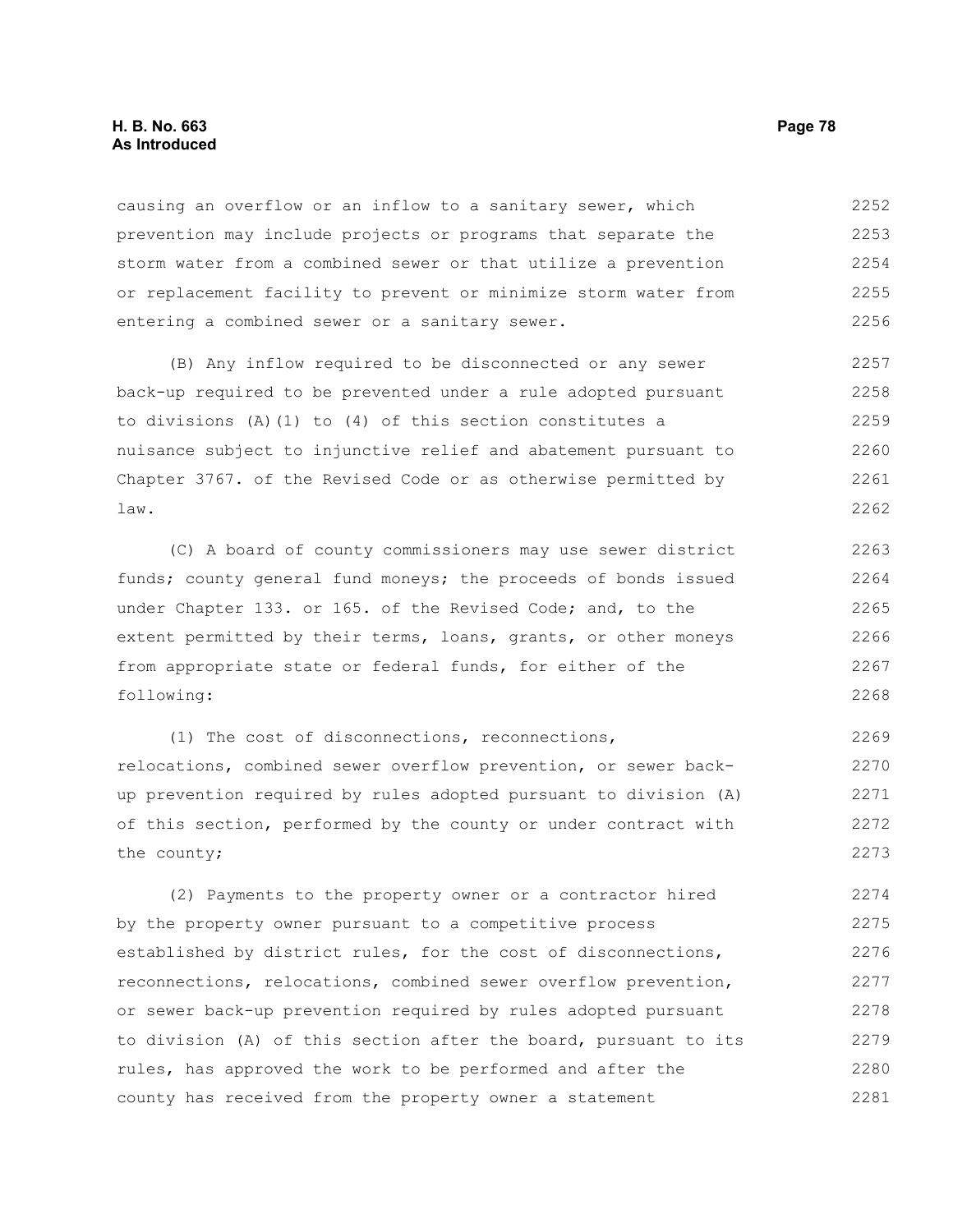releasing the county from all liability in connection with the disconnections, reconnections, relocations, combined sewer overflow prevention, or sewer back-up prevention. 2282 2283 2284

(D) Except as provided in division (E) of this section, the board of county commissioners shall require in its rules regarding disconnections, reconnections, relocations of sewers, combined sewer overflow prevention, or sewer back-up prevention the reimbursement of moneys expended pursuant to division (C) of this section by either of the following methods: 2285 2286 2287 2288 2289 2290

(1) A charge to the property owner in the amount of the payment made pursuant to division (C) of this section for immediate payment or payment in installments with interest as determined by the board not to exceed ten per cent, which payments may be billed as a separate item with the rents charged to that owner for use of the sewers. The board may approve installment payments for a period of not more than fifteen years. If charges are to be paid in installments, the board shall certify to the county auditor information sufficient to identify each subject parcel of property, the total of the charges to be paid in installments, and the total number of installments to be paid. The auditor shall record the information in the sewer improvement record until these charges are paid in full. Charges not paid when due shall be certified to the county auditor, who shall place the charges upon the real property tax list and duplicate against that property. Those charges shall be a lien on the property from the date they are placed on the tax list and duplicate and shall be collected in the same manner as other taxes. 2291 2292 2293 2294 2295 2296 2297 2298 2299 2300 2301 2302 2303 2304 2305 2306 2307 2308 2309

(2) A special assessment levied against the property, payable in the number of years the board determines, not to 2310 2311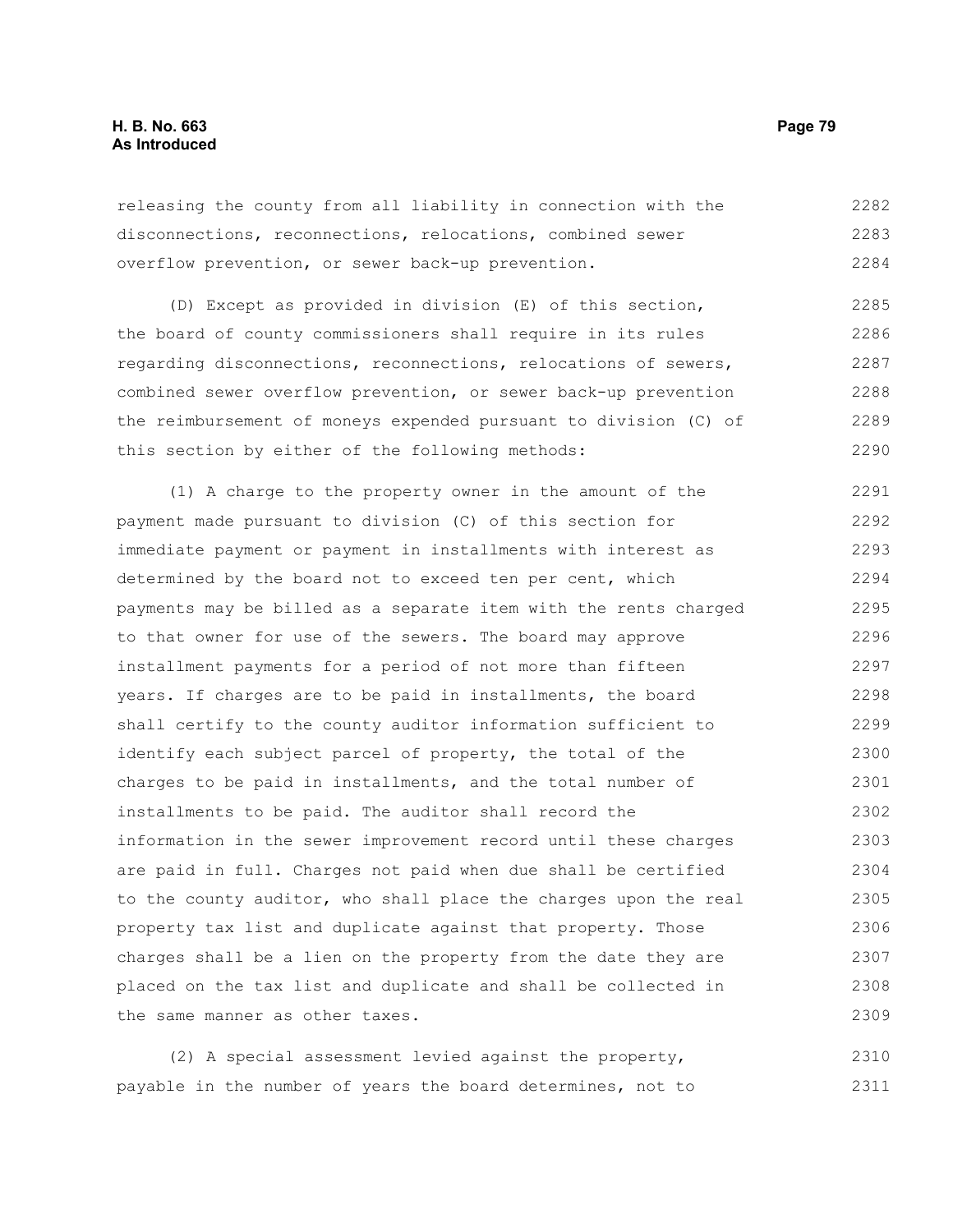exceed fifteen years, with interest as determined by the board not to exceed ten per cent. The board shall certify the assessments to the county auditor, stating the amount and time of payment. The auditor shall record the information in the county sewer improvement record, showing separately the assessments to be collected, and shall place the assessments upon the real property tax list and duplicate for collection. The assessments shall be a lien on the property from the date they are placed on the tax list and duplicate and shall be collected in the same manner as other taxes. 2312 2313 2314 2315 2316 2317 2318 2319 2320 2321

(E) The county may adopt a resolution specifying a maximum amount of the cost of any disconnection, reconnection, relocation, combined sewer overflow prevention, or sewer back-up prevention required pursuant to division (A) of this section that may be paid by the county for each affected parcel of property without requiring reimbursement. That amount may be allowed only if there is a building code, health code, or other relevant code, or a federally imposed or state-imposed consent decree that is filed or otherwise recorded in a court of competent jurisdiction, applicable to the affected parcel that prohibits in the future any inflows, combined sewer overflows, or sewer back-ups not allowed under rules adopted pursuant to division  $(A)$   $(1)$ ,  $(4)$ , or  $(5)$  of this section. The board, by rule, shall establish criteria for determining how much of the maximum amount for each qualifying parcel need not be reimbursed. 2322 2323 2324 2325 2326 2327 2328 2329 2330 2331 2332 2333 2334 2335 2336 2337

(F) Disconnections, reconnections, relocations, combined sewer overflow prevention, or sewer back-up prevention requiredunder this section and performed by a contractor under contractwith the property owner shall not be considered a publicimprovement, and those performed by the county shall be-2338 2339 2340 2341 2342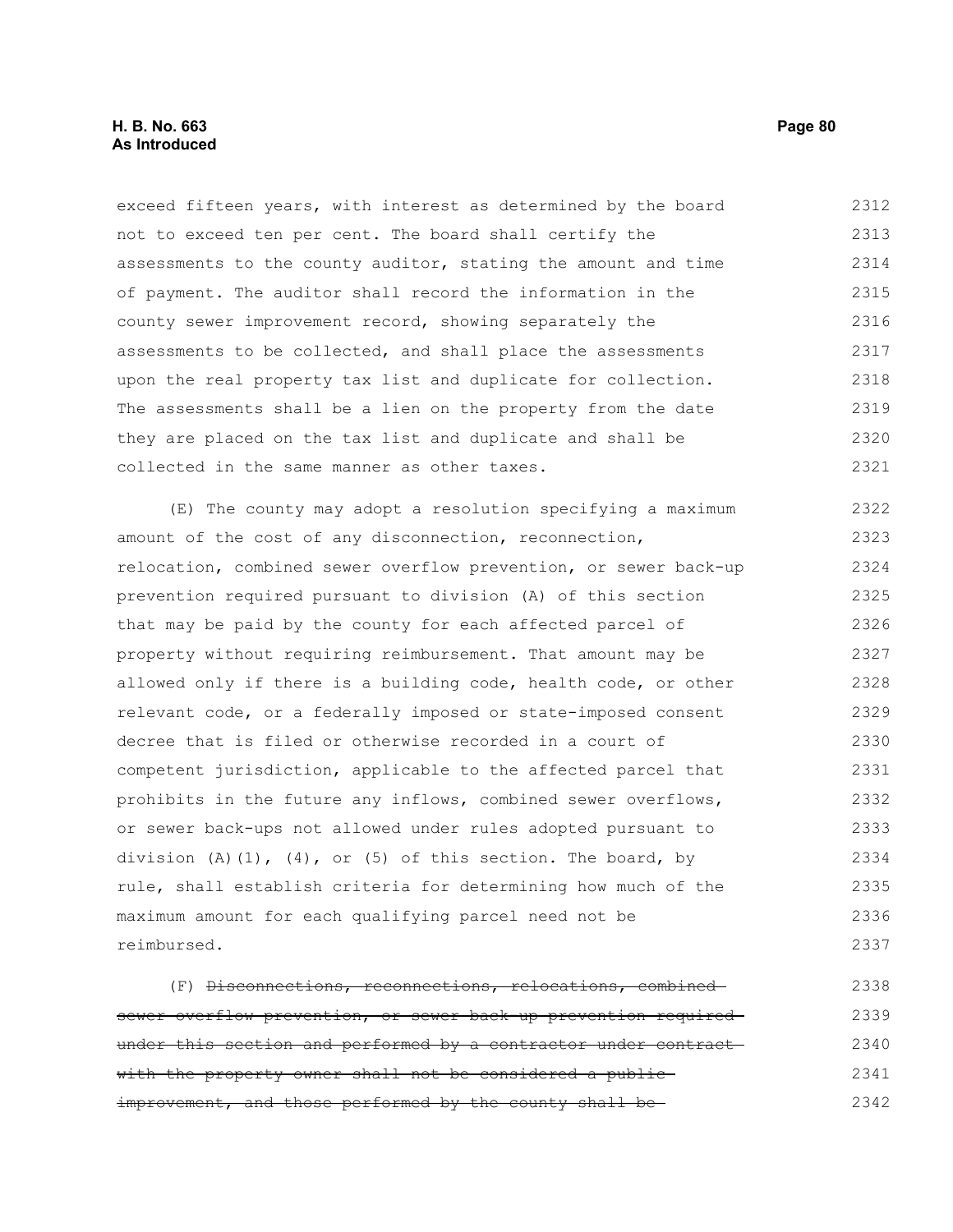| considered a public improvement as defined in section 4115.03 of | 2343 |
|------------------------------------------------------------------|------|
| the Revised Code.                                                | 2344 |
| Disconnections, reconnections, relocations, combined sewer       | 2345 |
| overflow prevention, or sewer back-up prevention required under  | 2346 |
| this section performed by a contractor under contract with the   | 2347 |
| property owner shall not be subject to competitive bidding or    | 2348 |
| public bond laws.                                                | 2349 |
| (G) Property owners shall be responsible for maintaining         | 2350 |
| any improvements made or facilities constructed on private       | 2351 |
| property to reconnect or relocate disconnected inflows, for      | 2352 |
| combined sewer overflow prevention, or for sewer back-up         | 2353 |
| prevention pursuant to this section unless a public easement or  | 2354 |
| other agreement exists for the county to maintain that           | 2355 |
| improvement or facility.                                         | 2356 |
| (H) A board of county commissioners may provide rate             | 2357 |
| reductions of and credits against charges for the use of sewers  | 2358 |
| to a property owner that implements a project or program that    | 2359 |
| prevents storm water from entering a combined sewer and causing  | 2360 |
| an overflow. Such a project or program may include the use of a  | 2361 |
| prevention or replacement facility to handle storm water that    | 2362 |
| has been separated from a combined sewer. The revised rates or   | 2363 |
| charges shall be collected and paid to the county treasurer in   | 2364 |
| accordance with section 6117.02 of the Revised Code.             | 2365 |
| Section 2. That existing sections 121.083, 123.281,              | 2366 |
| 164.07, 176.011, 307.022, 307.671, 307.673, 307.674, 307.696,    | 2367 |
| 351.06, 353.03, 1311.25, 1506.44, 1509.071, 1710.02, 5540.03,    | 2368 |
| and 6117.012 of the Revised Code are hereby repealed.            | 2369 |
| Section 3. That sections 176.05, 4115.03, 4115.031,              | 2370 |
| 4115.033, 4115.034, 4115.04, 4115.05, 4115.06, 4115.07,          | 2371 |